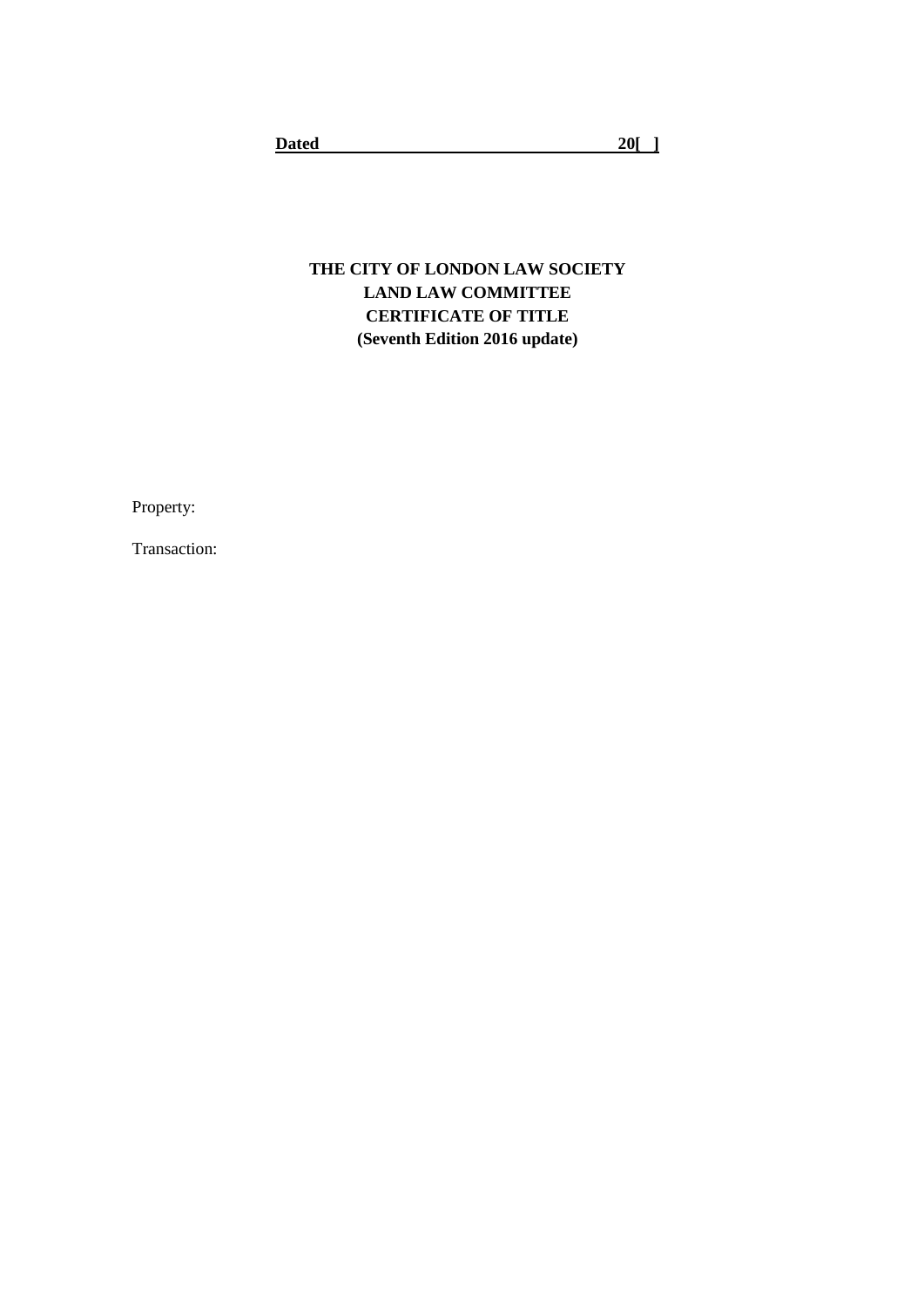# **CONTENTS**

| <b>Clause</b>                  | Page |
|--------------------------------|------|
| 1.                             |      |
| 2.                             |      |
| 3.                             |      |
| 4.                             |      |
| 5.<br>FORM OF CERTIFICATE 5    |      |
| 6.                             |      |
| <b>SCHEDULE 1</b>              | 6    |
|                                |      |
| <b>SCHEDULE 2</b>              | 10   |
|                                | 10   |
| <b>SCHEDULE 3</b>              | 11   |
|                                | 11   |
| <b>SCHEDULE 4</b>              | 22   |
|                                | 22   |
| Part 1                         | 22   |
|                                | 22   |
| Part 2                         | 23   |
|                                | 23   |
| <b>SCHEDULE 5</b>              | 32   |
|                                | 32   |
|                                | 32   |
| Part 2                         | 34   |
|                                | 34   |
| <b>SCHEDULE 5 - SUPPLEMENT</b> | 50   |
| <b>SCHEDULE 6</b>              | 52   |
|                                | 52   |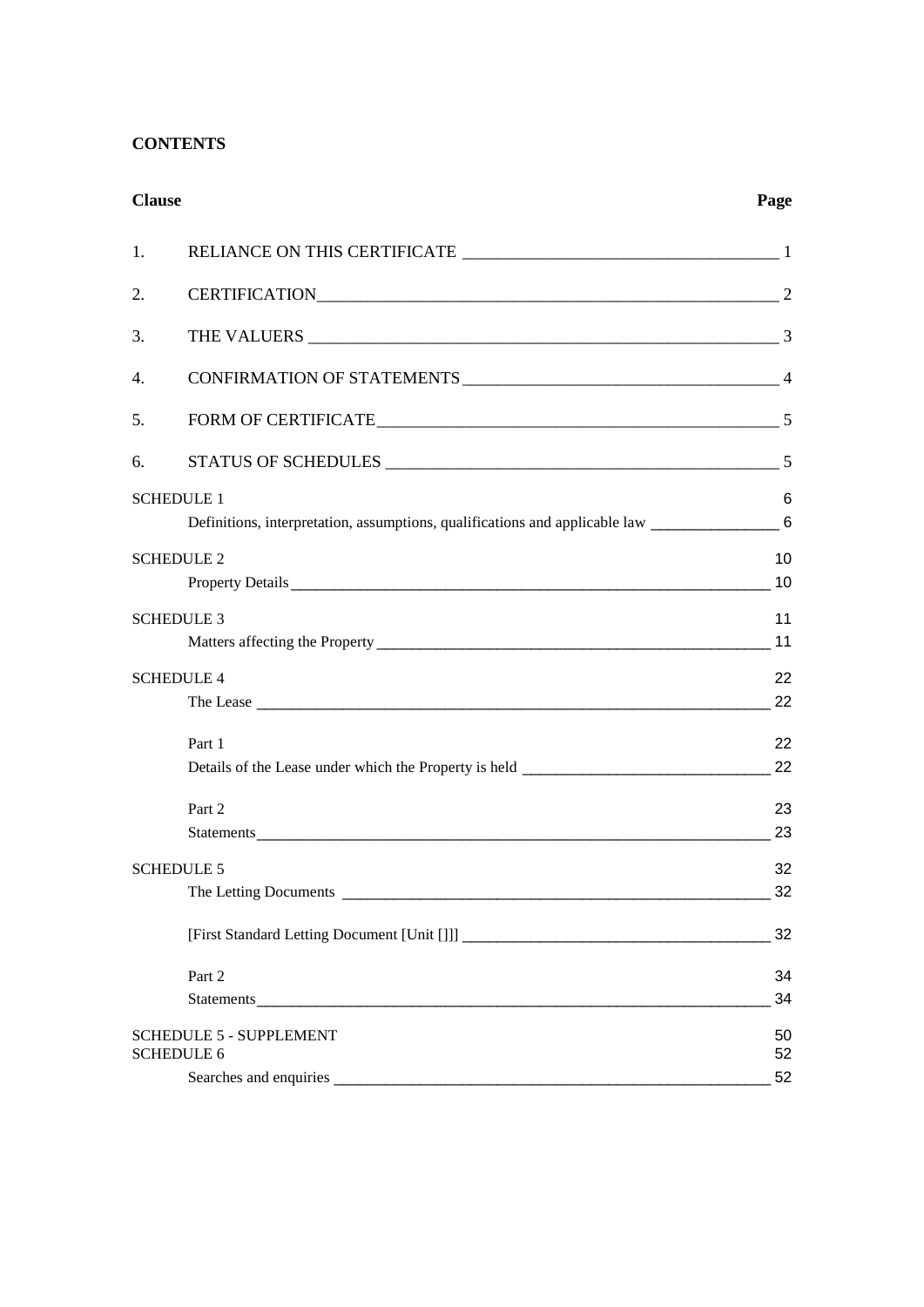# **THE CITY OF LONDON LAW SOCIETY LAND LAW COMMITTEE CERTIFICATE OF TITLE (Seventh Edition 2016 update)**

To: [*Insert name and address of each addressee e.g. the Chargee, Banks/Finance Parties/other party*] ("Addressees" and in this Certificate "you" and Addressees have the same meaning).

[*Insert short address or description of the Property*]

# <span id="page-2-0"></span>1. **RELIANCE ON THIS CERTIFICATE**

- 1.1 This Certificate is addressed to and is intended solely for the benefit of the Addressees for the purpose of the Transaction. It may not be relied on by any other person or used for any other purpose.
- 1.2 The giving of this Certificate does not create any retainer with the Addressees.
- 1.3 This Certificate may be disclosed to a third party but it cannot be relied on by that party.
- 1.4 Only an Addressee may bring a claim under this Certificate (whether as principal or agent).
- 1.5 If a claim would properly lie against any other party involved in the Transaction or this Certificate's preparation or approval, and that party has limited or excluded its liability in respect of such claim, then our liability will not be increased by that limitation or exclusion. Our liability will be calculated as if there were no such limitation or exclusion.
- 1.6 Where the Addressees constitute more than one person, the Addressees acknowledge that our aggregate liability to all the Addressees is no greater than the liability we would have had if the Addressees were a single person.
- 1.7 We acknowledge that you are entitled to rely on the statements contained in this Certificate even if any document or matter contained or referred to in a statement:
	- 1.7.1 is in the public domain; or
	- 1.7.2 has been disclosed by or on behalf of the Company to the Valuers; or
	- 1.7.3 is contained in any specialist report made available by or on behalf of the Company to you or your professional team; or
	- 1.7.4 is contained or referred to in any data room to which you or your professional team have access.
- 1.8 You agree that no individual member, partner, shareholder, consultant or employee of this firm owes you any personal duty of care and that you will not bring any claim whether in contract, tort, under statute or otherwise against any such individual.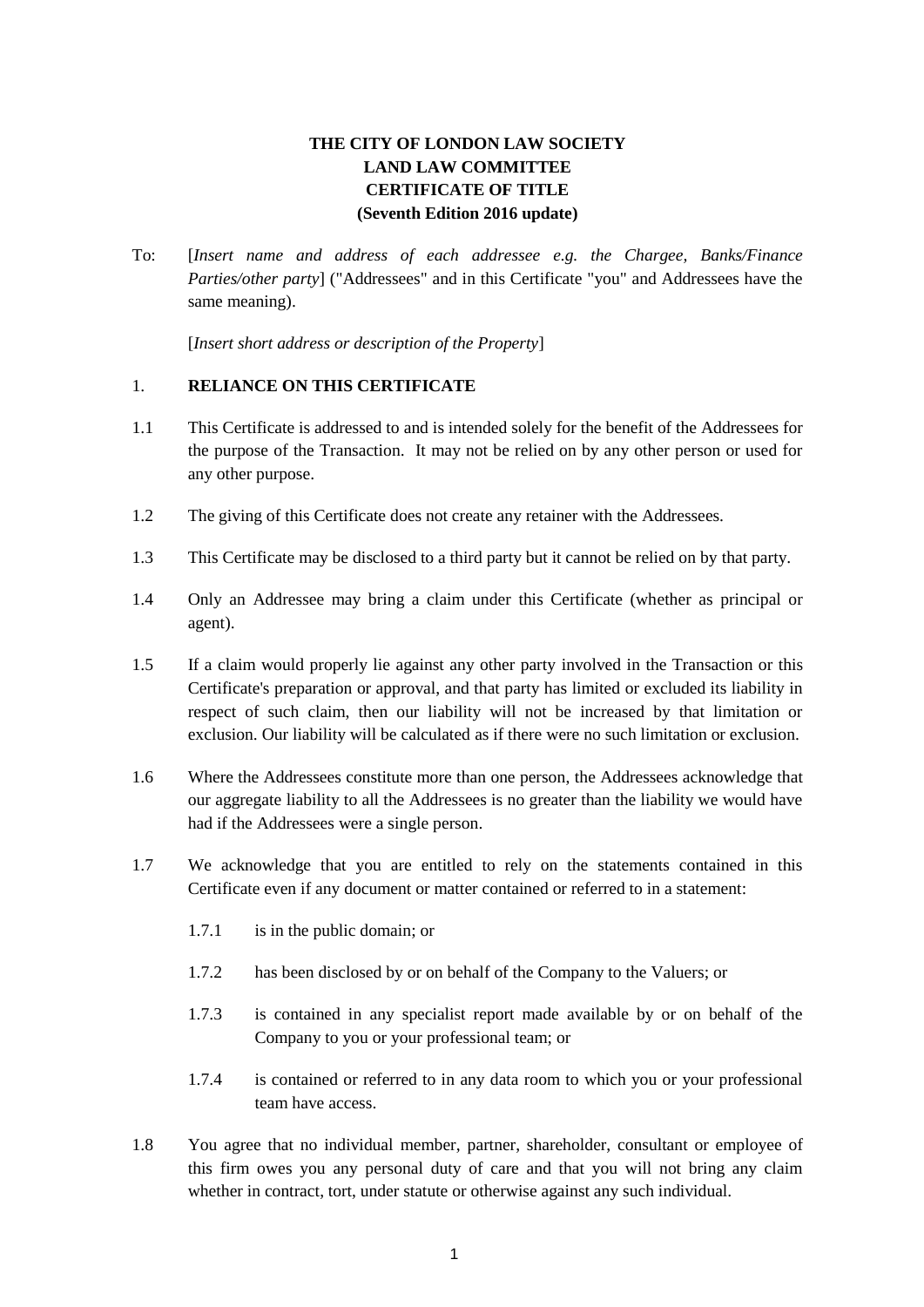# <span id="page-3-0"></span>2. **CERTIFICATION**

On the basis of and insofar as the same is discoverable from our investigations mentioned in this Certificate, we certify that:

# 2.1 **Title**

- 2.1.1 We have investigated the title of the Company to the Property in the knowledge that you are relying on this Certificate for the purpose of the Transaction.
- 2.1.2 We have:
	- (a) examined and considered the documents of title and other documents and papers relating to the Property produced to or obtained by us; and
	- (b) undertaken those of the searches and enquiries referred to in Schedule 6 which we consider appropriate or necessary in the circumstances of the Transaction and having regard to the location and nature of the Property and considered the results of the searches and replies to the enquiries

and this Certificate is given solely on the basis of:

- (i) that examination and consideration and the results of those searches and enquiries; and
- (ii) material provided to us by the Company;

which, so far as we are aware, is the documentation and information which we need in order to give this Certificate.

- 2.1.3 Subject to any Disclosures:
	- (a) in our opinion, [subject to due registration at Land Registry of the transfer of the Property from the Seller to the Company,] the Company has a good and marketable title to the Property and is solely legally and beneficially entitled to the Property and [[neither we nor the Company know of any reason why the Company should not be registered as proprietor of the Property with absolute title] [or the Chargee as registered proprietor of the Charge]] [neither we nor the Company know of any reason why the Chargee should not be registered as registered proprietor of the Charge];
	- (b) the details of the Property set out in Schedule 2 Part 1 are complete and accurate in all respects;
	- (c) if the Company holds the Property under the terms of a lease, the terms of the lease are fairly summarised in Schedule 4 Part 1 and the statements set out in Schedule 4 Part 2 are complete and accurate in all respects;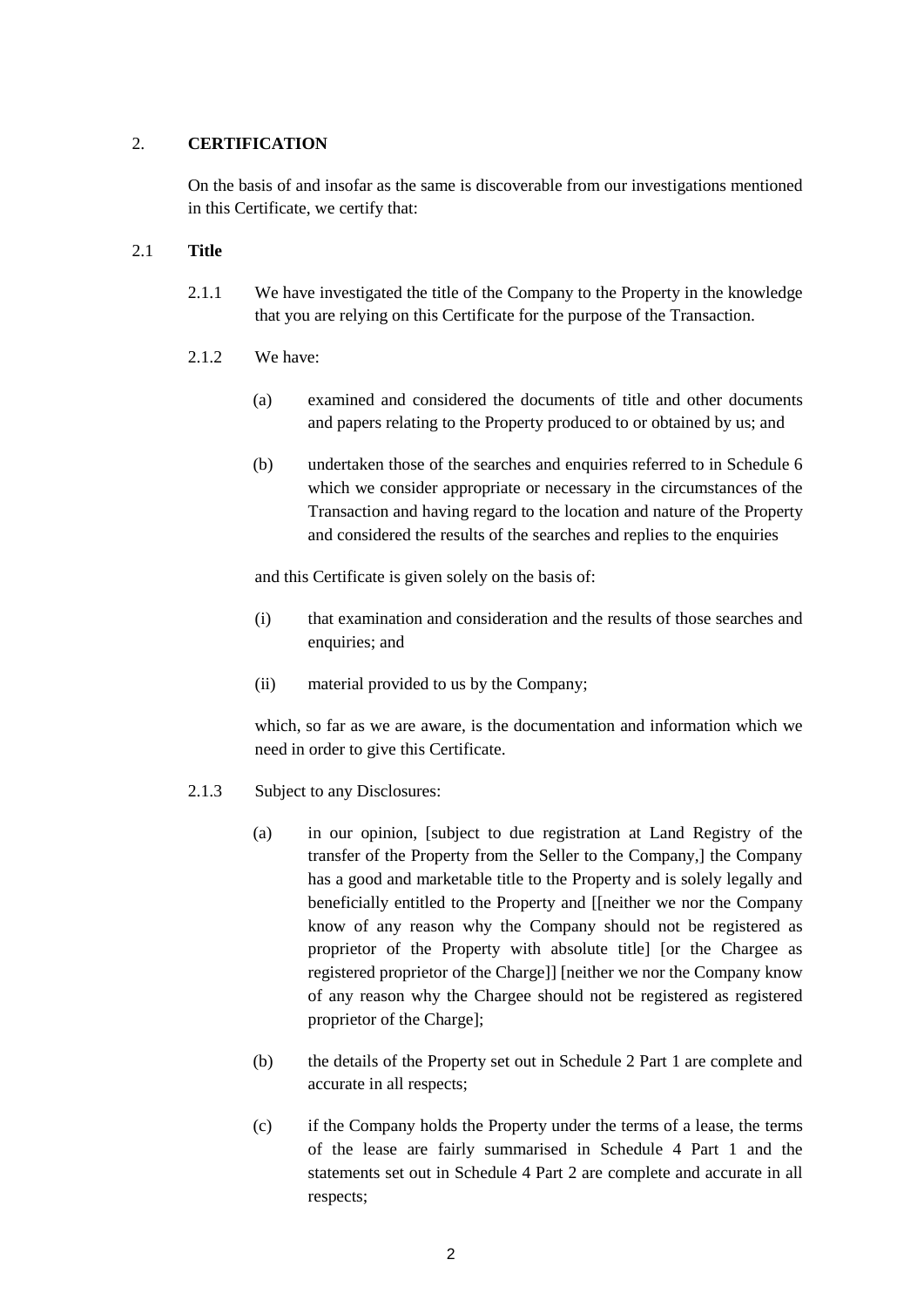- (d) no consents are required from any third parties before the Property can be [transferred to the Company and] effectively charged to the Chargee by way of legal mortgage or fixed charge and any consents referred to in a Disclosure have been obtained and are not subject to onerous or unusual conditions;
- (e) if the Property is freehold, the Property is not registered as a freehold estate in commonhold under Part I of the Commonhold and Leasehold Reform Act 2002;
- (f) if the title to the Property is registered at Land Registry, the quality of the title is title absolute; and
- (g) if the title to the Property is not registered at Land Registry, then:
	- (i) where the Property is freehold, it commences with a good root of title at least 15 years old; or
	- (ii) where the Property is leasehold, it commences with the Lease and has a good root of title at least 15 years old.

# 2.2 **Matters affecting the Property**

Subject to any Disclosures:

- 2.2.1 the statements set out in Schedule 3 are complete and accurate in all respects; and
- 2.2.2 there are no other matters disclosed by our investigations referred to in this Certificate which, in our opinion, should be brought to your attention.

#### 2.3 **Letting Documents**

The Letting Documents are fairly summarised in Schedule 5 Part 1 and, save as stated in any Disclosures, the statements set out in Schedule 5 Part 2 are complete and accurate in all respects.

# 2.4 **Searches and enquiries**

Except as stated in any Disclosures and subject to any general and usual caveats or disclaimers on results of searches or replies to enquiries undertaken, the results of such searches and enquiries do not disclose matters which, in our opinion, should be brought to your attention.

#### <span id="page-4-0"></span>3. **THE VALUERS**

A copy of the final draft of this Certificate has been sent to the Valuers. They have been requested to confirm to you in writing that the Property is the property valued in their valuation report and that either they have taken the final draft of this Certificate into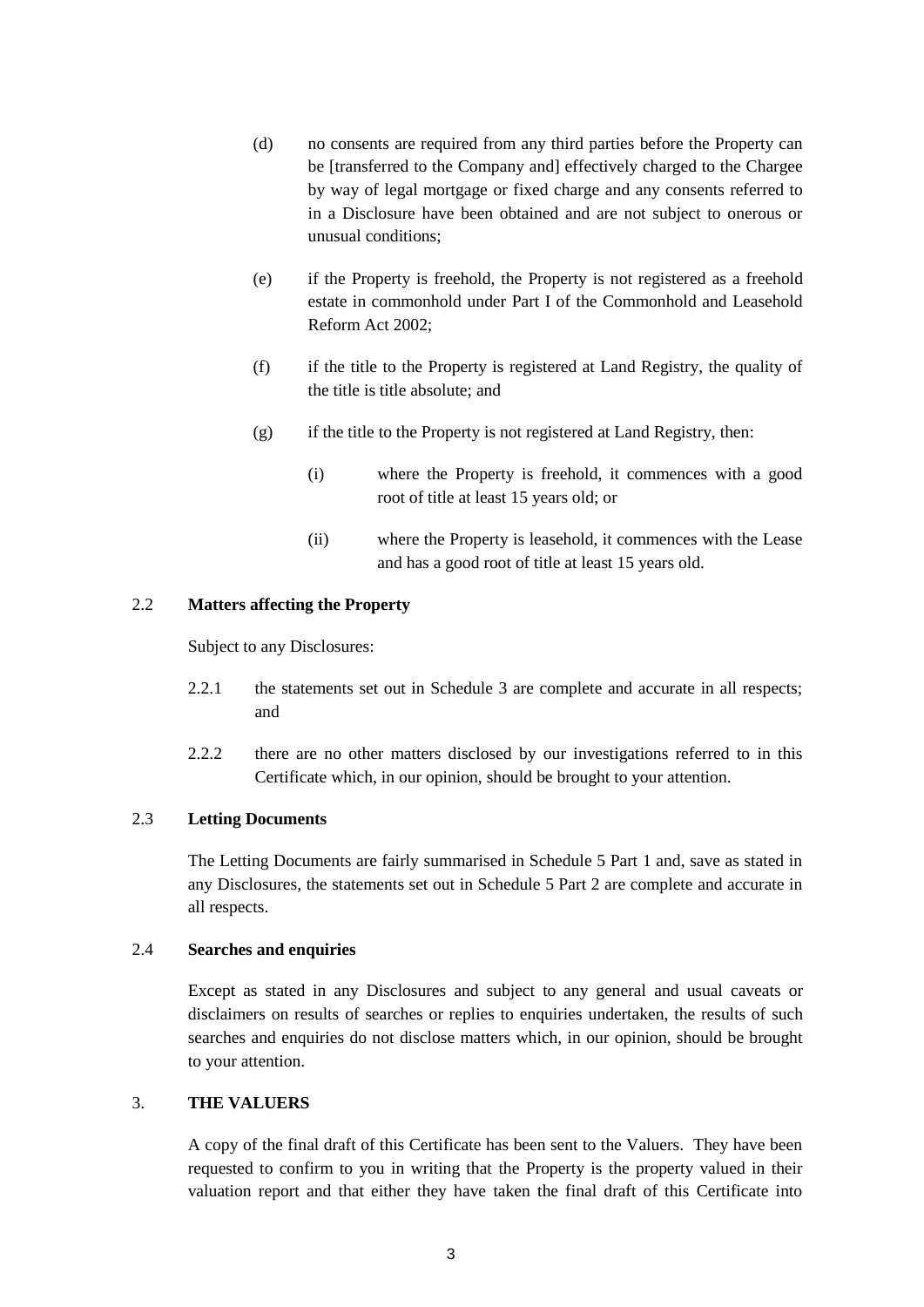account in making their valuation or there is nothing in this Certificate which causes them to alter their valuation report.

# <span id="page-5-0"></span>4. **CONFIRMATION OF STATEMENTS**

- 4.1 Where this Certificate states that the Company has "told us" or "confirmed" something (or uses words with similar meaning) ("provided information"), the Company provided information to us in writing.
- 4.2 A copy of the final draft of this Certificate has been sent to the Company. The Company has confirmed to us within the five working days before the date of this Certificate that to the best of its knowledge, information and belief the information contained in this Certificate is complete and accurate in all respects.
- 4.3 [The Company has purchased the Property from the Seller immediately prior to or as part of completion of the Transaction. That being the case:
	- 4.3.1 The Company's knowledge of the Property and related documents and information have been acquired through:
		- (a) its own investigations of the Property as part of that purchase including the searches and enquiries referred to in Schedule 6;
		- (b) the replies given by the Seller's solicitors to Commercial Property Standard Enquires – CPSE1 and such other documents in the CPSE suite and/or such other enquiries as are appropriate for the particular purchase;
		- (c) the replies given by the Seller's solicitors to any additional enquiries raised by us to enable us to provide this Certificate;
		- (d) other material provided by the Seller or the Seller's solicitors and other advisers or agents of the Seller;
		- (e) the Company's own knowledge of the Property;
		- (f) information provided by any other parties as mentioned in the Disclosures: and
		- (g) an inspection of the Property by the Company not more than 20 working days before the date of this Certificate.
	- 4.3.2 Whenever this Certificate refers to the Company's knowledge, information and belief or this Certificate states that the Company has provided information (as defined in clause 4.1), it is the case that the Seller or the Seller's solicitors and its other advisers or agents are the primary source.
	- 4.3.3 References in this Certificate to notices given or received by the Company, or to any actions taken by the Company or expected by the Company, are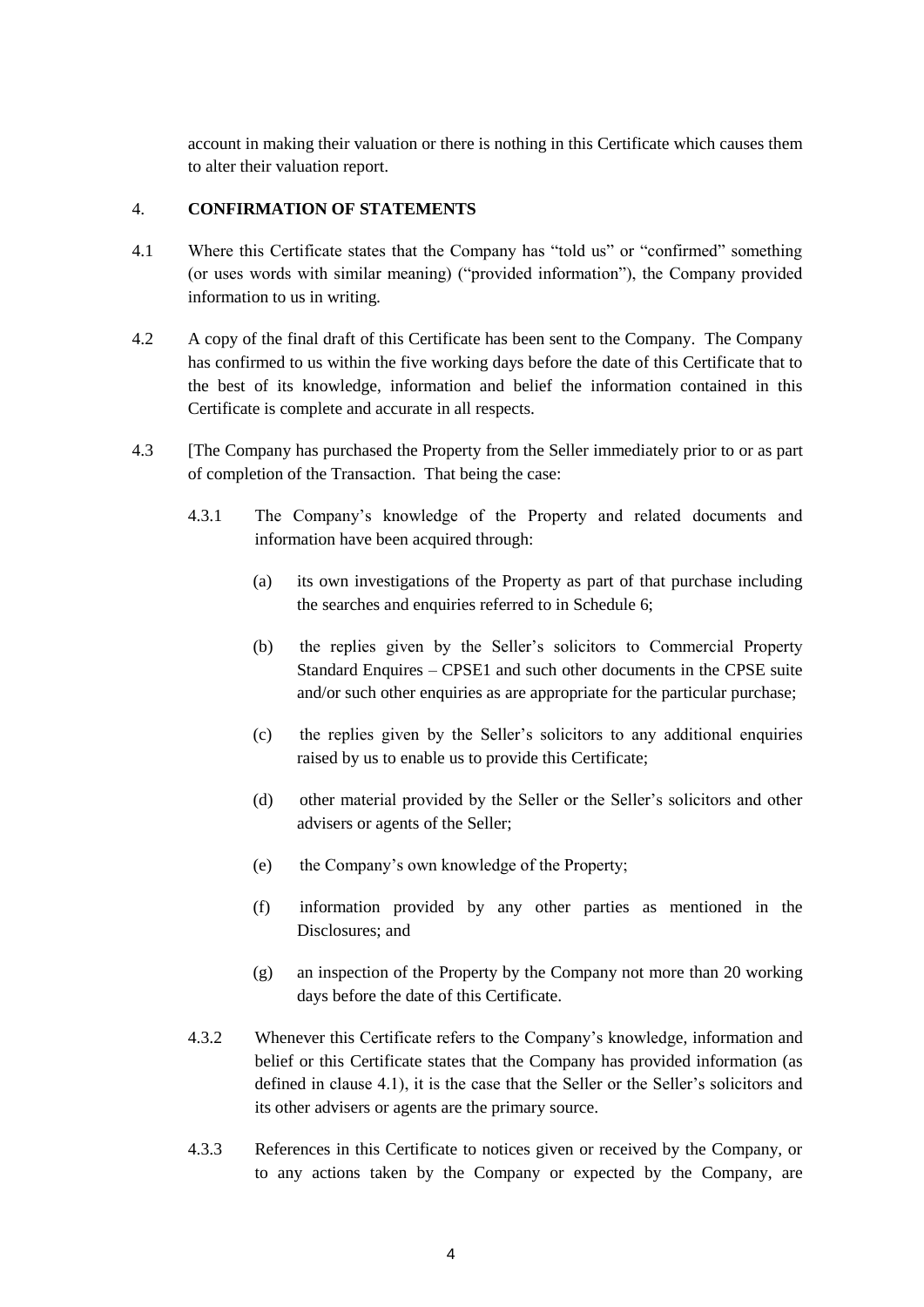references to the Company's knowledge of notices given or received by the Seller, actions taken by the Seller or expected by the Seller, as the case may be.

- 4.3.4 The Seller has confirmed to us in writing that it has provided us with copies of all documents relating to the Property of which it has knowledge, together with such other information in its possession as is material.
- 4.3.5 Where information has been provided to us by the Seller, our investigations have given us no reason to doubt the accuracy of that information, but we do not accept responsibility for it.
- 4.3.6 Where the replies given by the Seller's solicitors to our enquiries or other information provided by the Seller or the Seller's solicitors are, in our opinion, inadequate, we have disclosed such inadequacy in the relevant part of the Certificate.]

# <span id="page-6-0"></span>5. **FORM OF CERTIFICATE**

This Certificate is in the form of the City of London Law Society Land Law Committee Certificate of Title (Seventh Edition 2016 update) and in particular there has been no amendment to the main text of this Certificate or to the statements in paragraphs 2 to 4 of Schedule 1 and the statements in Schedule 3 and Part 2 of Schedules 4 and 5 respectively to this Certificate.

# <span id="page-6-1"></span>6. **STATUS OF SCHEDULES**

The Schedules form part of this Certificate.

#### *Disclosures*

*All Disclosures made to the Schedules to this Certificate*

*[Here make any Disclosures in respect of the main body of and Schedule 1 to this Certificate e.g. any consents referred to in clause 2.1.3(d) or clauses 3 or 4]*

*[Note: it is recommended that all Disclosures are made in italic script and are contained in boxes as indicated in this Certificate]*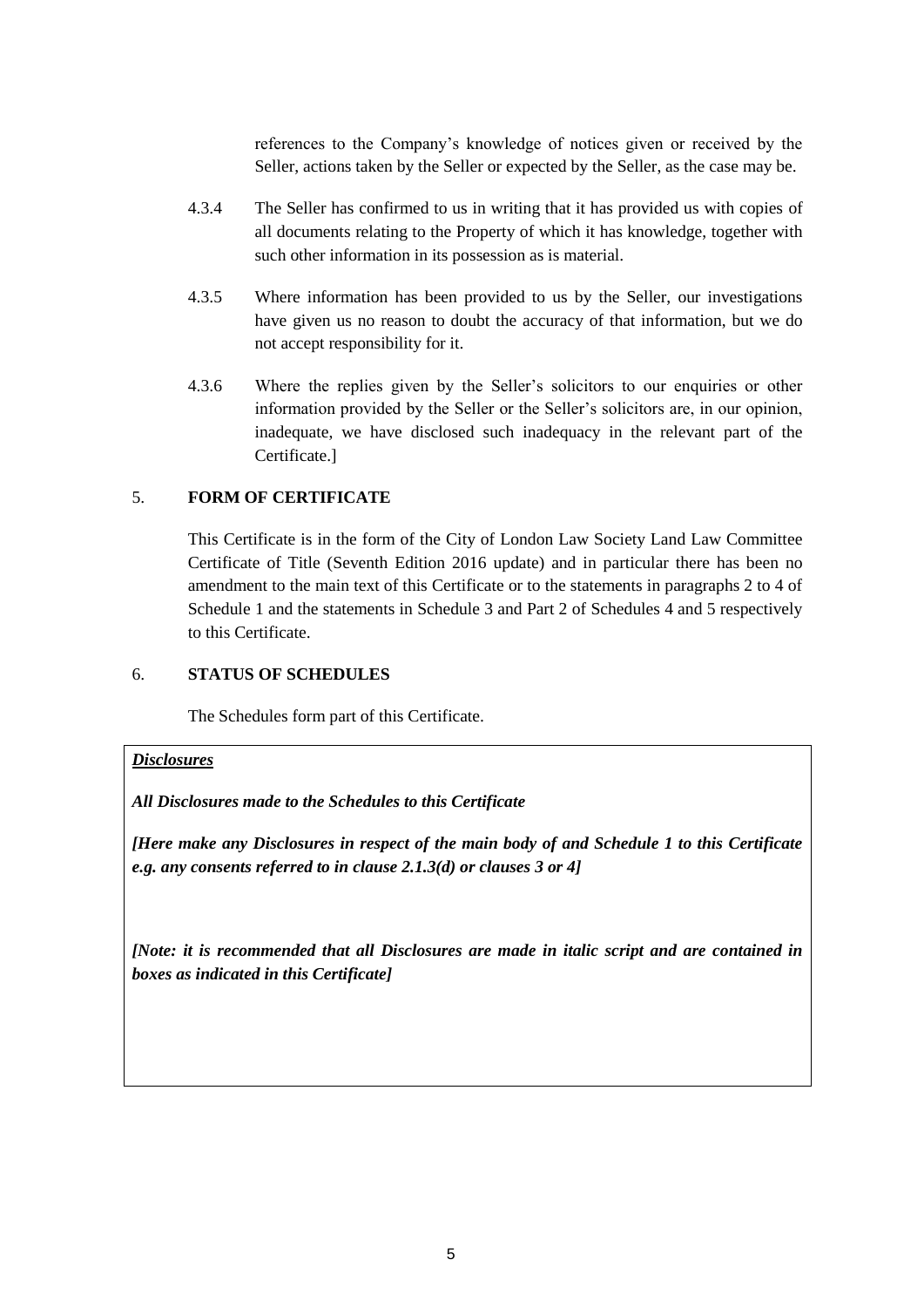#### **SCHEDULE 1**

#### <span id="page-7-0"></span>**Definitions, interpretation, assumptions, qualifications and applicable law**

#### <span id="page-7-1"></span>1. **DEFINITIONS AND INTERPRETATION**

1.1 In this Certificate the following expressions have the following meanings:

[**Banks/Finance Parties** has the meaning given to that expression in the Loan Document;]

**Benefit** means (in each case whether or not registered):

- (i) any right or easement (including any acquired through prescription); and
- (ii) any restriction, stipulation, restrictive covenant, mining or mineral right, franchise or other interest;

(but not including any reserved under the terms of any Letting Document);

[**Charge** means the legal charge over the Property to be entered into in favour of the Chargee;]

| [Chargee means [       | ];] |
|------------------------|-----|
| <b>Company</b> means [ |     |

**Disclosure** means:

- (i) any disclosure made against a statement in this Certificate; or
- (ii) any information in Part 2, 3 or 4 of Schedule 2, or in Part 1A or 1B of Schedule 4, or in Part 1A or 1B of Schedule 5, or in Schedule 5 - Supplement; or
- (iii) any disclosure in Schedule 6;

**Existing Use** means the actual use to which the Property is presently put as referred to in Schedule 2 Part 4;

#### **Incumbrance** means:

- (i) any covenant, restriction, stipulation, easement, customary or public right, local land charge, mining or mineral right, franchise, manorial right and any other right or interest in or over land in each case whether or not registered; and
- (ii) any interest not included in paragraph (i) above that will override any registrable disposition or where appropriate first registration;

(but not including any granted to a tenant under the terms of any Letting Document);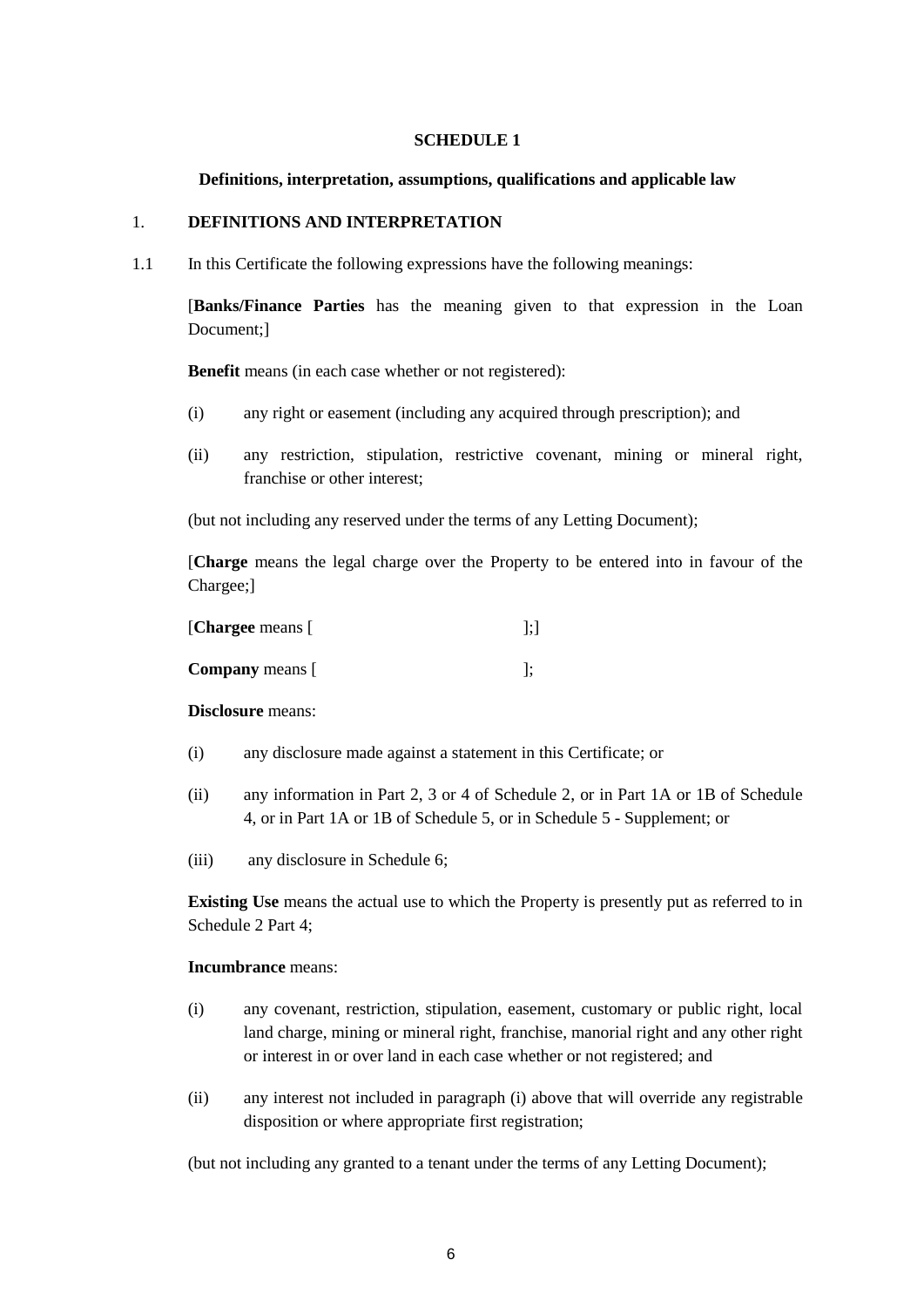**Lease** means the lease by virtue of which the Company holds the Property or part of it (as amended or supplemented);

**Letting Document** means any lease, underlease, tenancy, licence or other agreement or arrangement giving rise to rights of occupation and enjoyment to which the Property is subject (in each case as amended or supplemented) including any tenancy which is being continued after the contractual expiry date under the Landlord and Tenant Act 1954 or otherwise;

[**Loan Document** means the loan/facility agreement [dated ] [to be made] between [ ] and [ ] and [ ] providing for the loan referred to in it, which loan is [to be] secured by [among other things] the Charge;]

**Premises** means the premises demised by any Lease or Letting Document as the case may be;

**Property** means the property described in Schedule 2 Part 1, the [address] [a brief description] of which is given at the start of this Certificate;

[**Seller** means [ ];]

**Town and Country Planning Legislation** means any statute relating to town and country planning, which is in force at the date of this Certificate;

| <b>Transaction</b> means [ |                 |
|----------------------------|-----------------|
| [ <b>Valuers</b> means [   | $\lbrack$ : and |

**1995 Act** means the Landlord and Tenant (Covenants) Act 1995.

- 1.2 Unless the context otherwise requires, any reference to the Property or the Premises includes each and every part of it or them and all buildings and structures on it or them.
- 1.3 Any reference, express or implied, to a statute includes references to:
	- 1.3.1 that statute as amended, extended or applied by or under any other statute or subordinate legislation at the date of this Certificate;
	- 1.3.2 any statute at the date of this Certificate which re-enacts that statute (with or without modification); and
	- 1.3.3 any subordinate legislation made at the date of this Certificate under that statute, as amended, extended or applied as described in paragraph 1.3.1 or under any statute referred to in paragraph 1.3.2.
- 1.4 The expressions "authorised guarantee agreement", "excluded assignment", "fixed charge", "new tenancy", "overriding lease", "tenant covenant", "former tenant", "guarantor" and "landlord covenant" shall have the meanings given to them in the 1995 Act.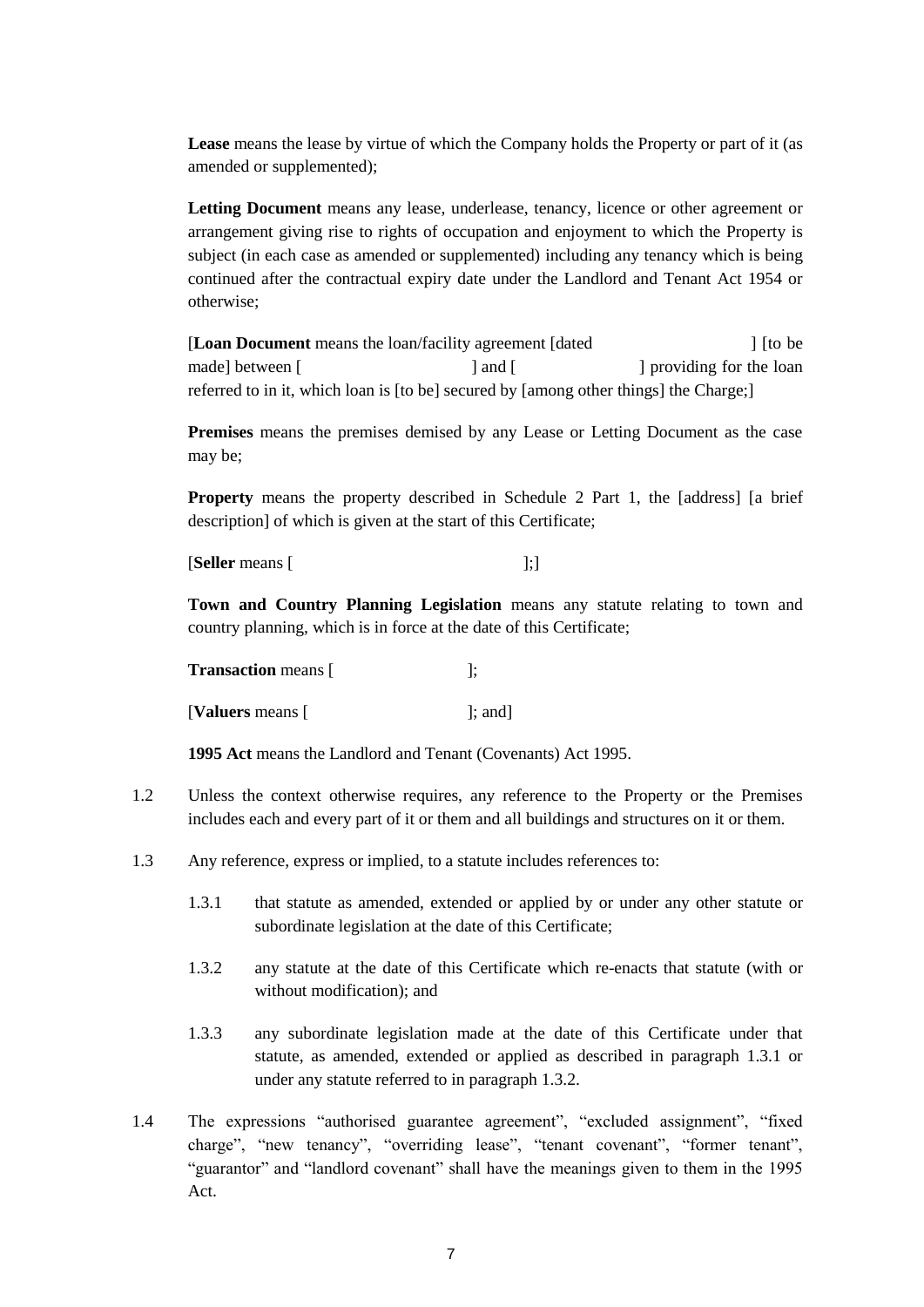- 1.5 In Schedule 5 "rent" includes licence fee, "tenancy" includes licence and "tenant" includes licensee.
- 1.6 The headings in this Certificate do not affect its interpretation.
- 1.7 Unless the context otherwise requires, the singular includes the plural and vice versa.
- 1.8 Any Disclosure in this Certificate in relation to any particular clause or paragraph is to be treated as being disclosed in relation to any other relevant clause or paragraph.

#### 2. **ASSUMPTIONS**

- 2.1 We have assumed that all documents relating to the Property have been validly executed and delivered by the parties to them and that such documents are within the capacity and powers of, and have been validly authorised by, each party. There is nothing on the face of those documents which we have seen which indicates otherwise.
- 2.2 We have assumed, and the Company has confirmed to us in writing, that:
	- 2.2.1 the Company has provided us with all documents of title relating to the Property of which it has knowledge together with any other information in its possession as is material for the purpose of giving this Certificate; and
	- 2.2.2 each copy document produced to us is a true copy of the original.

#### 3. **QUALIFICATIONS**

- 3.1 We have not inspected the Property nor have we made any enquiries of the occupiers of the Property (other than [the Seller and] the Company) nor, where the Property is leasehold, have we made any enquiries of any landlord or superior landlord.
- 3.2 We give no opinion as to the capital or rental value of the Property.
- 3.3 Except as disclosed by the results of the searches listed in Schedule 6, this Certificate does not consider:
	- 3.3.1 any environmental or flood assessments, audits, surveys or other reports on the environmental condition of the Property; or
	- 3.3.2 other technical reports or surveys relating to the Property's condition;

and the recipient of this Certificate should consider what investigations it wishes to make in relation to those matters.

- 3.4 Where information has been provided to us by the Company, our investigations have given us no reason to doubt the accuracy of that information but we do not accept responsibility for it.
- 3.5 Whilst we express no opinion on whether any transaction affecting the Company's title to the Property may have been at an undervalue or otherwise liable to be set aside under the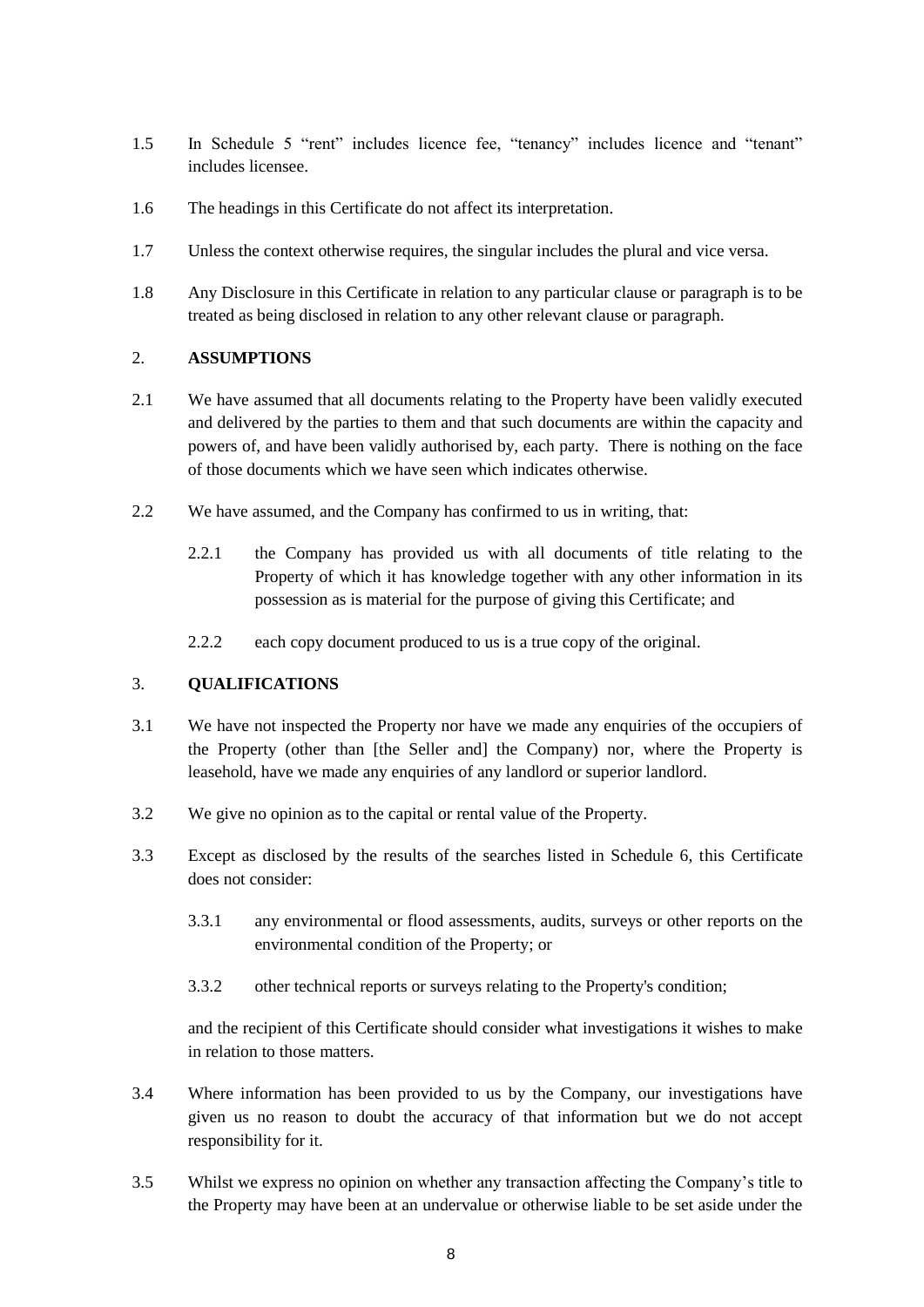provisions of the Insolvency Act 1986, the Company has told us that it is not aware of any circumstances which could render any such transaction liable to be set aside under the provisions of that Act.

- 3.6 We have not investigated whether there is an intention that the terms of any relevant document should be enforceable by third parties. Save as stated in any Disclosures, none of the documents relating to the Property expressly provides that a third party can enforce any of its terms in accordance with the Contracts (Rights of Third Parties) Act 1999.
- 3.7 We have not investigated whether any consents which may have been required under any mortgages or other documents which are no longer subsisting were obtained.
- 3.8 Except to the extent of any Disclosure against paragraph 9 of Schedule 3 we have not investigated what insurance may be in force (or the particular details of any policy) in respect of the Property.
- 3.9 We have not considered:
	- 3.9.1 whether any right including a right to light or a right to air is in the process of being acquired through prescription; nor
	- 3.9.2 whether any right including a right to light or a right to air has been acquired through prescription, except where a right is set out in Schedule 2 Part 2 as having been acquired through prescription.

# 4. **APPLICABLE LAW**

This Certificate is limited to English law as applied by the English courts as at the date of this Certificate and is given on the basis that it will be governed by and construed in accordance with English law.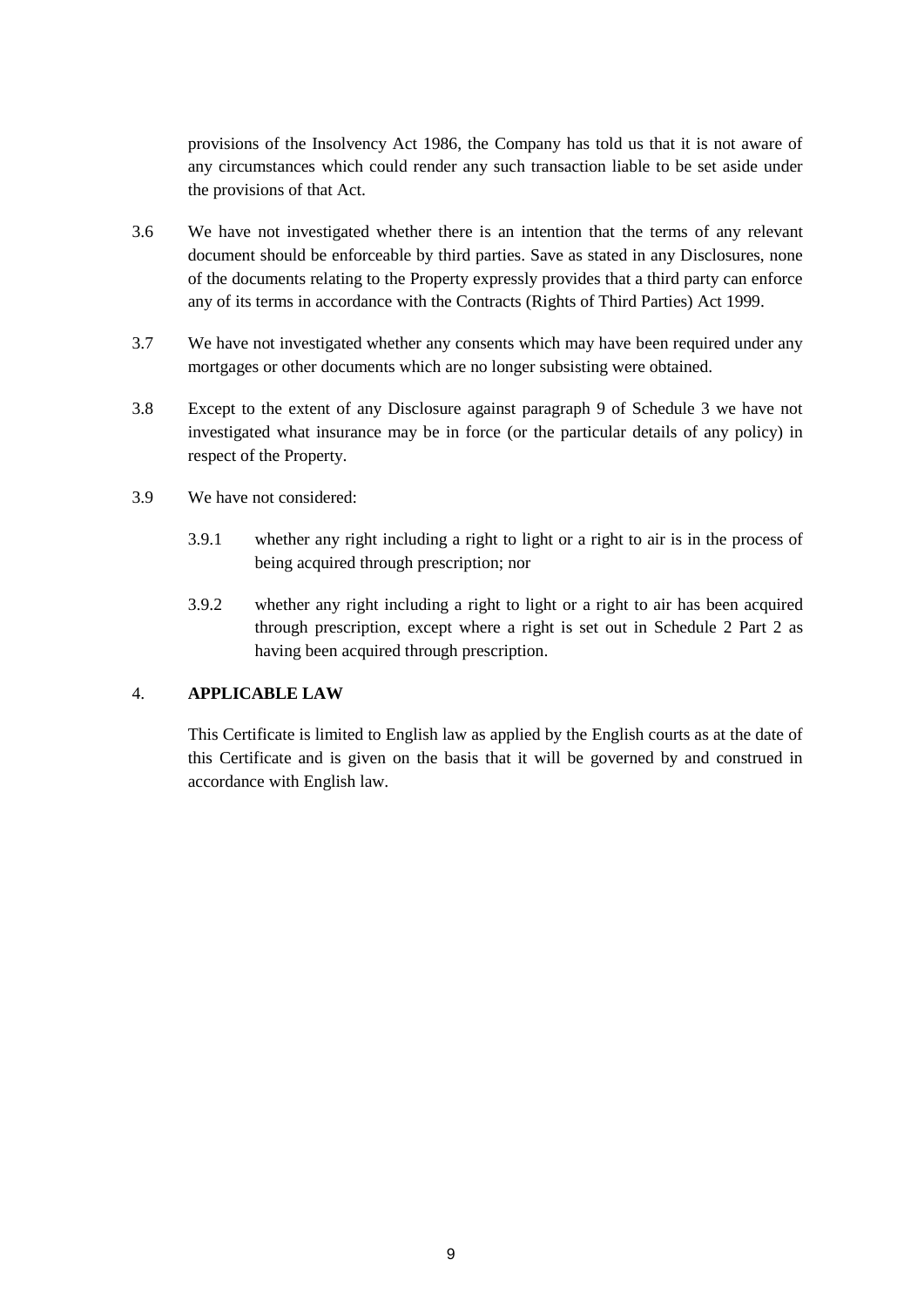#### **SCHEDULE 2**

#### **Property Details**

#### **Part 1**

# **The Property**

<span id="page-11-1"></span><span id="page-11-0"></span>Brief description: Land [and buildings] known as [ ] shown edged red on the attached plan.

Tenure: freehold/leasehold

Registered title number:

Root of title, if unregistered:

# **Part 2**

# **Benefits**

[The rights granted to the tenant specified in Part 1A of Schedule 4.]

#### **Part 3**

# **Incumbrances**

[The rights reserved to the landlord specified in Part 1A of Schedule 4.]

**Part 4**

# **Existing Use**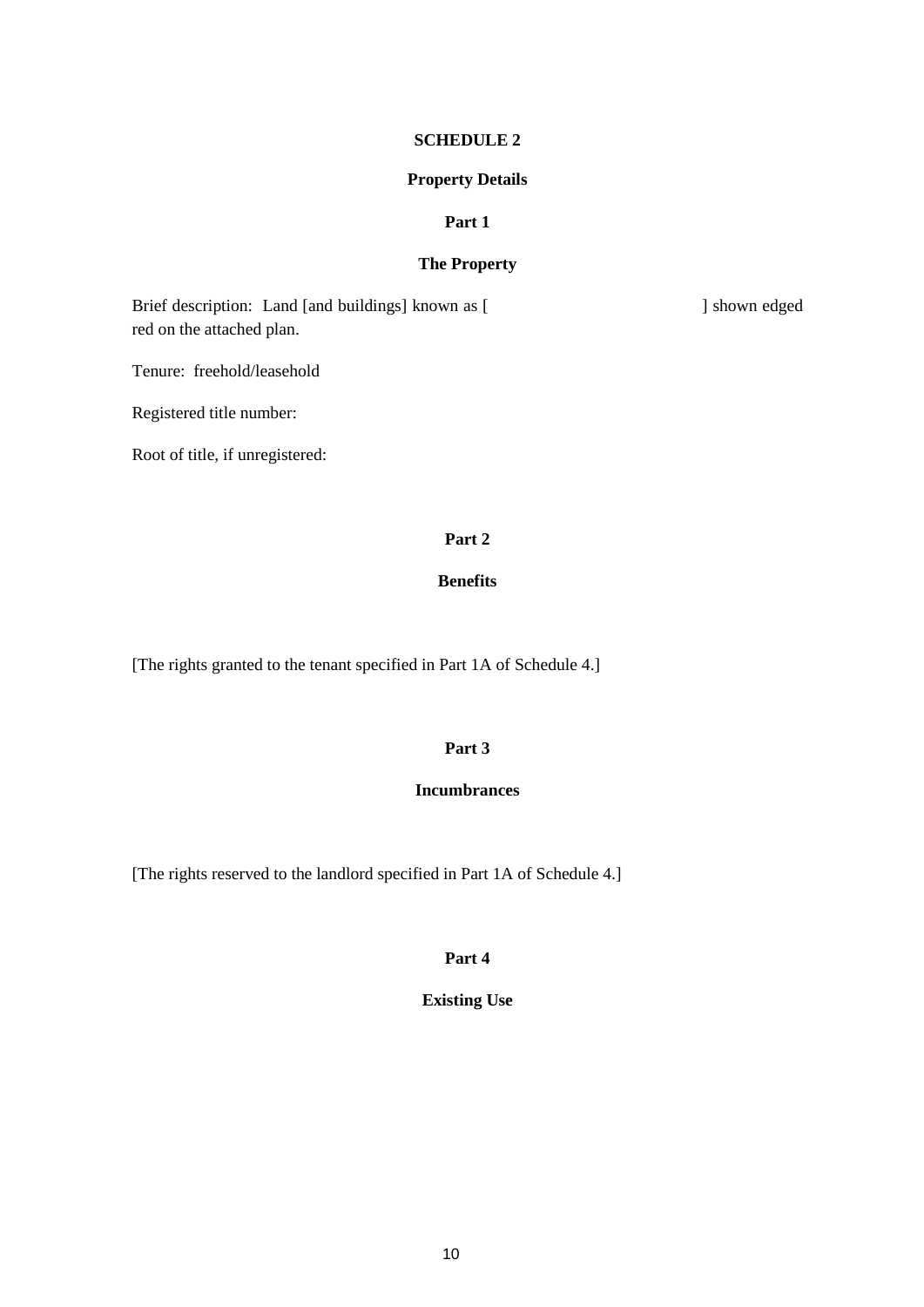# **SCHEDULE 3**

#### **Matters affecting the Property**

#### <span id="page-12-1"></span><span id="page-12-0"></span>**TITLE**

# 1. **Title documents, stamp taxes and value added tax**

1.1 The documents of title consist of original documents or properly examined abstracts and are held by us, or will be held by us, on completion of the Transaction to the order of the Company.

#### 1.2

- 1.2.1 Where necessary, all such title documents are fully stamped with ad valorem stamp duty and a particulars delivered stamp.
- 1.2.2 Where such title documents have not been registered at Land Registry at the date of this Certificate, we have seen a related certificate from HM Revenue & Customs evidencing submission of a land transaction return for the purposes of stamp duty land tax in relation to all circumstances in respect of which a land transaction return is required to be made.
- 1.3 The Company has told us that no further land transaction return or payment in relation to stamp duty land tax is required in respect of any transaction involving the Property which has an effective date prior to the date of this Certificate and there is nothing on the face of the documents to suggest otherwise.
- 1.4 For the purposes of paragraph 1.5, "option to tax" has the meaning given in Schedule 10 the Value Added Tax Act 1994 and includes an option to tax which has been deemed, or treated as having been, exercised.
- 1.5 The Company has told us that a valid option to tax has been exercised by the Company or a body corporate in relation to which the Company is either a relevant associate or a relevant group member over the whole Property and that such option has not been, or been deemed to be, disapplied or revoked so that value added tax is due in respect of any supply of the Property by it.

# *Disclosures*

#### 2. **Unregistered land**

Where title to the Property is not registered at Land Registry: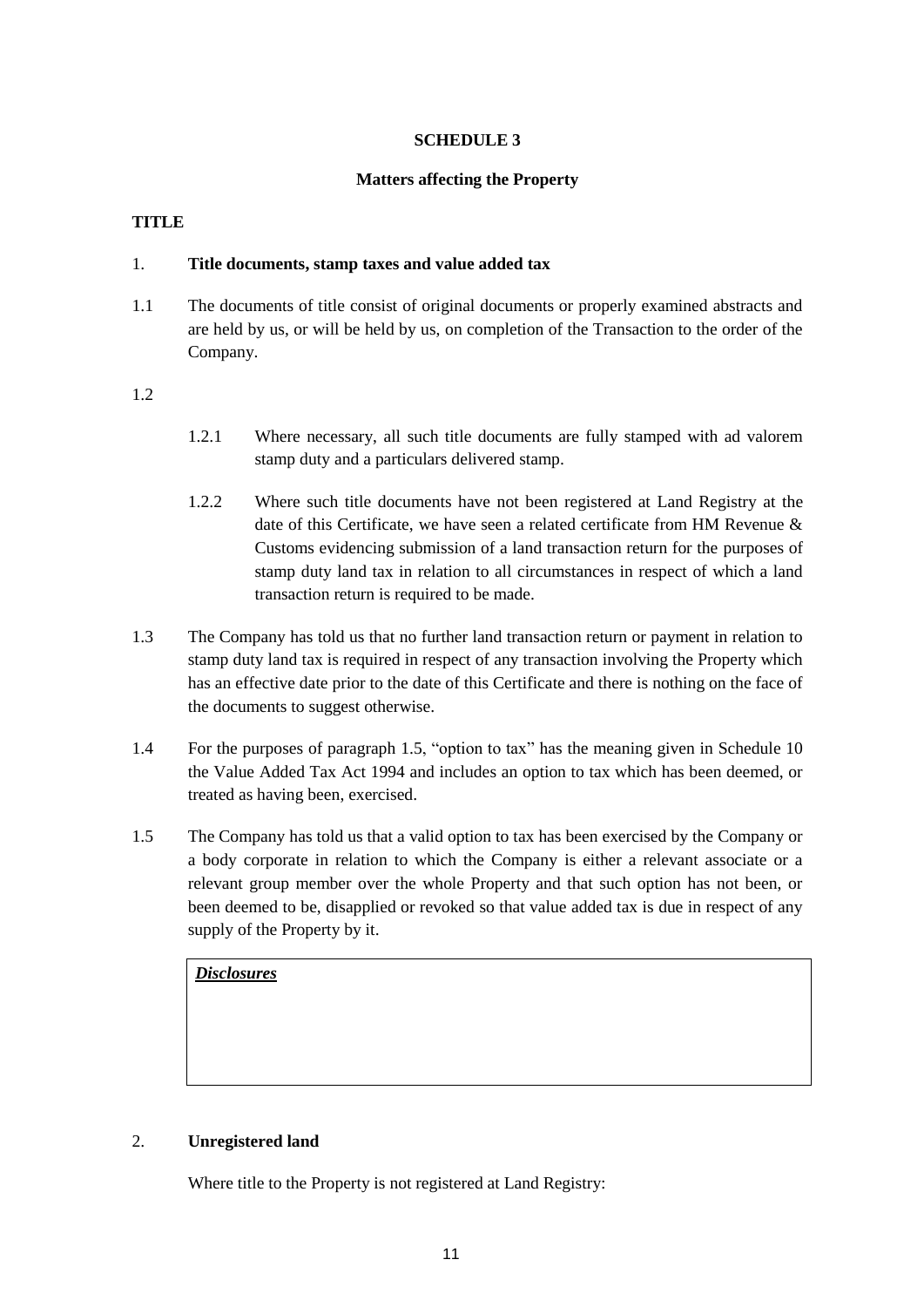- 2.1 there is no caution registered against first registration and no event has occurred in consequence of which registration of title should have been effected.
- 2.2 clear Land Charges Act searches against every estate owner who was a party to any transaction, or concerned in any event, comprised in the relevant title are held with the title deeds.

# 3. **Access**

- 3.1 The Company has told us the location of each point where access is gained to the Property.
- 3.2 We have reviewed the title plan for the Property and a plan from the relevant Highways Authority showing the boundaries of publicly maintainable highways and we have where appropriate consulted the Company and on that basis we confirm that the Property appears to abut a roadway maintainable at public expense at each point where access is gained or have the benefit of all necessary rights of way to and from such a roadway.

*Disclosures*

# 4. **Benefits**

- 4.1 There are appurtenant to the Property the Benefits of a material nature set out in Schedule 2 Part 2. The Company has told us that, so far as it is aware, those Benefits are the only Benefits necessary for the use and enjoyment of the Property for the Existing Use or (if no Benefits are so set out) that none are required.
- 4.2 Such Benefits are enjoyed freely without interruption and without payment or restriction as to hours of use or otherwise and are held for the same estate or interest as the Company's estate or interest in the Property. None of those Benefits is enjoyed on terms entitling any person to terminate or curtail it.
- 4.3 Where any such Benefit requires protection (in order to bind all other persons) by:
	- 4.3.1 registration or notice on the title to any registered land; or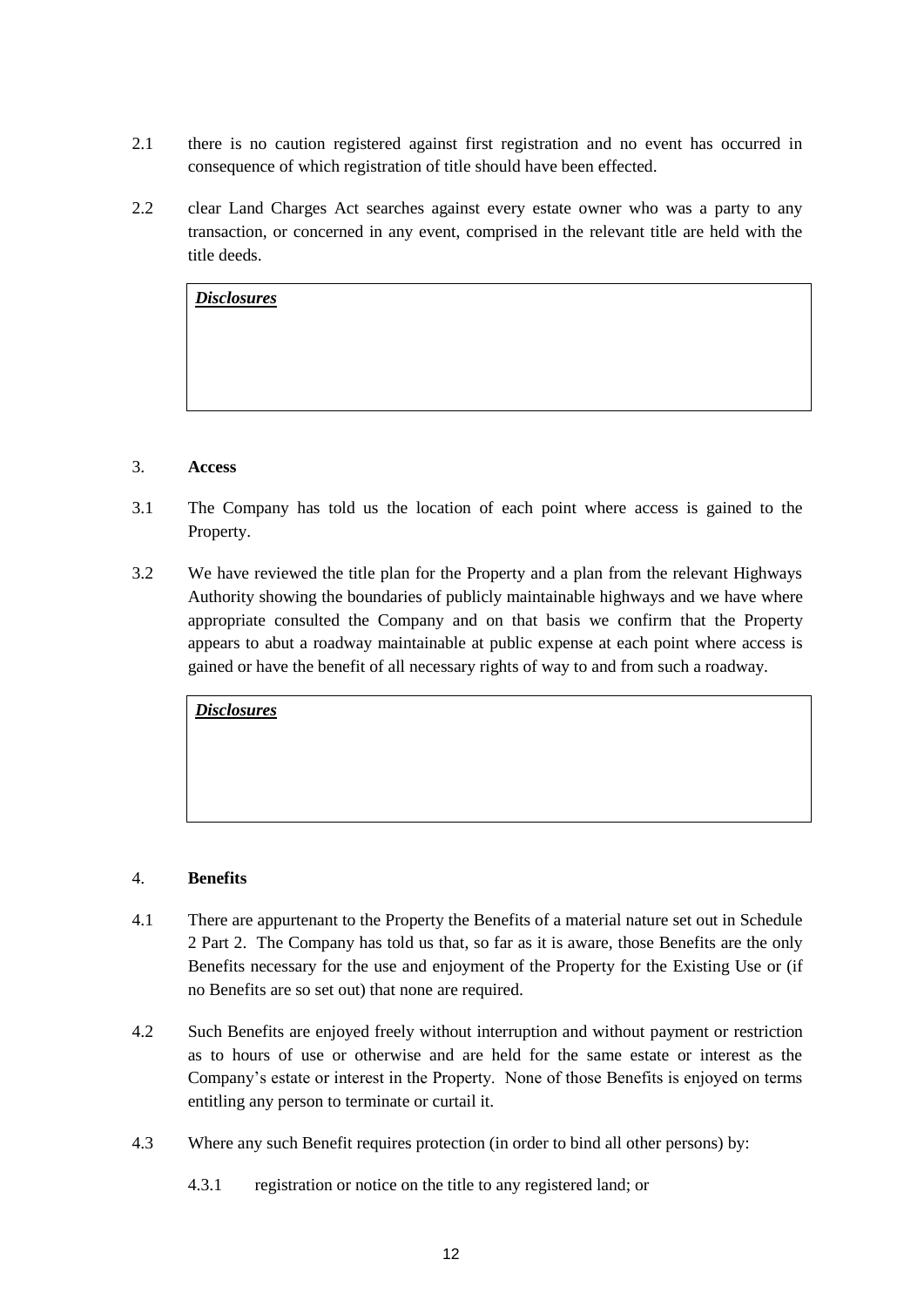4.3.2 a caution against first registration or land charge in respect of any unregistered land

such protection has been properly effected.

*Disclosures*

# 5. **Incumbrances**

- 5.1 The only Incumbrances of a material nature to which the Property is subject are disclosed in Schedule 2 Part 3. The Company has told us that it has not received notice of any breach of and is not aware of any breach of those Incumbrances and that those Incumbrances do not materially adversely affect the Existing Use.
- 5.2 Where any such Incumbrance requires protection (in order to bind all other persons) by:
	- 5.2.1 registration or notice on the title to the Property (where registered); or
	- 5.2.2 a caution against first registration or land charge in respect of the Property (where unregistered)

such protection has been properly effected.

5.3 The Company has told us that it is not aware that any person is in the process of acquiring an Incumbrance over the Property through prescription other than rights to light or rights to air.

*Disclosures*

# 6. **Charges**

There are no mortgages, charges or liens (whether legal or equitable, specific or floating) affecting the Property.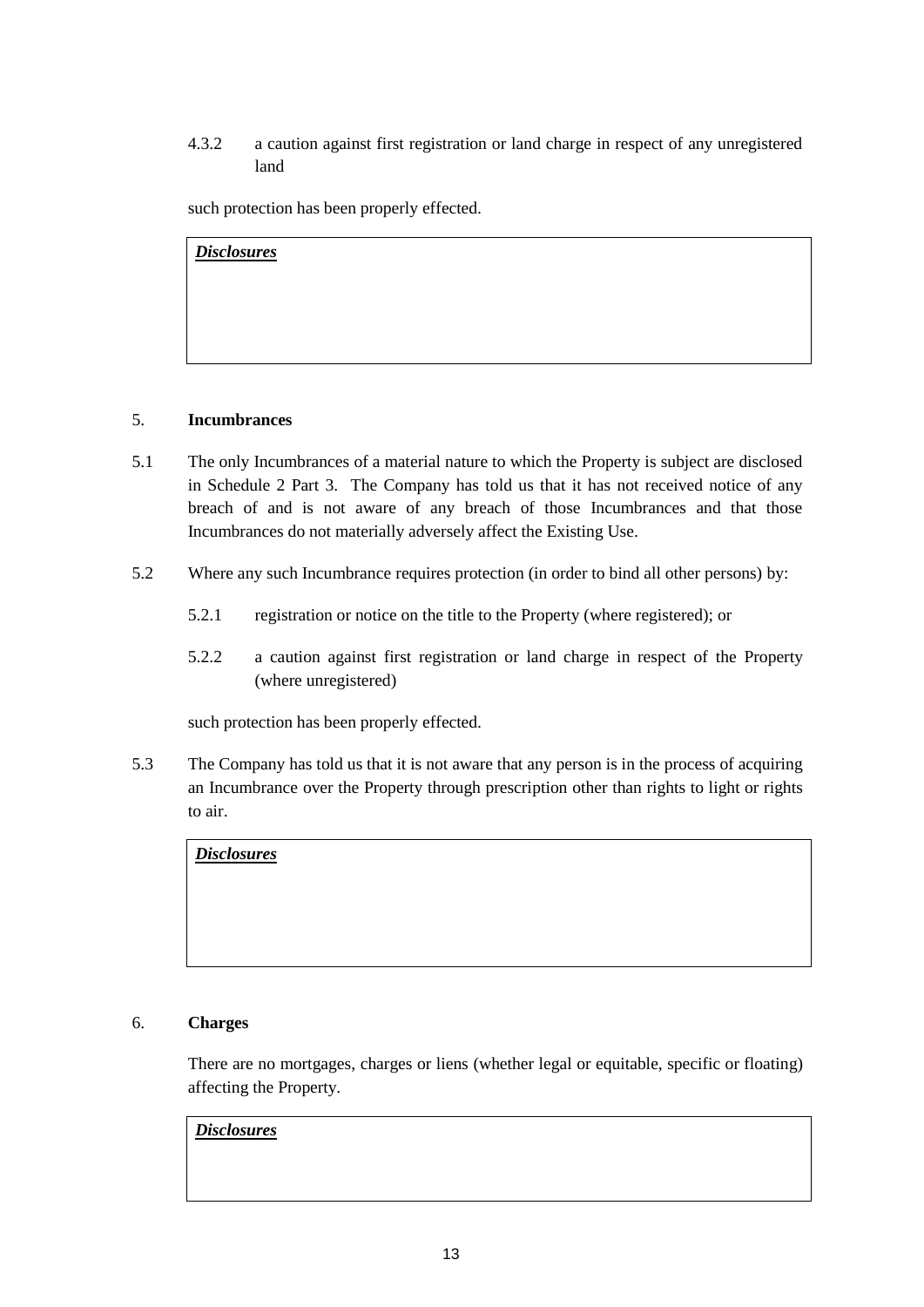# 7. **Agreements**

- 7.1 There are no agreements for sale, estate contracts, options, rights of pre-emption or similar matters affecting the Property the provisions of which remain to be observed or performed.
- 7.2 There are no obligations binding on the Property to make future payments in respect of overage, clawback, deferred consideration or other payments of a similar nature.

| <b>Disclosures</b> |  |  |
|--------------------|--|--|
|                    |  |  |
|                    |  |  |
|                    |  |  |
|                    |  |  |
|                    |  |  |

# 8. **Adverse rights**

- 8.1 The Company has told us that it is or is entitled to be in actual occupation on an exclusive basis of those parts of the Property as are not the subject of the Letting Documents and that, except by virtue of the Letting Documents, no person, other than the Company, has any right (actual or contingent) to possession, occupation or use of, or interest in, the Property.
- 8.2 The Company has told us that it has inspected the Property not more than 20 working days before the date of this Certificate and that, so far as it is aware, no one is in adverse possession of the Property or has acquired or is acquiring any rights adversely affecting the Property other than rights to light or rights to air.

*Disclosures*

# 9. **Title policies**

The Company has told us that there are no insurance policies relating to planning, title or covenants affecting the Property.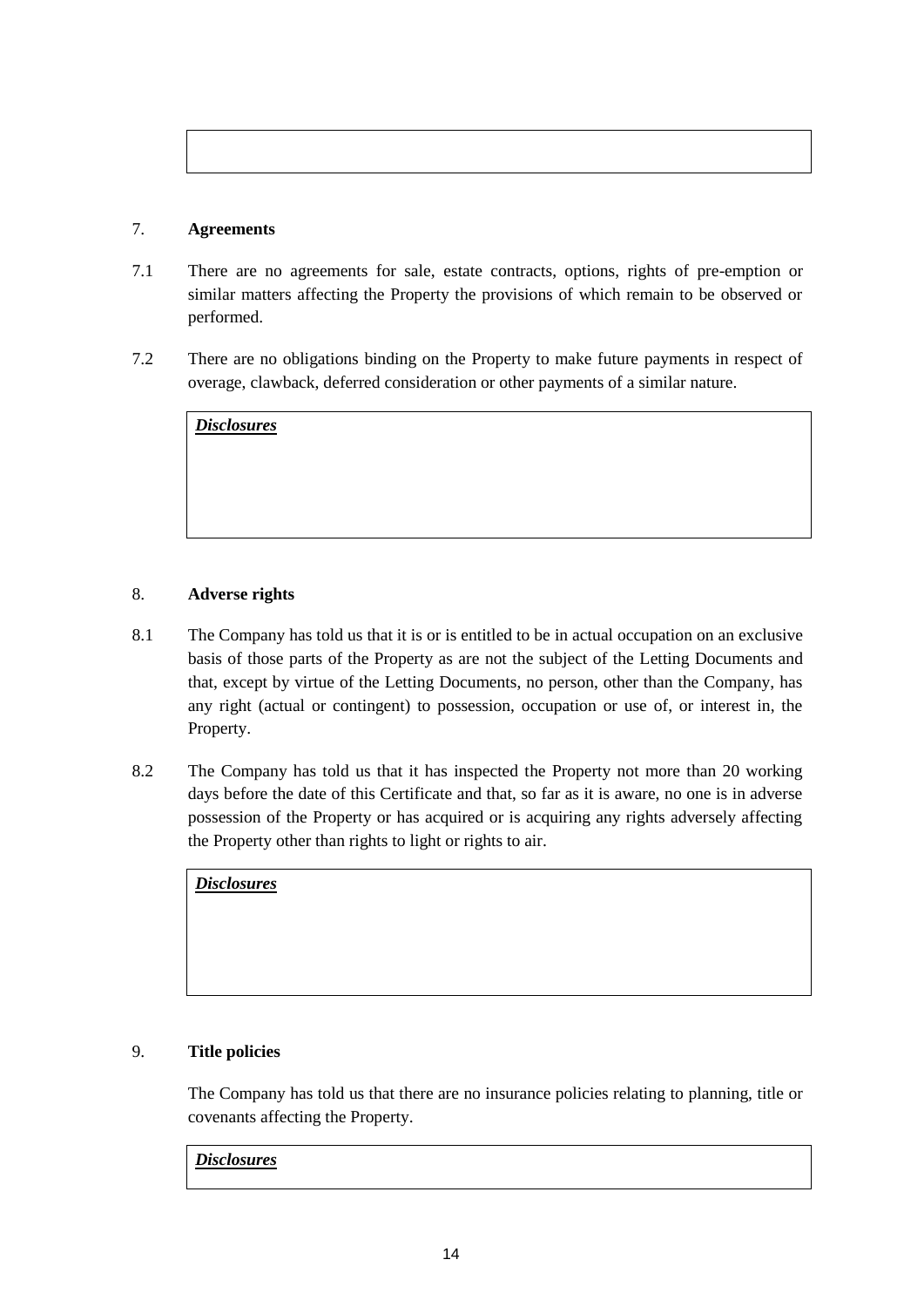# 10. **Complaints and disputes**

The Company has told us that:

- 10.1 it has not made and not had occasion to make any claim or complaint in relation to any neighbouring property or its use or occupation; and
- 10.2 there are no disputes, claims, actions, demands or complaints in respect of the Property which are outstanding or which are expected by it.

| <b>Disclosures</b> |  |  |  |
|--------------------|--|--|--|
|                    |  |  |  |
|                    |  |  |  |
|                    |  |  |  |

# 11. **Notices**

The Company has told us that no notices materially affecting the Property or any of the Benefits detailed in Schedule 2 Part 2 have been given or received by the Company.

*Disclosures*

# **PLANNING**

#### 12. **Existing Use**

- 12.1 The Company has told us that the Property is presently used for the Existing Use.
- 12.2 The Existing Use is a use permitted under a subsisting planning permission (which the Company has told us has been implemented) or otherwise permitted under the Town and Country Planning Legislation.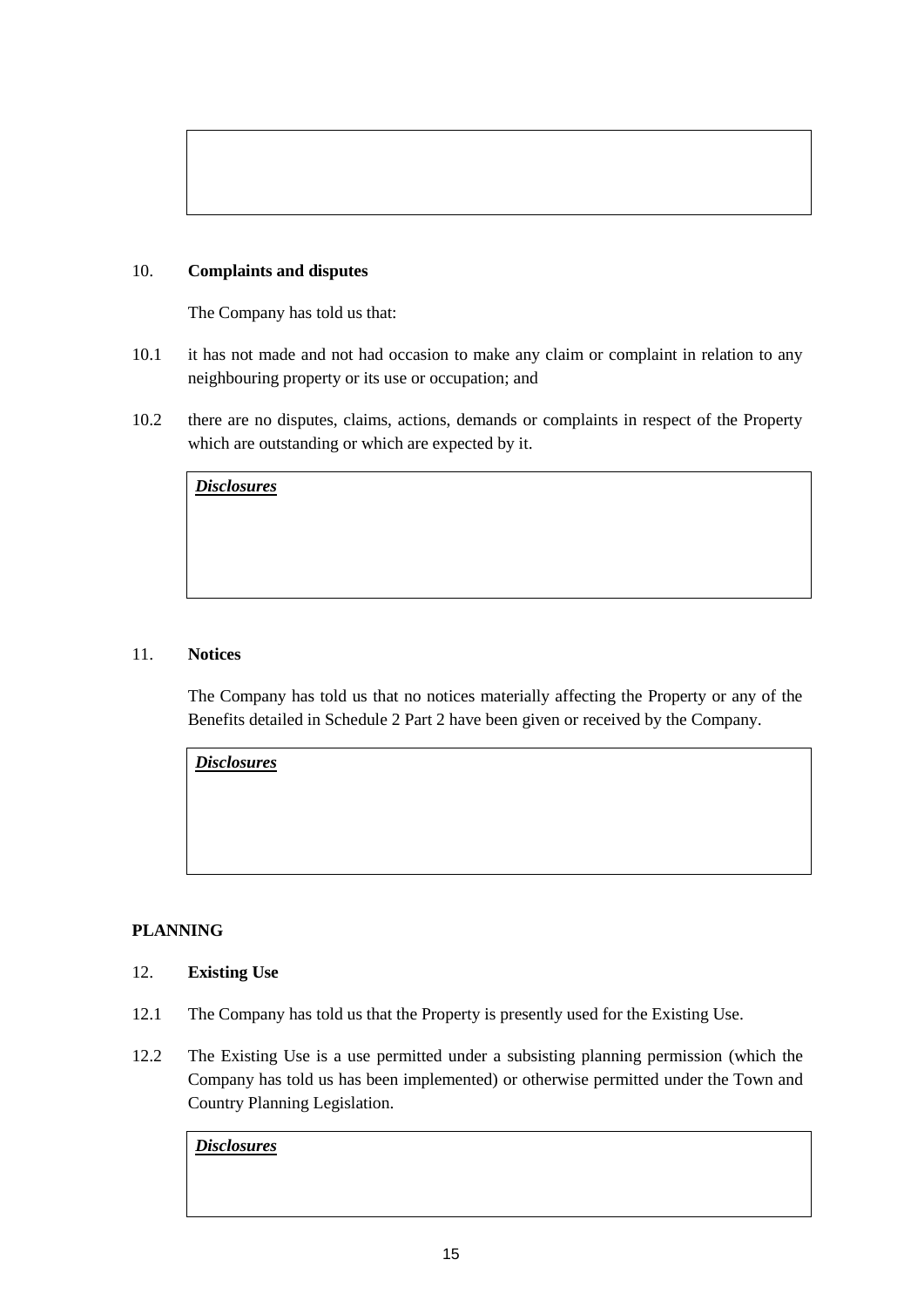# 13. **Development**

- 13.1 The Company has told us that it is not aware that:
	- 13.1.1 any development which has been carried out in relation to the Property is unlawful or has been carried out without any necessary consents or permissions being obtained;
	- 13.1.2 any enforcement proceedings under the Town and Country Planning Legislation have been commenced or notices served; or
	- 13.1.3 any such proceedings or notices have been proposed.
- 13.2 The Company has told us that it is not aware of any acts, omissions or other circumstances by reason of which a planning enforcement order may be applied for or made in relation to the Property.

*Disclosures*

# 14. **Validity of permissions**

The Company has told us that no planning permission affecting the Property is the subject of an existing challenge as to its validity. Our local authority search did not reveal that any planning permission has been issued within the six weeks immediately before the date of that search.

*Disclosures*

# 15. **Conditions**

15.1 The planning permissions affecting the Property are subject only to conditions which the Company has told us have either been satisfied so that nothing further remains to be done under them or, in the case of continuing conditions, are being complied with and the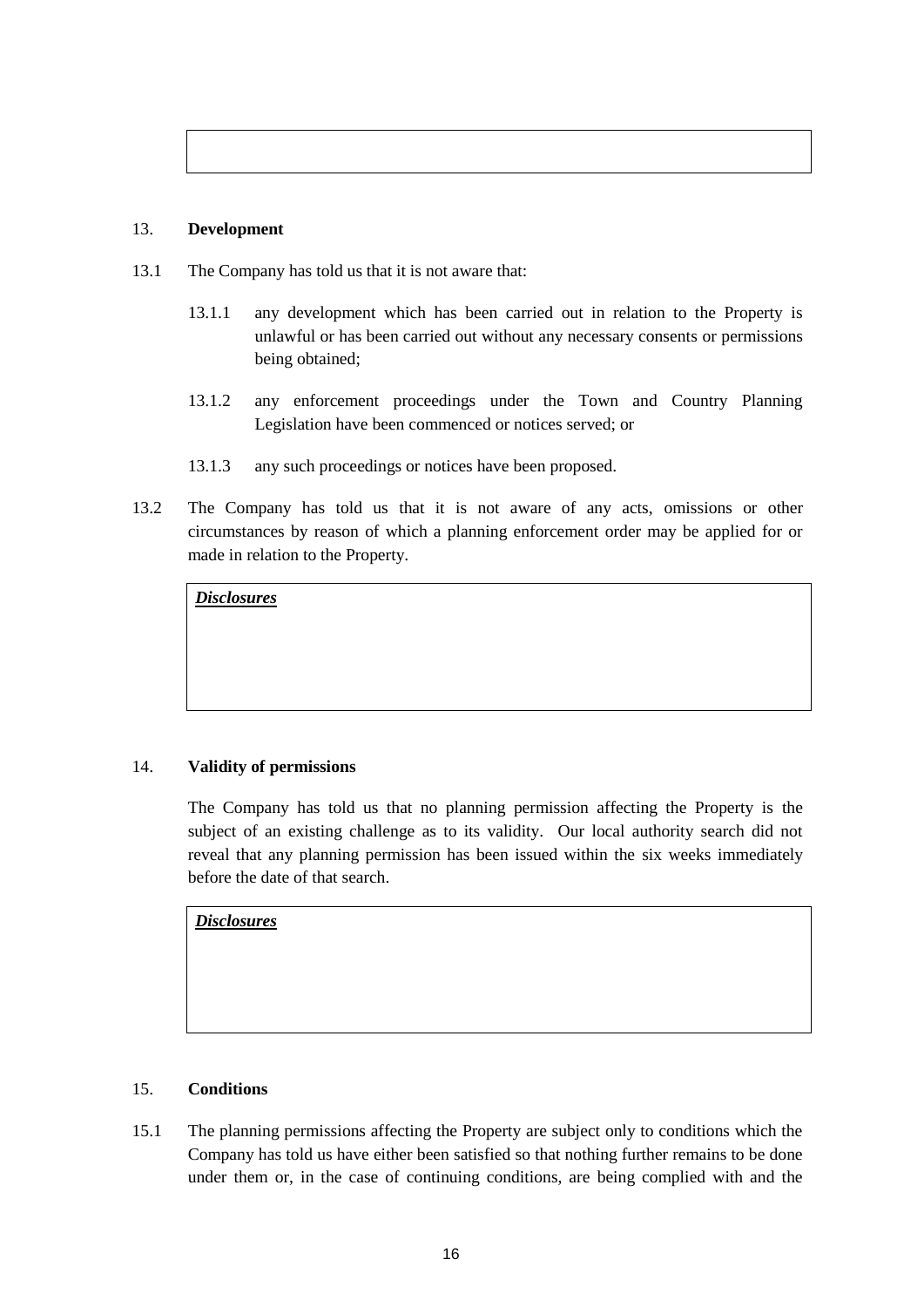Company knows of no reason why those conditions should not continue to be so complied with.

15.2 There are no unusual or onerous conditions attaching to any planning permission affecting the Property, and no planning permission is subject to any condition or limitation making it temporary (other than the conditions referred to in Sections 91 and 92 of the Town and Country Planning Act 1990) or personal to anyone.

*Disclosures*

#### 16. **Pending applications**

The Company has told us that there is no application for planning permission in respect of the Property awaiting determination and no planning decision or deemed refusal which is subject to appeal.

*Disclosures*

# 17. **Planning agreements or obligations**

- 17.1 There is no agreement or planning obligation or planning contribution (together a "Planning Agreement") affecting the Property under Section 52 of the Town and Country Planning Act 1971, Section 38 and Section 278 of the Highways Act 1980, Section 33 of the Local Government (Miscellaneous Provisions) Act 1982, Section 106 of the Town and Country Planning Act 1990, Section 104 of the Water Industry Act 1991, Part 11 of the Planning Act 2008 or any provision in legislation of a similar nature and the Company has told us that it is not required to enter into any such Planning Agreement.
- 17.2 Where there is any Planning Agreement, the Company has told us that, so far as it is aware:
	- 17.2.1 all of the obligations which have fallen due as at the date of this Certificate have been observed or performed and no notice of breach has been received; and
	- 17.2.2 there are no material obligations which remain to be observed or performed.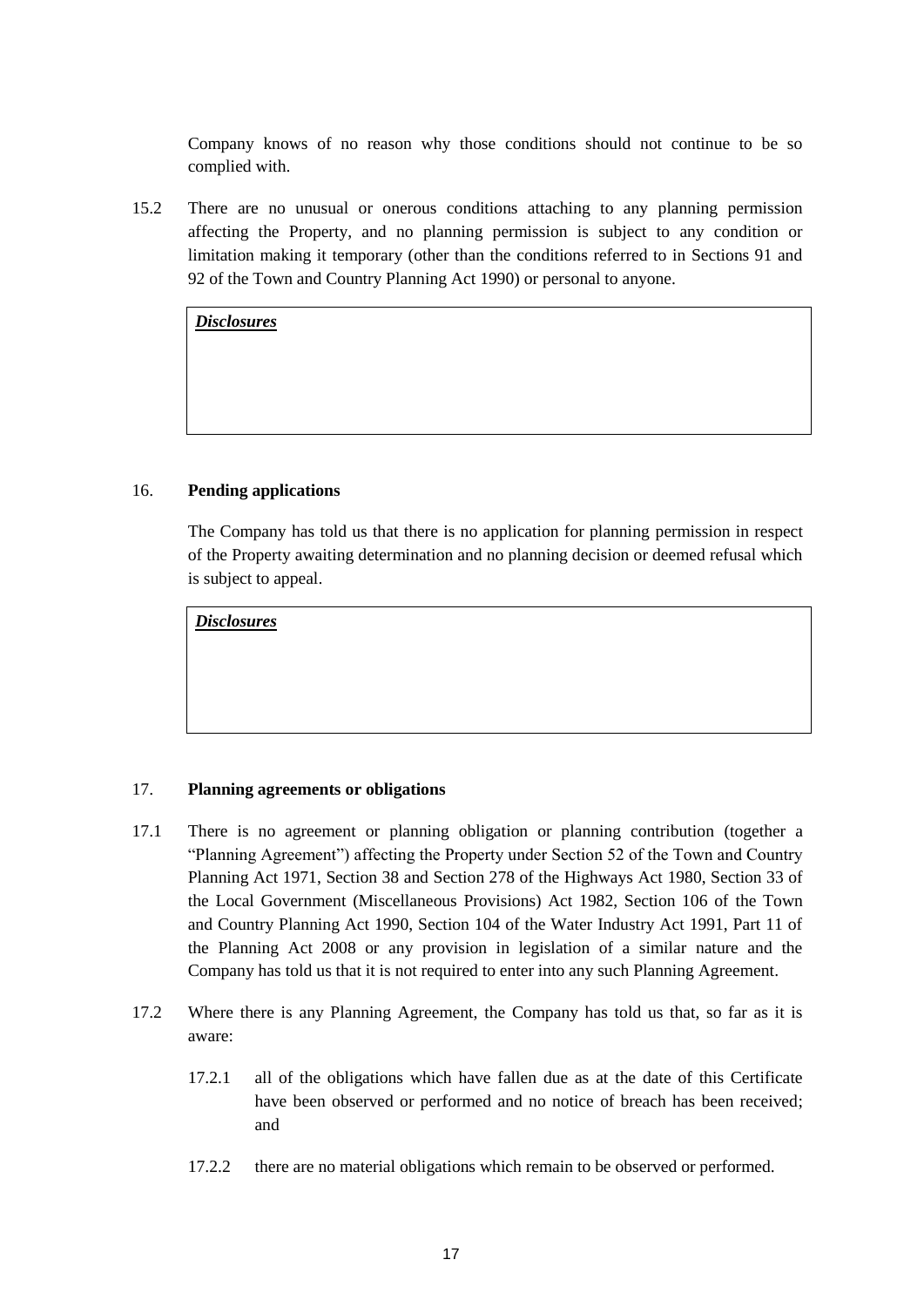# 18. **Listed buildings etc.**

None of the buildings or other structures or erections on the Property has been listed under Section 1 of the Planning (Listed Buildings and Conservation Areas) Act 1990 nor has the relevant local authority served or authorised the service of any building preservation notice under Section 3 of the Planning (Listed Buildings and Conservation Areas) Act 1990 or any repairs notice under Section 48 of the Planning (Listed Buildings and Conservation Areas) Act 1990 in respect of the Property, nor is the Property located within a conservation area.

*Disclosures*

# 19. **Ancient Monuments and Assets of Community Value**

- 19.1 The Property is not within an area of archaeological importance nor is any building or erection on the Property a scheduled monument within the meaning set out in the Ancient Monuments and Archaeological Areas Act 1979.
- 19.2 The Property is neither nominated nor listed as an asset of community value.

*Disclosures*

# 20. **Compulsory acquisition**

The Company has told us that it is not aware of any resolution, proposal, order or act made or contemplated for the compulsory acquisition of the Property or any private access to it.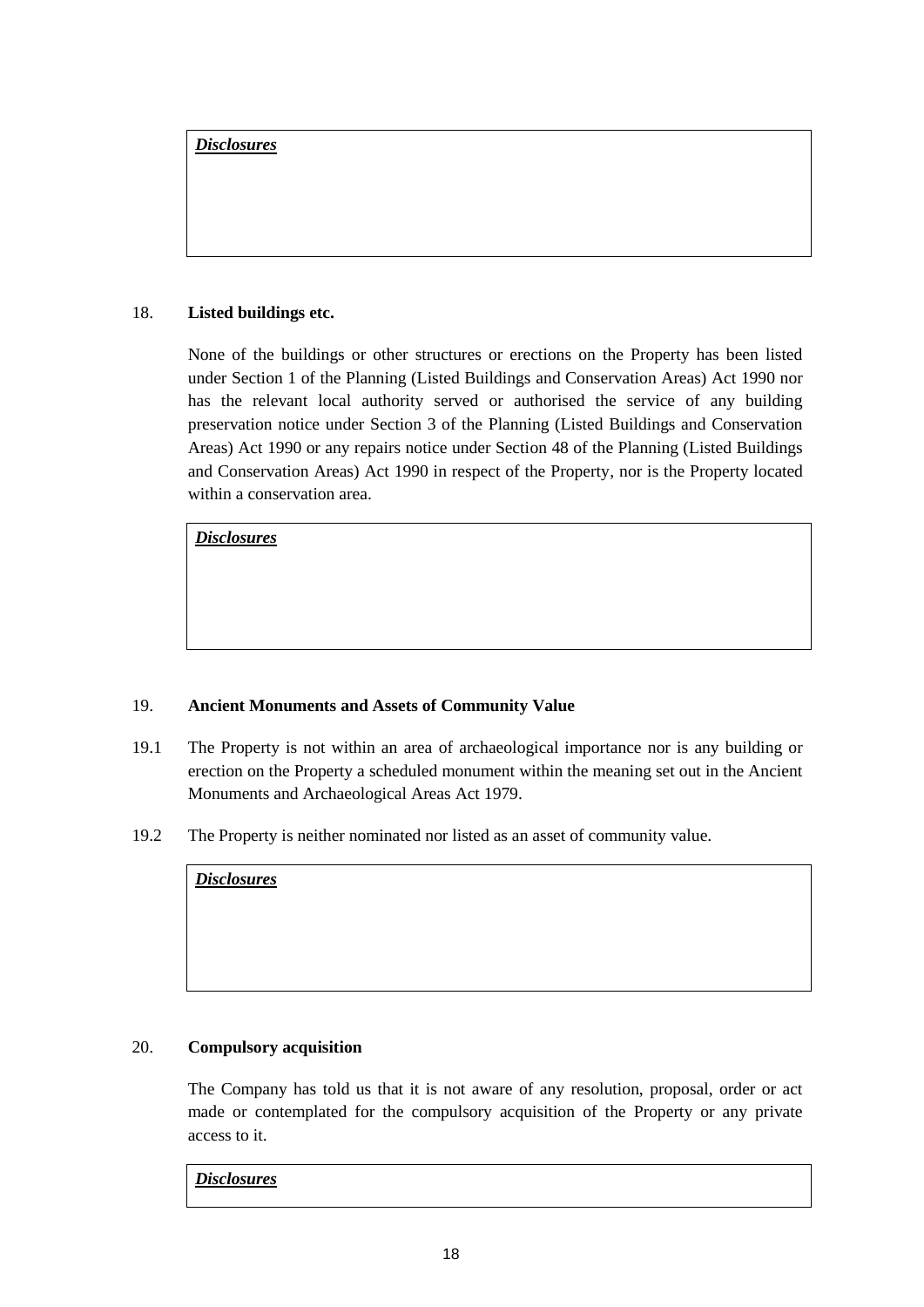# **STATUTORY MATTERS**

#### 21. **Statutory requirements**

The Company has told us that it is not aware of any outstanding order, notice or other requirement of any local or other authority that affects the Existing Use or involves expenditure in compliance with it nor of any other circumstances which may result in any such order or notice being made or served.

*Disclosures*

#### 22. **Statutory compliance**

The Company has told us that it has not received notice of any breach of and is not aware of any material breach of the requirements of any statute affecting the Property that are capable of enforcement at the date of this Certificate.

*Disclosures*

#### **ENVIRONMENT**

#### 23. **Environmental notices and permits**

- 23.1 The Company has told us that:
	- 23.1.1 it holds all necessary permits, licences, consents, authorisations, registrations or any other approvals (together an "environmental permit") under any legislation relating to pollution or protection of health and the environment (together "environmental laws") in respect of the Existing Use of the Property; and
	- 23.1.2 it has not received any written notices, notifications or orders under any environmental laws in respect of the Property or the Existing Use and it is not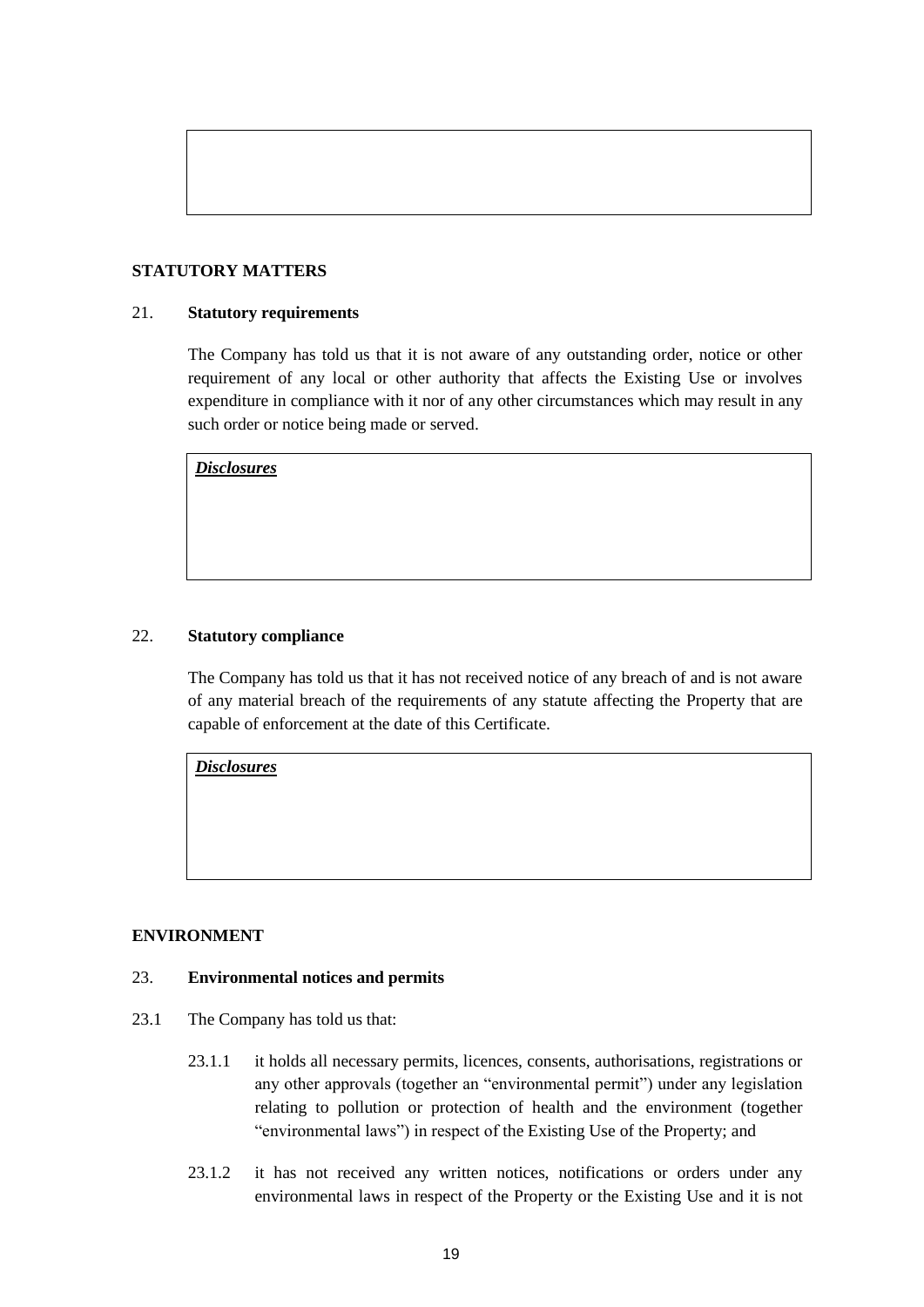aware of any circumstances which may result in any such notices, notifications or orders being made or served.

- 23.2 Where required by the Transaction, the Company has obtained an energy performance certificate for the Property.
- 23.3 The Company has told us that it holds the energy performance certificates for the Property.

*Disclosures*

# **GENERAL**

#### 24. **Construction work and warranties**

The Company has told us that:

- 24.1 no buildings or other structures on the Property have been erected or been subject to extension or major alteration within the six years prior to the date of this Certificate; and
- 24.2 there are no subsisting agreements, certificates, guarantees, warranties or insurance policies relating to the construction, repair, replacement, treatment or improvement of any building or structure on the Property.

*Disclosures*

#### 25. **Outgoings**

The Company has told us that the Property is not subject to the payment of any outgoings other than the uniform business rate and water rates (and where the Property is leasehold sums due under the Lease) and the Company has told us that all such payments have been made to date.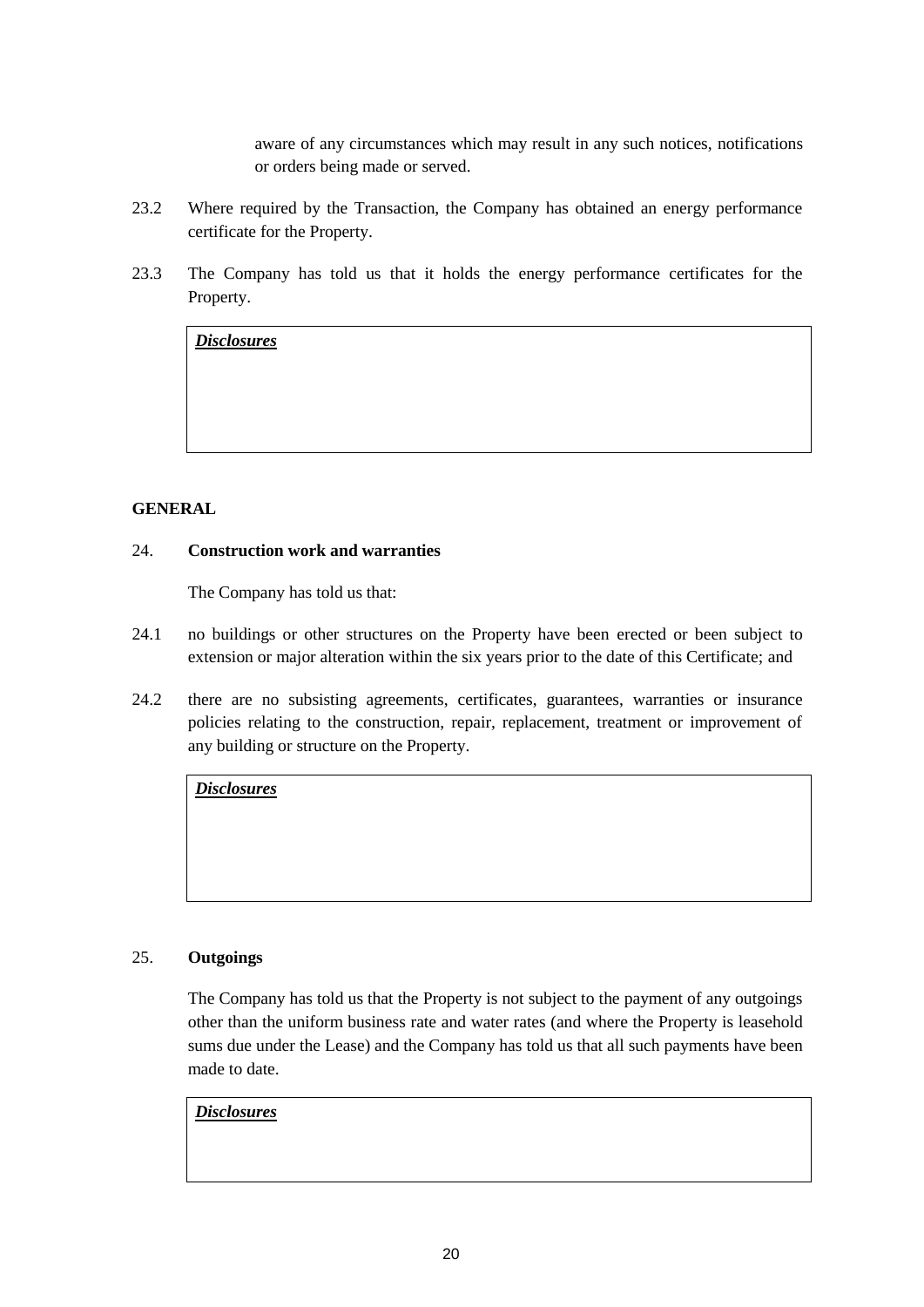# 26. **Fixtures and fittings**

The Company has told us that all fixtures and fixed plant at the Property, other than (where the Property is leasehold) landlord's fixtures or (where the Property is subject to a Letting Document) tenant's fixtures, are, or will on completion of the Transaction be, the Company's property free from incumbrances.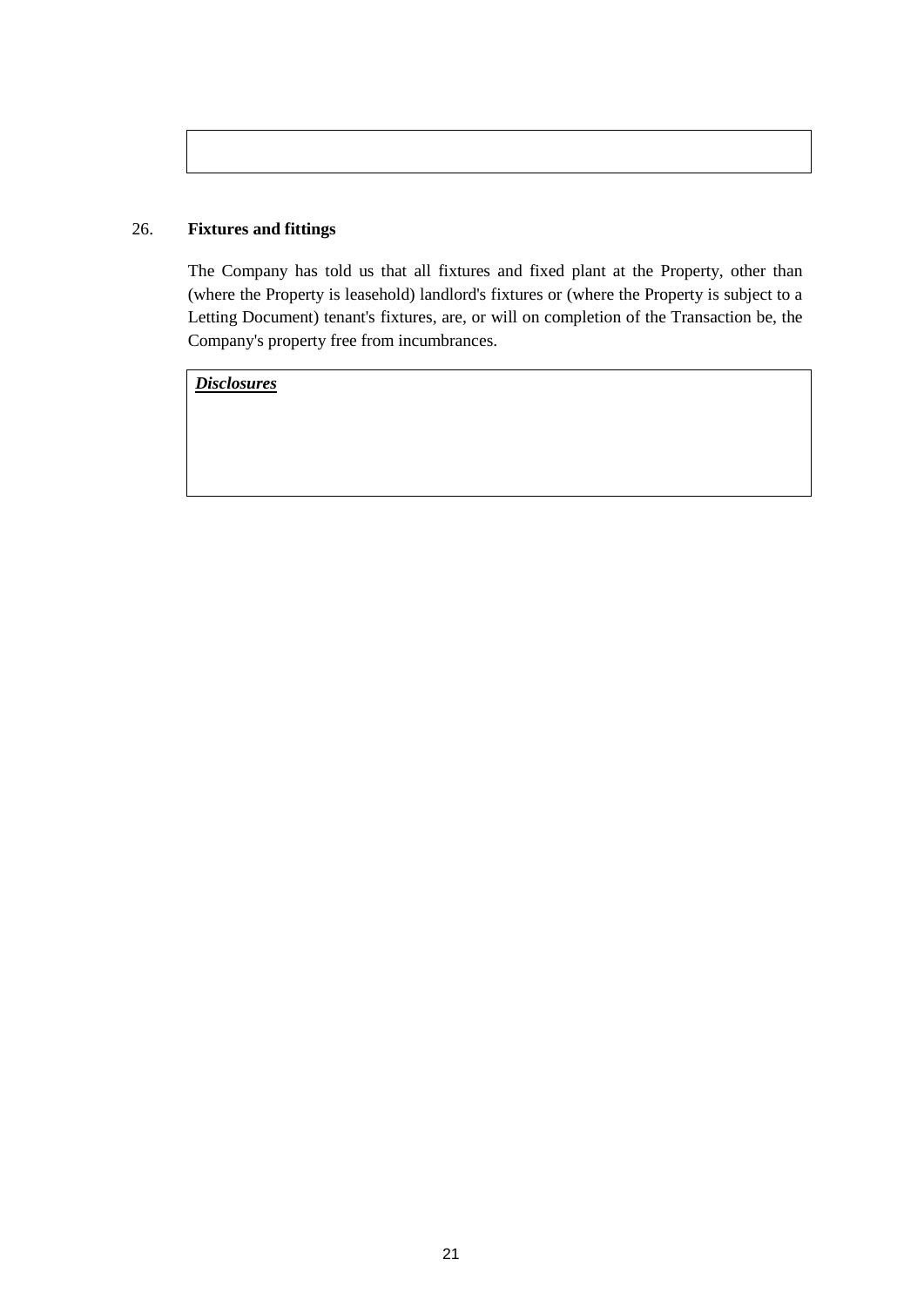#### **SCHEDULE 4**

# **The Lease**

# **Part 1**

# **Details of the Lease under which the Property is held**

<span id="page-23-3"></span><span id="page-23-2"></span><span id="page-23-1"></span><span id="page-23-0"></span>*Note: Please include a heading for each part of the Property held under a separate lease*

#### **Part 1A**

# **Details of Lease**

| Premises the subject of the Lease:                                                |        |
|-----------------------------------------------------------------------------------|--------|
| Date:                                                                             |        |
| Original parties:                                                                 |        |
| Length of term:                                                                   |        |
| Contractual term commencement date:                                               |        |
| Contractual term expiry date:                                                     |        |
| Does the description of the term expressly<br>include any statutory continuation? | Yes/No |
| Is the Lease contracted out of the Landlord and<br>Tenant Act 1954:               | Yes/No |
| Summary of the rights granted to the tenant                                       |        |
| Summary of the rights reserved to the landlord                                    |        |
| Name and address of the present landlord,<br>provided by the Company:             |        |
| Name and address of any present guarantor of<br>the tenant:                       |        |
| Original annual rent including details of any<br>premium paid:                    |        |
| Current annual rent:                                                              |        |
| Rent review frequency:                                                            |        |
| Remaining rent review dates:                                                      |        |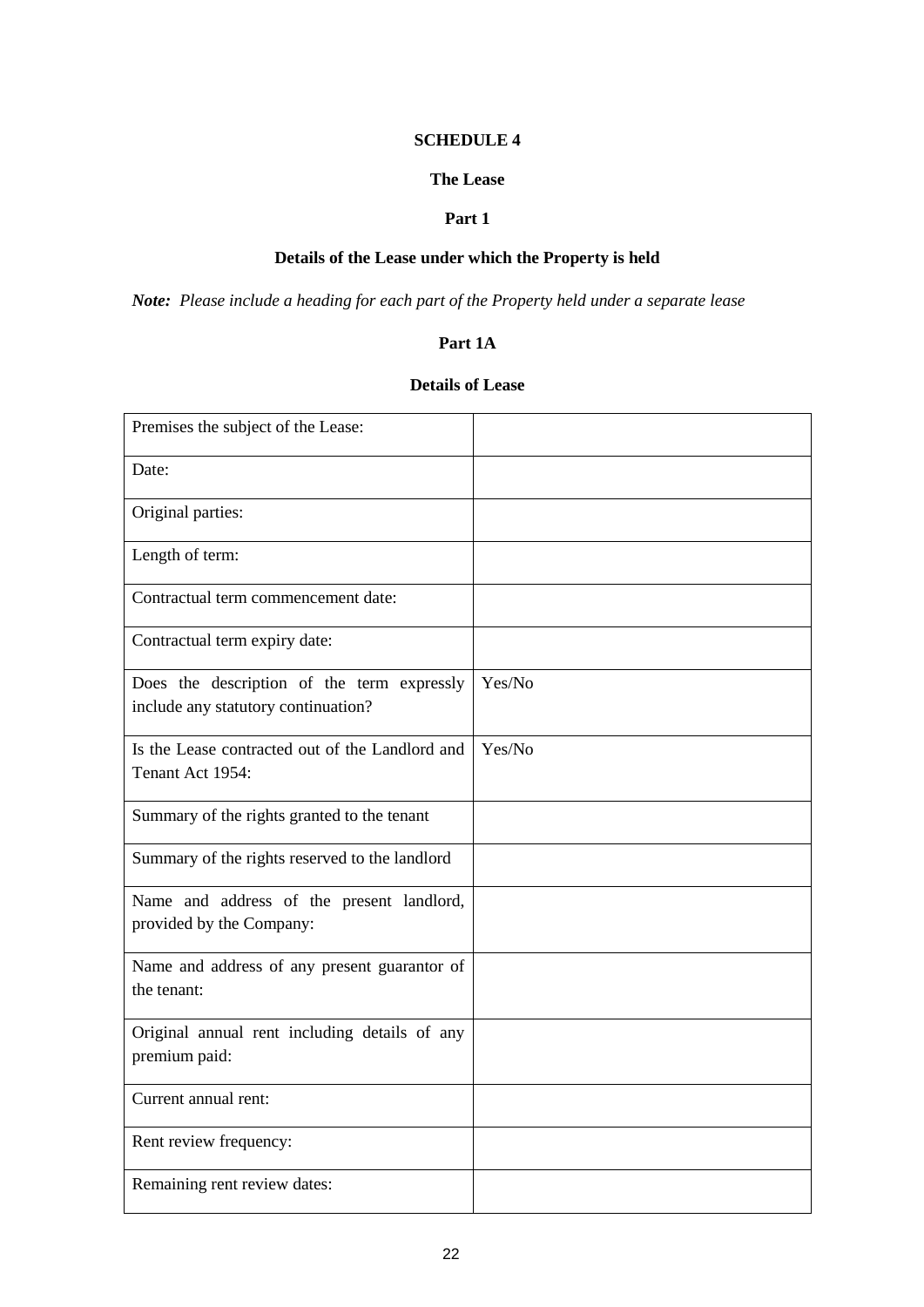| Present permitted use (and whether personal): |  |
|-----------------------------------------------|--|
|                                               |  |
|                                               |  |
|                                               |  |

# **Part 1B**

#### **Licences and other supplemental documents**

| <b>Date</b> | <b>Document description</b> | <b>Parties</b> | <b>Other information</b> |
|-------------|-----------------------------|----------------|--------------------------|
|             |                             |                |                          |
|             |                             |                |                          |

#### **Part 2**

# **Statements**

# <span id="page-24-1"></span><span id="page-24-0"></span>1. **Details of the Lease**

Details of the Lease are fairly summarised in Part 1A of this Schedule and any licences granted and other supplemental documents entered into are listed in Part 1B of this Schedule.

*Disclosures*

# 2. **Head lease**

The Lease is a head lease.

*Disclosures*

# 3. **Payment of rent**

3.1 The annual rent is payable quarterly in advance on the usual English quarter days.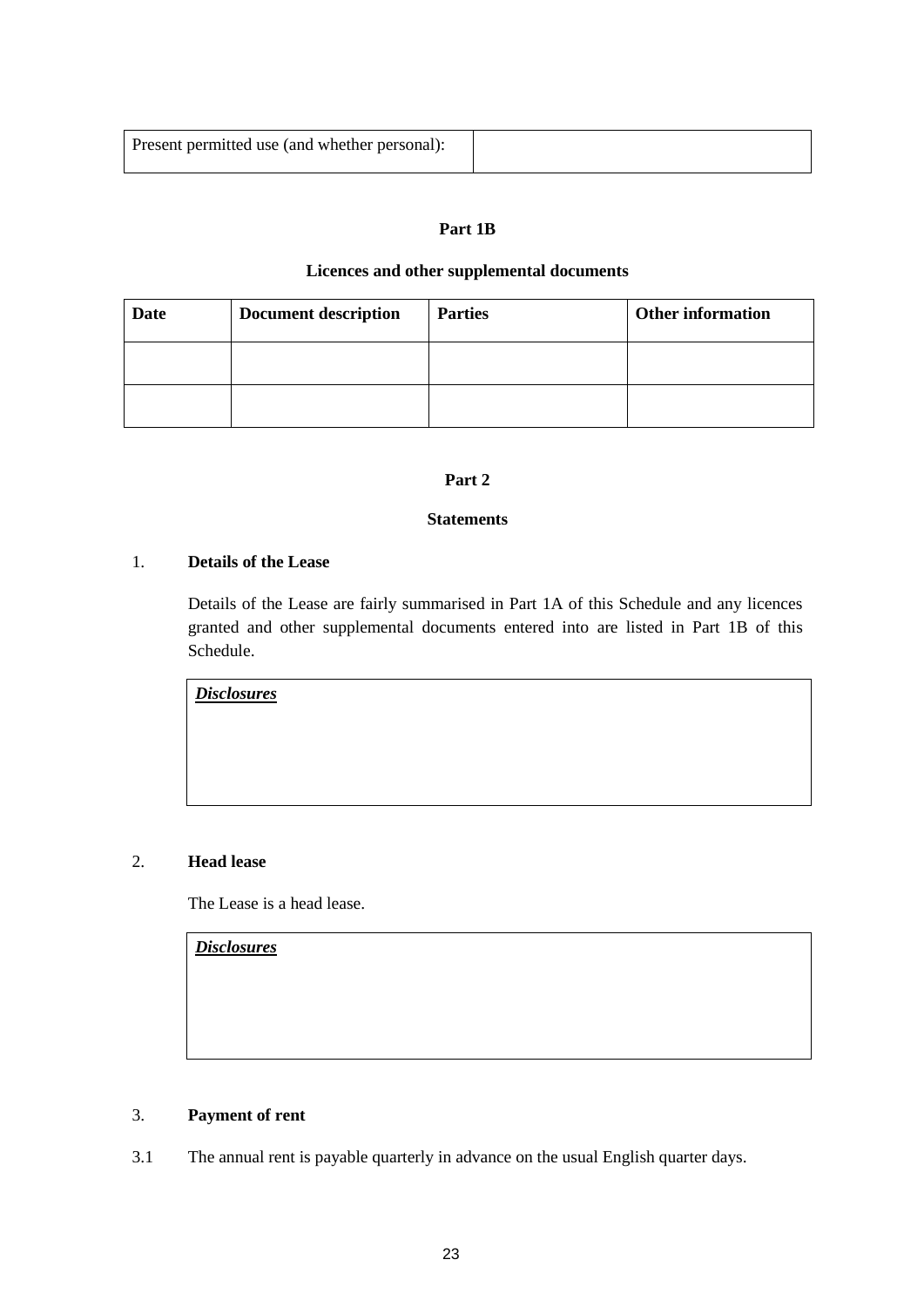3.2 The Company has told us that the last instalment of rent (and service charge if any) was paid to and was accepted by the landlord or its agents without qualification.

| <b>Disclosures</b> |  |  |
|--------------------|--|--|
|                    |  |  |
|                    |  |  |
|                    |  |  |

#### 4. **Rent review**

- 4.1 There are no provisions for rent review or other increases in the rent.
- 4.2 If there are any provisions for rent review, they apply on the dates set out in Part 1A of this Schedule and are summarised in the Disclosures.
- 4.3 Where there are any provisions for rent review:
	- 4.3.1 the Company has told us that no rent reviews are currently outstanding or under negotiation or the subject of a reference to an expert or arbitrator or the courts; and
	- 4.3.2 where the current annual rent is not the same as the annual rent originally reserved by the Lease, evidence of its agreement or determination has been placed with the documents of title.

*Disclosures*

# 5. **Repair**

- 5.1 The tenant is responsible for keeping the whole of the Premises and (to the extent they form part of the Premises) fittings and plant and equipment in good and substantial repair and condition (except in respect of damage by insured risks, unless and to the extent that insurance is vitiated by the act or default of the tenant).
- 5.2 The tenant is responsible for the decoration of the interior and exterior of the Premises.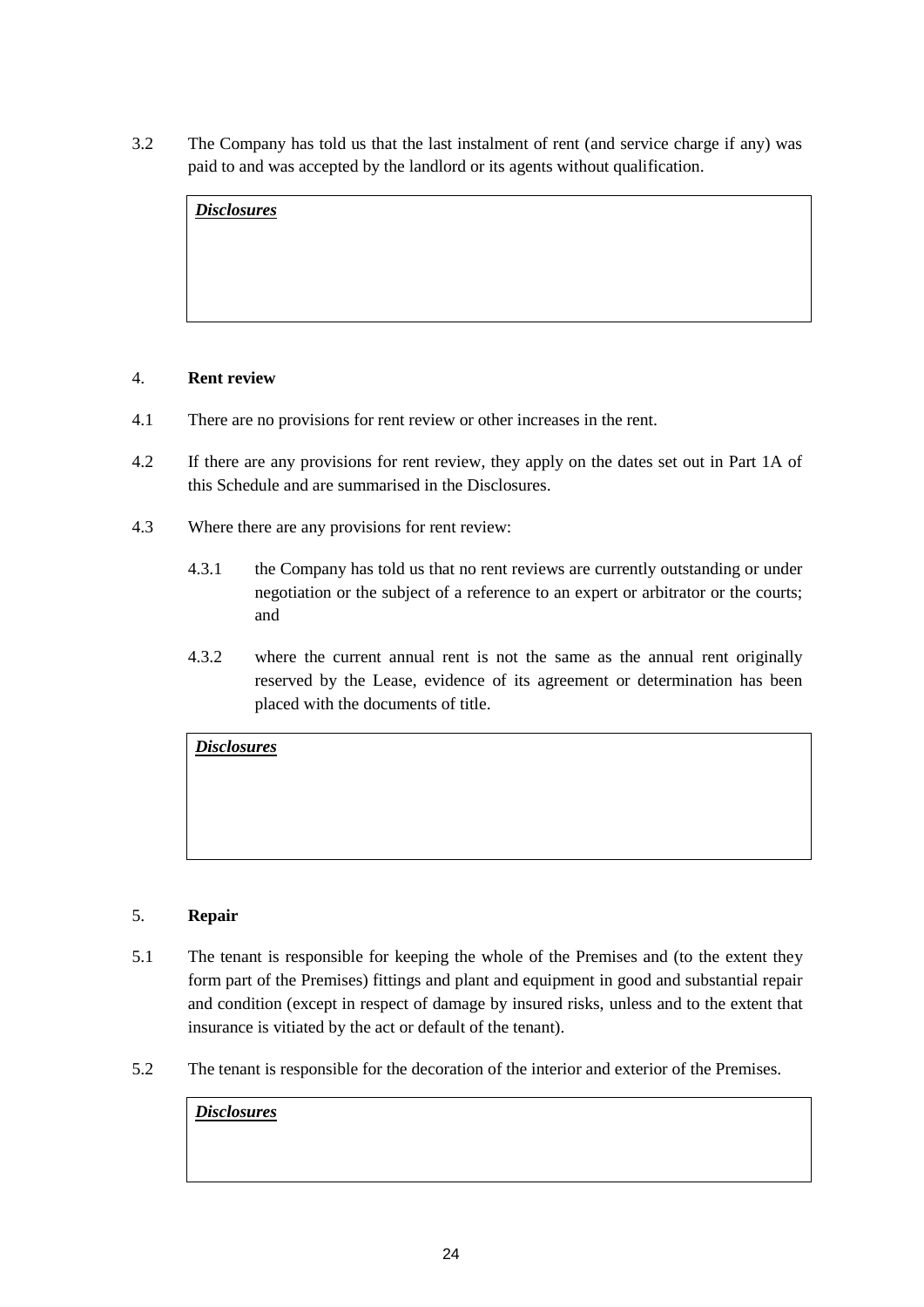# 6. **Restrictions on use**

- 6.1 There are no restrictions in the Lease or the superior title which prevent the Premises being used now or in the future for the Existing Use.
- 6.2 The tenant is only permitted to change the use of the Premises from the present permitted use specified in Schedule 4 Part 1A with the prior written consent of the landlord, such consent not to be unreasonably withheld.

*Disclosures*

# 7. **Alterations**

- 7.1 The tenant is prohibited from making structural alterations or additions to, or alterations affecting the appearance of, the Premises without the prior written consent of the landlord, such consent not to be unreasonably withheld.
- 7.2 The tenant may carry out non-structural alterations to the Premises without the prior consent of the landlord.
- 7.3 The tenant is required to remove all alterations and additions made during the term on yielding up the Premises at the expiration or sooner determination of the term unless the landlord requires otherwise.

*Disclosures*

# 8. **Alienation**

- 8.1 There are no restrictions on the tenant dealing with, charging or sharing occupation of the Premises or conditions that the landlord might impose (including any agreement under Section 19(1A) of the Landlord and Tenant Act 1927) other than any which are fairly summarised in the Disclosures.
- 8.2 There is no restriction on any change of control of the tenant.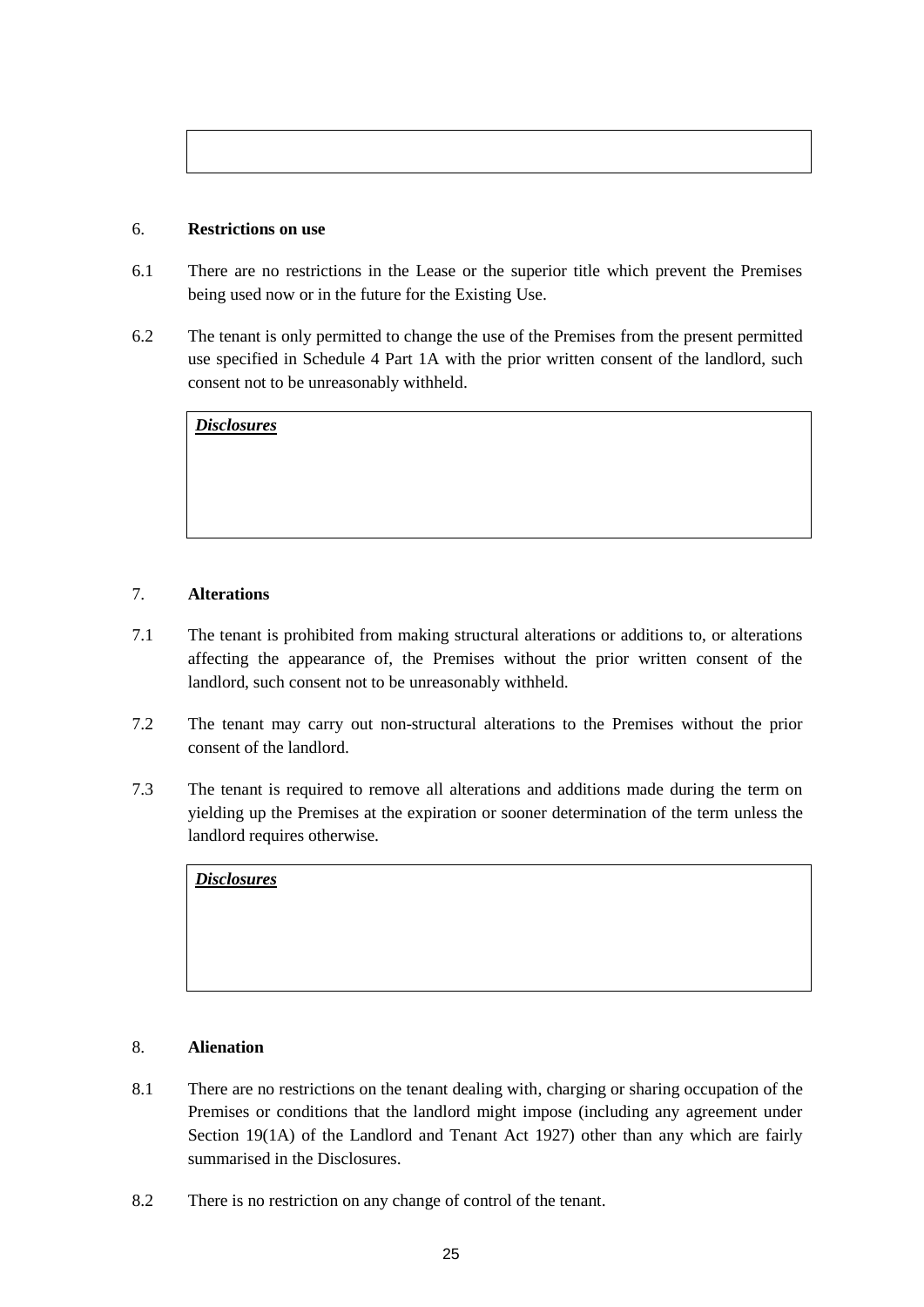#### 9. **Insurance**

- 9.1 The landlord is required to insure:
	- 9.1.1 the Premises against damage caused by the risks of fire (including subterranean fire), lightning, explosion, storm, flood, subsidence, landslip, heave, earthquake, burst or overflowing water pipes, tanks or apparatus, impact by aircraft or other aerial devices and any articles dropped from them, impact by vehicles, terrorism, riot, civil commotion and malicious damage and any other risks against which the landlord reasonably insures from time to time, to the extent that insurance is available in the United Kingdom market with a reputable insurer, and subject to standard exclusions limitations and excesses;
	- 9.1.2 for the full reinstatement cost of the Premises (including professional fees and value added tax); and
	- 9.1.3 (unless the annual rent is a nominal amount) for the loss of at least three years' annual rent.
- 9.2 The tenant is required to pay to the landlord a sum equal to the premiums paid for insuring the Premises in accordance with its obligations in the Lease briefly described in paragraph 9.1 and this sum is reserved as rent.
- 9.3 There is provision for suspension of rent in the event that the Premises are damaged or destroyed or access is prevented by an insured risk for a period not less than the loss of rent period for which the landlord covenants to insure.
- 9.4 If the Premises are damaged or destroyed by an insured risk, the landlord is obliged to reinstate the Premises once all necessary consents have been obtained and subject to the insurance not being vitiated by the act or default of the tenant. The landlord is to use reasonable endeavours to obtain such consents.
- 9.5 If the Premises are damaged or destroyed by an insured risk and reinstatement is frustrated insurance monies are to be shared between the parties in proportion to the value of their respective interests in the Premises immediately prior to the damage or destruction.
- 9.6 There are no specific provisions in the Lease dealing with the effect of damage or destruction of the Premises by an uninsured risk.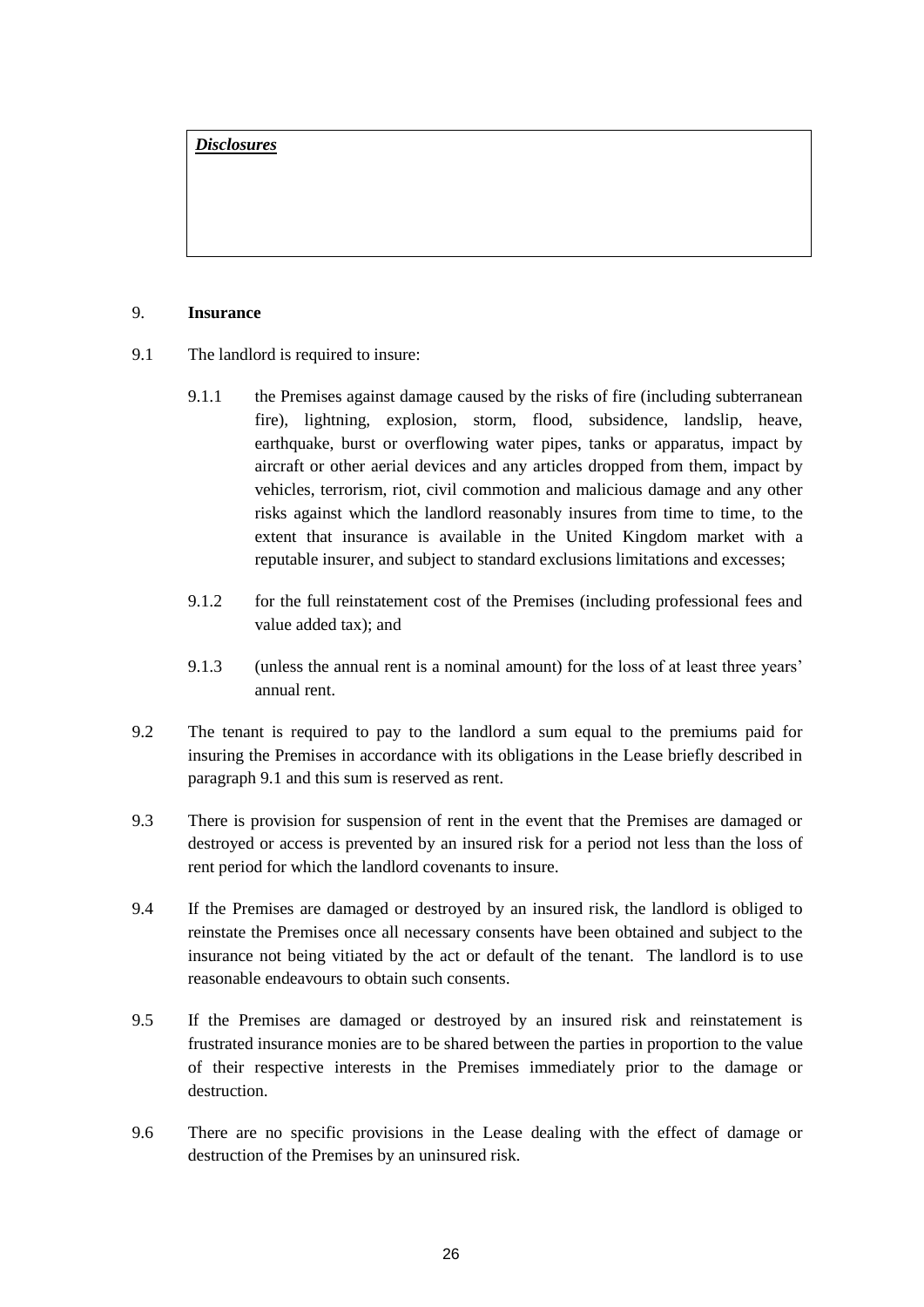9.7 The Lease requires that the tenant is a composite insured or, if it does not, provides that the landlord will use reasonable endeavours to procure a waiver of subrogation rights subject to any conditions imposed by the insurer.

| <b>Disclosures</b> |  |  |
|--------------------|--|--|
|                    |  |  |
|                    |  |  |
|                    |  |  |

# 10. **Service charge**

There is no provision for the payment by the tenant of a service or other similar charge.

| <b>Disclosures</b> |  |  |  |
|--------------------|--|--|--|
|                    |  |  |  |
|                    |  |  |  |
|                    |  |  |  |
|                    |  |  |  |

# 11. **Rights of re-entry**

- 11.1 The landlord is entitled to re-enter the Premises in the cases of non-payment of rent or breach of covenant by the tenant, but not on any other ground.
- 11.2 The Lease contains protection provisions in favour of any mortgagee and which have effect before the landlord can forfeit the Lease, the material terms of which are summarised in the Disclosures.

*Disclosures*

# 12. **Options and rights of first refusal**

There are no options to determine (including in respect of damage or destruction of the Premises by an insured risk) or to renew the term, nor any options to purchase or right of first refusal in favour of either the landlord or the tenant.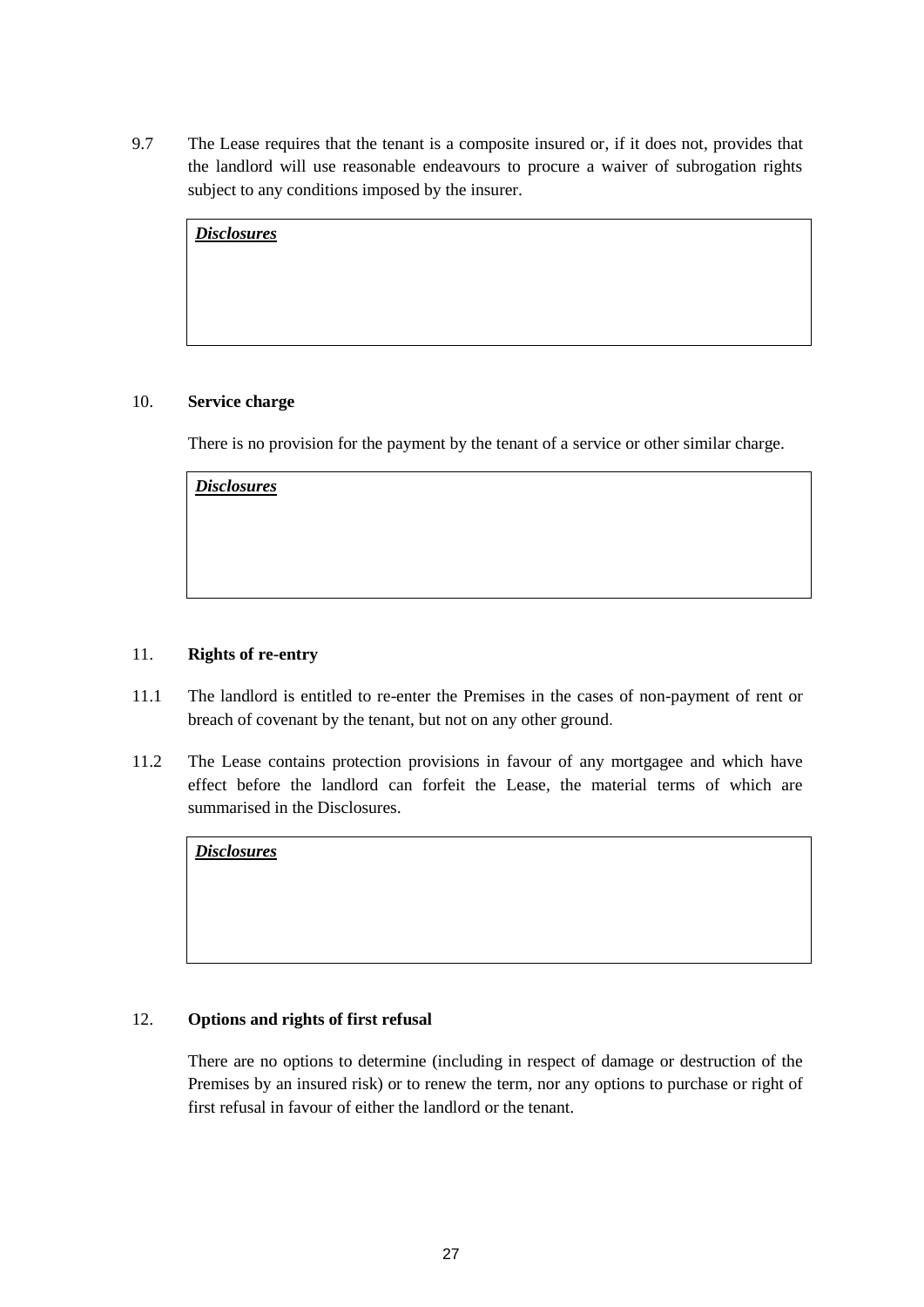#### 13. **1995 Act**

- 13.1 The Lease is a new tenancy.
- 13.2 The Company has confirmed that it is not aware of any former landlord having been released under Section 8 of the 1995 Act or otherwise.

*Disclosures*

# 14. **Collateral assurances and undertakings**

The Company has told us that, so far as it is aware, no collateral assurances, undertakings or concessions have been made by any party to the Lease.

*Disclosures*

# 15. **Consents**

- 15.1 Any consents required for the grant of the Lease, or the vesting of the Lease in each subsequent tenant, or for the grant of any sub-lease, have been obtained and placed with the documents of title along with evidence that any necessary notice has been given to any third party of any such grant or vesting.
- 15.2 Any consents required for any works carried out by or change of use effected by any tenant, revealed by the documents reviewed by us or by our enquiries of the Company, have been obtained and placed with the documents of title. The Company has confirmed that, so far as it is aware, there are no other works carried out or change of use effected.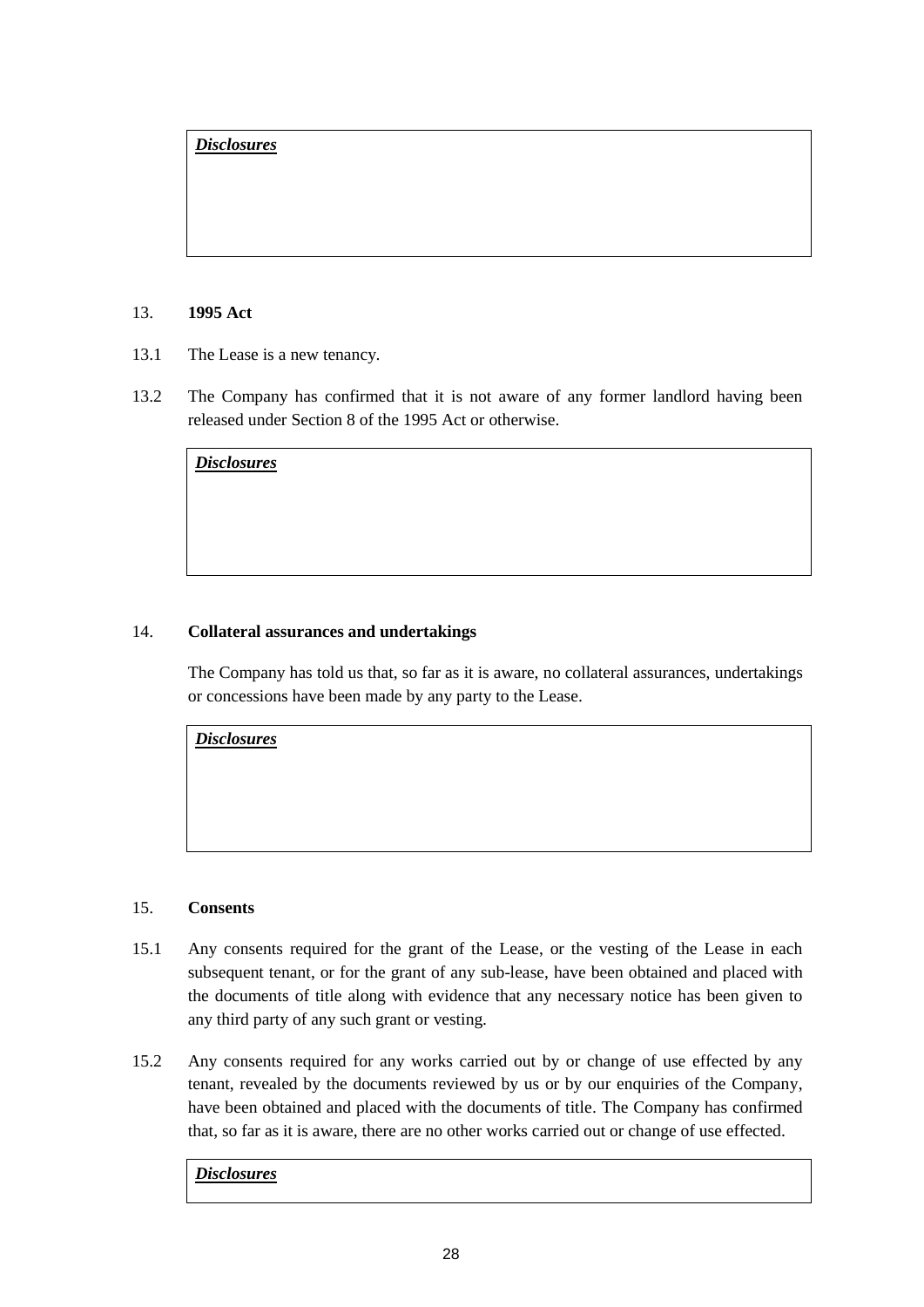#### 16. **Superior title**

- 16.1 If title to the Lease is not registered at Land Registry with leasehold title absolute, the titles of the landlord and any superior landlord have been investigated and no adverse matters have been revealed. Examined abstracts of title or certified copies of relevant documents have been placed with the documents of title.
- 16.2 If any superior title is leasehold:
	- 16.2.1 the landlord is entitled to re-enter in the cases of non-payment of rent or breach of covenant by the tenant, but not on any other ground.
	- 16.2.2 it is not subject to any contractual right of termination.
- 16.3 No superior lease lets property other than the Property.

# *Disclosures*

# 17. **Registration of title**

If title to the Lease is not registered at Land Registry, neither the Lease (when it was granted) nor any subsequent disposition of it was subject to compulsory registration at the relevant time.

*Disclosures*

#### 18. **Breaches of covenant**

The Company has told us that: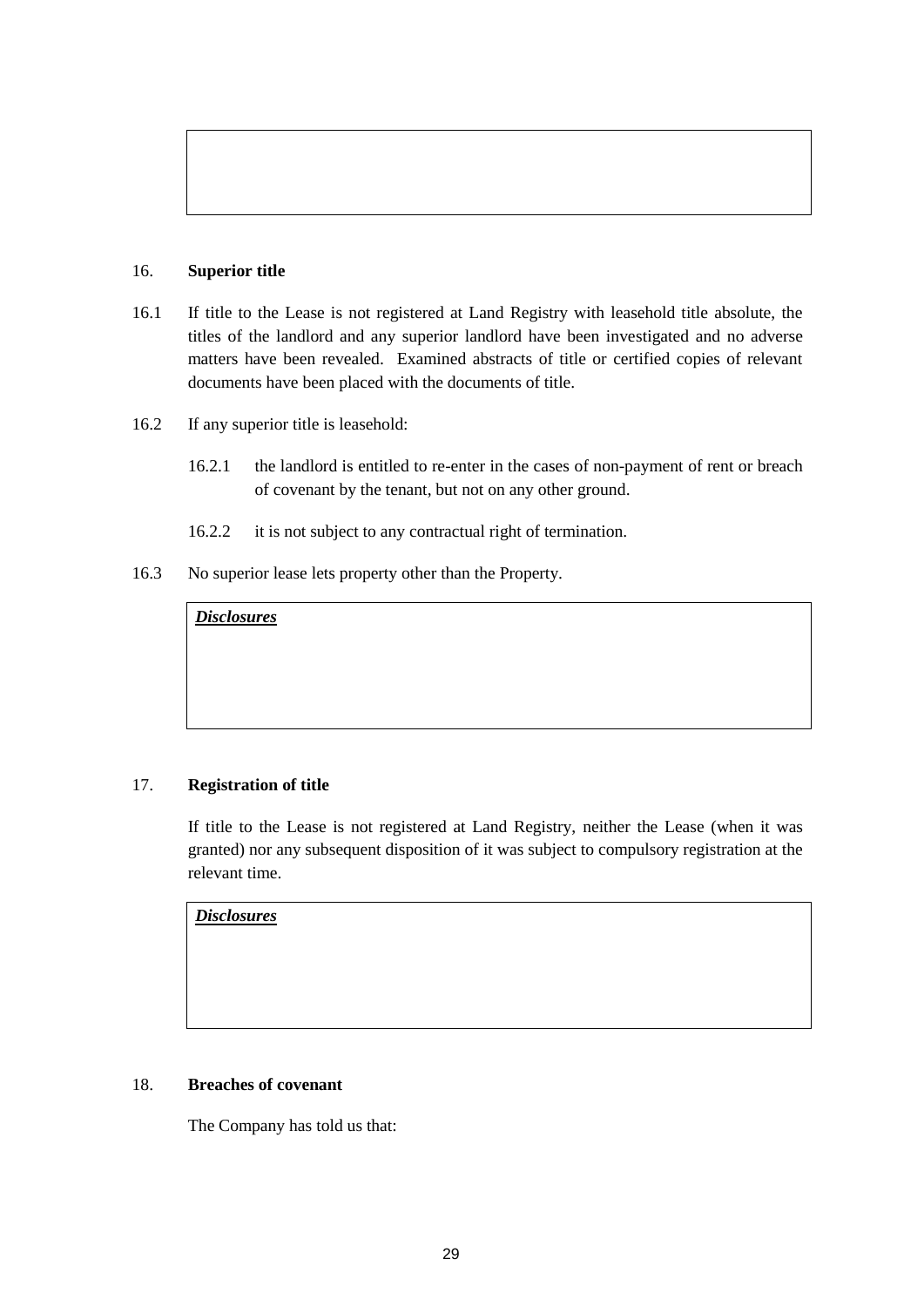- 18.1 it is not aware of any subsisting material breach of the covenants or conditions contained in the Lease, whether on the part of the landlord or the tenant, or of any other event which could give rise to forfeiture of the Lease;
- 18.2 no notice alleging any breach of the covenants or conditions contained in the Lease, whether on the part of the landlord or the tenant, remains outstanding; and
- 18.3 so far as the Company is aware, no breach of covenant has been waived or acquiesced in.

#### 19. **VAT**

- 19.1 For the purposes of this paragraph "option to tax" has the meaning given in Schedule 10 to the Value Added Tax Act 1994 and includes an option to tax which has been deemed, or treated as having been, exercised.
- 19.2 The Company has told us that a valid option to tax has been exercised by the landlord or a body corporate in relation to which the landlord is either a relevant associate or a relevant group member over the whole Property and that such option has not been, or been deemed to be, disapplied or revoked so that value added tax is due in respect of any supply of the Property by the landlord.
- 19.3 Whether or not an option to tax over the Property is in place, there are no provisions in the Lease or the superior title which prevent either the landlord or a body corporate in relation to which the landlord is either a relevant associate or a relevant group member from exercising a valid option to tax in respect of the Premises or from increasing the rent or other payments under the Lease by, or requiring a payment in addition of, an amount in respect of value added tax chargeable by reason of that option to tax.
- 19.4 The Company has told us that it is not aware of any reason why the landlord should be prevented from charging value added tax in relation to supplies made to the tenant (in particular as a result of the operation of any of the disapplication provisions in Schedule 10 to the Value Added Tax Act 1994).
- 19.5 The Lease reserves value added tax as rent.

| <b>Disclosures</b> |  |  |  |
|--------------------|--|--|--|
|                    |  |  |  |
|                    |  |  |  |
|                    |  |  |  |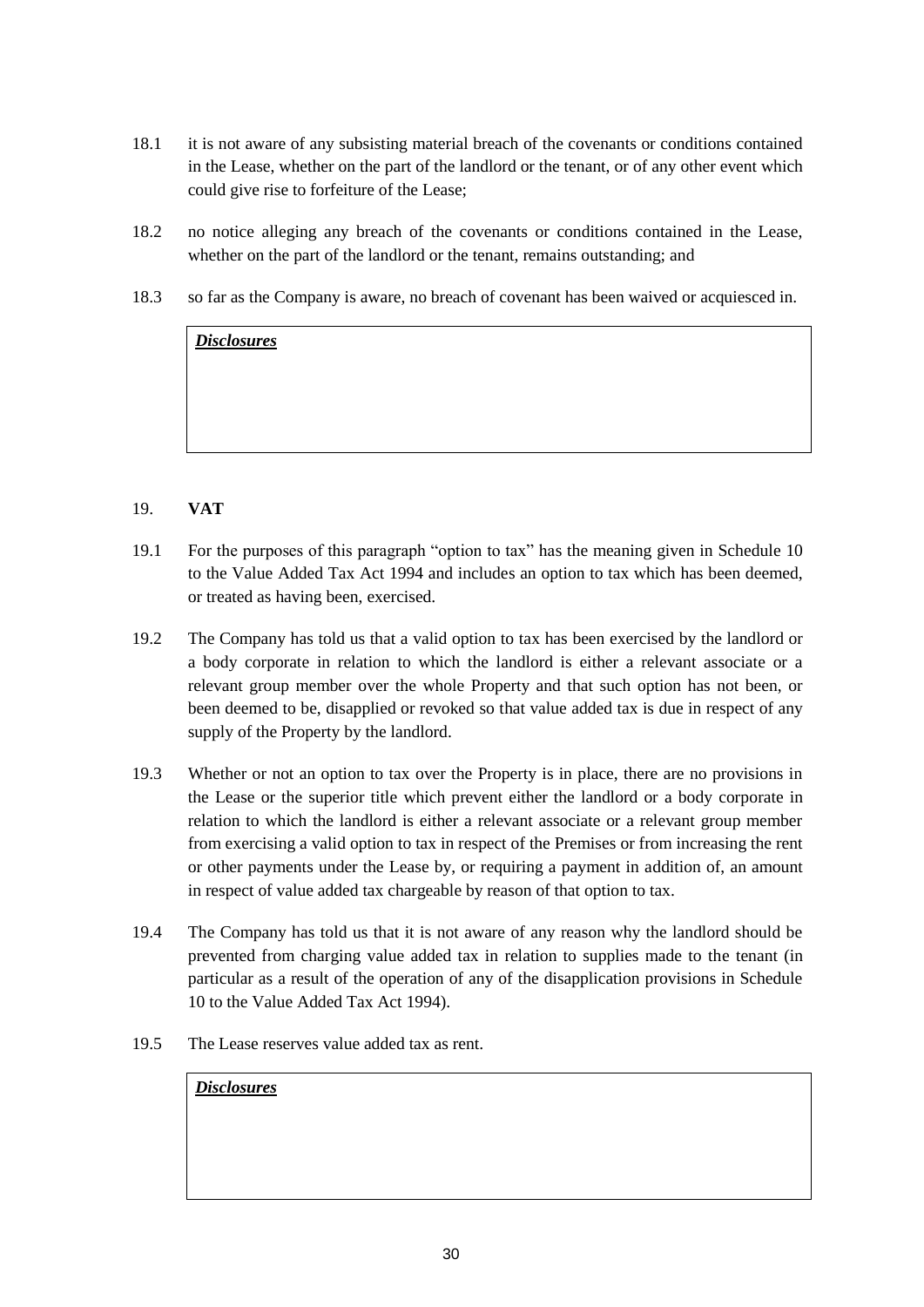#### 20. **Stamp duty land tax**

The Company has told us that:

- 20.1 neither the grant of the Lease nor any agreement for the grant of the Lease was exempt from charge to stamp duty land tax by virtue of any of the provisions specified in paragraph 11(2) of Schedule 17A ('cases where assignment of lease treated as grant of lease') to the Finance Act 2003 ("FA 2003"); and
- 20.2 nothing is, or may be, required or authorised to be done by the tenant or any successor in title in respect of the grant of the Lease or any agreement for the grant of the Lease under or by virtue of any of the provisions mentioned in paragraph 12 ("Assignment of lease: responsibility of assignee for returns etc") of Schedule 17A to the FA 2003.

*Disclosures*

# 21. **No other material matters**

There are no other material matters that we consider ought to be brought to your attention in relation to the Lease.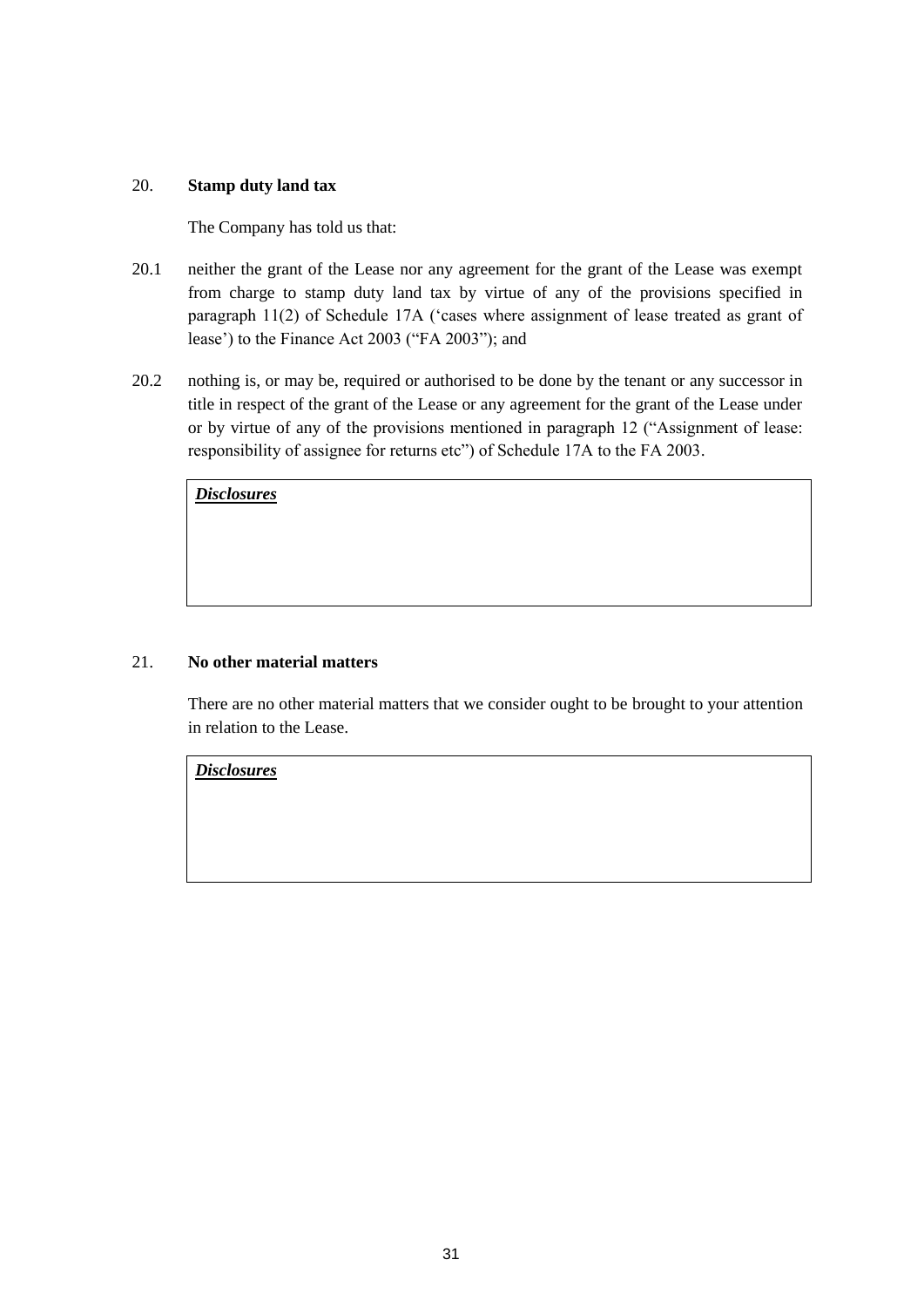# **SCHEDULE 5**

#### **The Letting Documents**

#### **[First Standard Letting Document [Unit []]]**

<span id="page-33-2"></span><span id="page-33-1"></span><span id="page-33-0"></span>[*Note: Please include a heading for each Letting Document. Alternatively if it is desired to certify other Letting Documents by reference to one or more standard forms of Letting Document the extent of the details to be included and the extent of recording of variations and licences etc is to be agreed between the giver and the recipient of the Certificate and included in a Supplement. The drafting on pages 50 and 51 is an example of information which might be included in a supplement.*]

#### **Part 1A**

| Premises let by the Letting Document:                                             |        |
|-----------------------------------------------------------------------------------|--------|
| Date:                                                                             |        |
| Original parties:                                                                 |        |
| Length of term:                                                                   |        |
| Contractual term commencement date:                                               |        |
| Contractual term expiry date:                                                     |        |
| Does the description of the term expressly<br>include any statutory continuation? | Yes/No |
| Is the Letting Document contracted out of<br>the Landlord and Tenant Act 1954:    | Yes/No |
| Name and address of present tenant and<br>any present guarantor:                  |        |
| Original annual rent including details of<br>any premium paid:                    |        |
| Current annual rent and (if applicable) date<br>from which last reviewed:         |        |
| Remaining rent review dates:                                                      |        |
| whether<br>Present<br>permitted<br>(and<br>use<br>personal):                      |        |

#### **Details of Letting Document**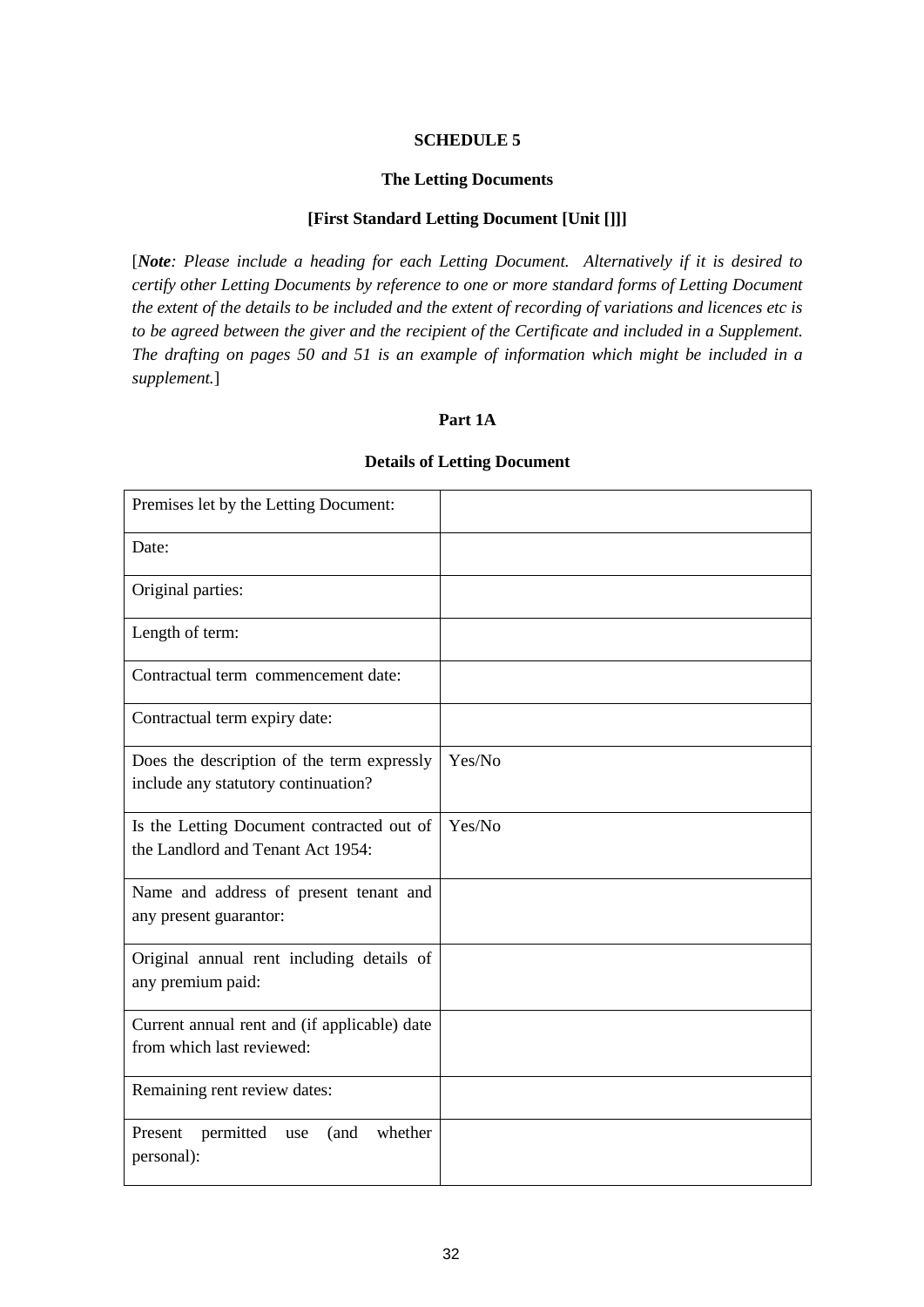| Name of every former tenant who has<br>entered into an authorised guarantee<br>agreement and of every former guarantor<br>who has guaranteed the relevant former<br>tenant's obligations in that authorised<br>guarantee agreement: |  |
|-------------------------------------------------------------------------------------------------------------------------------------------------------------------------------------------------------------------------------------|--|
| Name of every former tenant and former<br>tenant's guarantor unreleased because (1)<br>the assignment by that tenant was an<br>excluded assignment; or (2) the letting is<br>not a new tenancy:                                     |  |
| Proportion of service charge expenditure<br>payable by the tenant and how assessed:                                                                                                                                                 |  |
| Proportion of insurance payable by the<br>tenant and how assessed:                                                                                                                                                                  |  |
| Summary of the rights granted to the<br>tenant:                                                                                                                                                                                     |  |
| Summary of the rights reserved to the<br>landlord:                                                                                                                                                                                  |  |
| Summary of any options to determine<br>(other than on damage or destruction), or<br>renew, or purchase, or rights of first<br>refusal:                                                                                              |  |

# **Part 1B**

# **Licences and other supplemental documents**

| Date | <b>Document description</b> | <b>Parties</b> | Other information $- for$<br>example, for rent deposit<br>deed, include amount of<br>initial and current rent<br>deposit |
|------|-----------------------------|----------------|--------------------------------------------------------------------------------------------------------------------------|
|      |                             |                |                                                                                                                          |
|      |                             |                |                                                                                                                          |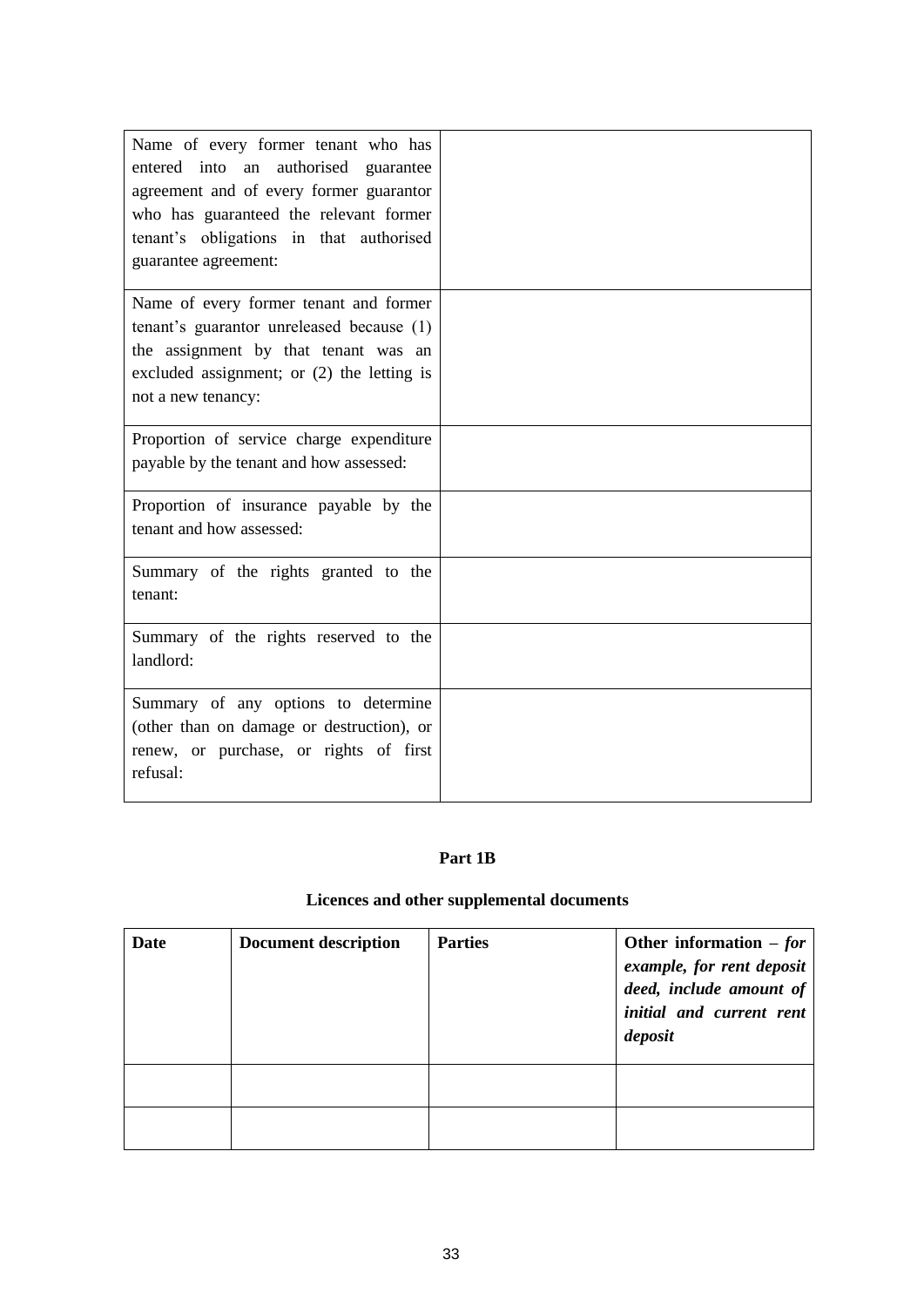# **Part 2**

#### **Statements**

#### <span id="page-35-1"></span><span id="page-35-0"></span>1. **Details of the Letting Document**

Details of the Letting Document are fairly summarised in Part 1A of this Schedule and any licences granted and other supplemental documents entered into are listed in Part 1B of this Schedule.

*Disclosures*

#### 2. **Occupation**

The Company has told us that the Premises the subject of the Letting Document are occupied by the tenant or the person authorised pursuant to the Letting Document to be in occupation.

*Disclosures*

#### 3. **Payment of rent**

- 3.1 The annual rent is payable quarterly in advance on the usual English quarter days, without deduction or set-off.
- 3.2 The Company has told us that all rent and additional rent, service charges or other payments have been paid to date and no rent or other payment has been commuted, waived or paid in advance of the due date for payment.
- 3.3 The Company has told us that where any fixed charge was not paid on the due date and is still in arrears for more than three months, an effective notice has been served under section 17 of the 1995 Act on every relevant former tenant and on every relevant guarantor of a former tenant and the Disclosures contain full particulars of all such notices.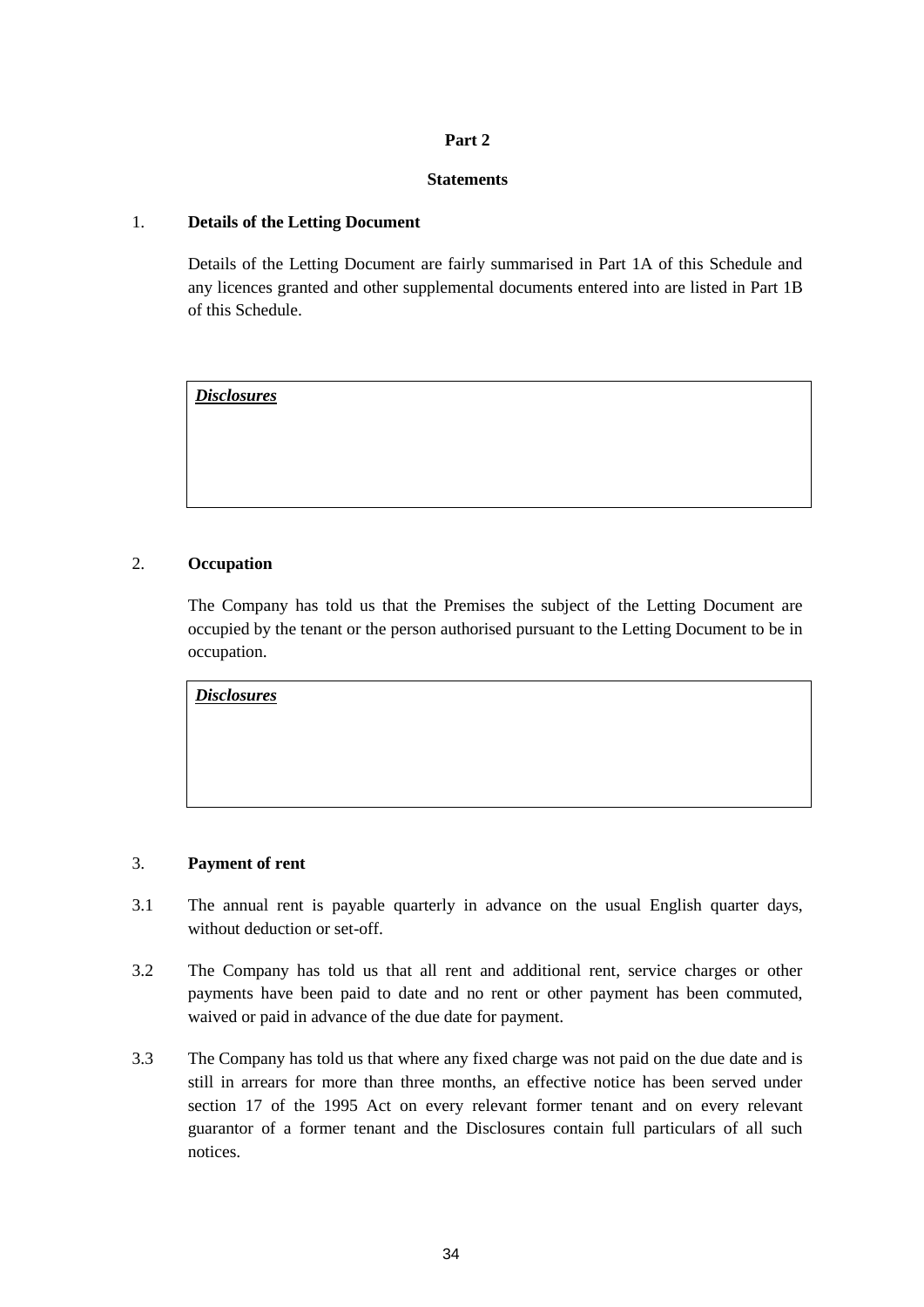3.4 Interest is payable on all rent not paid on the due date at a rate of at least 3% above the prevailing base rate of a recognised clearing bank subject to a grace period of not more than 14 days for rents other than the annual rent. There is no grace period for the annual rent.

*Disclosures*

#### 4. **Rent review**

- 4.1 Where there are any provisions for rent review:
	- 4.1.1 time is not of the essence;
	- 4.1.2 they are upwards only;
	- 4.1.3 the rent is to be reviewed to the open market rent at the date of review;
	- 4.1.4 they contain a procedure for resolving disputes (either by expert determination or arbitration) and which may be initiated by either the landlord or the tenant;
	- 4.1.5 the reviewed rent is backdated to the relevant review date and interest is payable on the back rent;
	- 4.1.6 assumptions substantially in the following form are to be made in determining the open market rent:
		- (a) the hypothetical lease is to be on the same terms as the Letting Document except for the amount of the principal rent;
		- (b) the hypothetical lease is to be between a willing landlord and a willing tenant with vacant possession and without a premium;
		- (c) the hypothetical term is to begin on the review date and be equal to the residue of the contractual term at the review date (or ten years if longer);
		- (d) if the Premises or their means of access have been damaged or destroyed they have been reinstated;
		- (e) the Premises are fit for immediate occupation and use;
		- (f) the tenant's and the landlord's obligations in the Letting Document have been complied with; and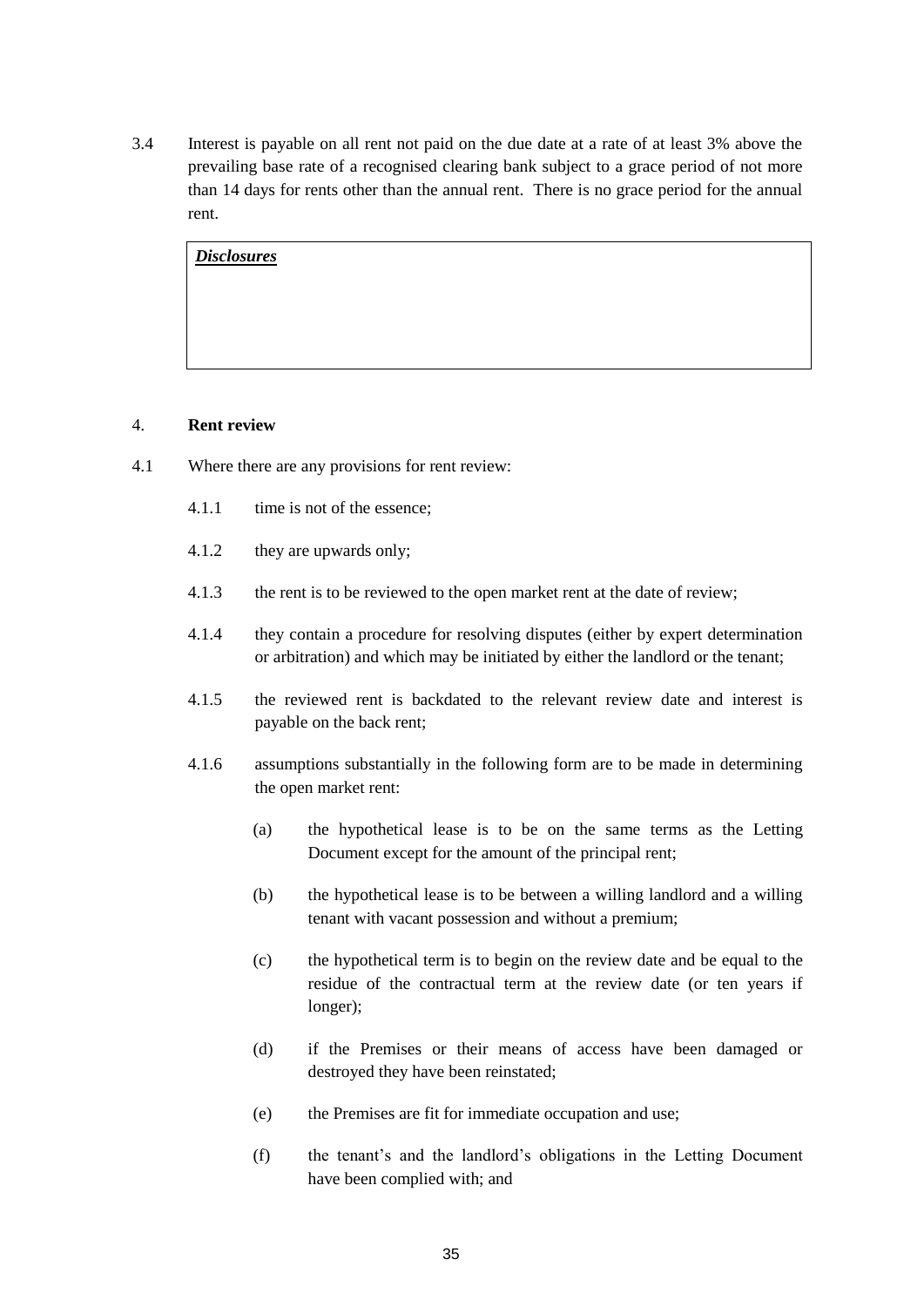- (g) the open market rent is the rent that would become payable after the willing tenant has received the benefit of a rent free period, rent concession or any other inducement of such length or amount as would be negotiated in the open market for the purpose of fitting out;
- 4.1.7 disregards substantially in the following form are to be made in determining the open market rent:
	- (a) the effect of the tenant's occupation or that of any undertenant and goodwill arising from such occupation;
	- (b) any reduction in rental value attributable to works carried out to the Premises by the tenant or any undertenant whether before or during the term; and
	- (c) any increase in rental value attributable to any improvements to the Premises carried out at the cost of the tenant or any undertenant in each case with the consent of the landlord where required whether before or during the term otherwise than pursuant to an obligation to the landlord;
- 4.1.8 there are no other material assumptions or disregards.
- 4.2 Where there are any provisions for rent review:
	- 4.2.1 the Company has told us that all steps in current rent reviews have been duly taken and no rent reviews are currently under negotiation or the subject of a reference to an expert or arbitrator or the courts;
	- 4.2.2 where the current annual rent is not the same as the annual rent originally reserved, evidence of its agreement or determination has been placed with the documents of title;
	- 4.2.3 the Company has told us that no building, alteration or improvement has been carried out pursuant to an obligation to the landlord.

# 5. **Repair and yielding up**

5.1 Where the whole of the Property is comprised in a single Letting Document, the tenant is responsible for keeping the whole of the Premises and (to the extent they form part of the Premises) fittings and plant and equipment in good and substantial repair and condition (damage by insured risks excepted unless and to the extent that insurance is vitiated by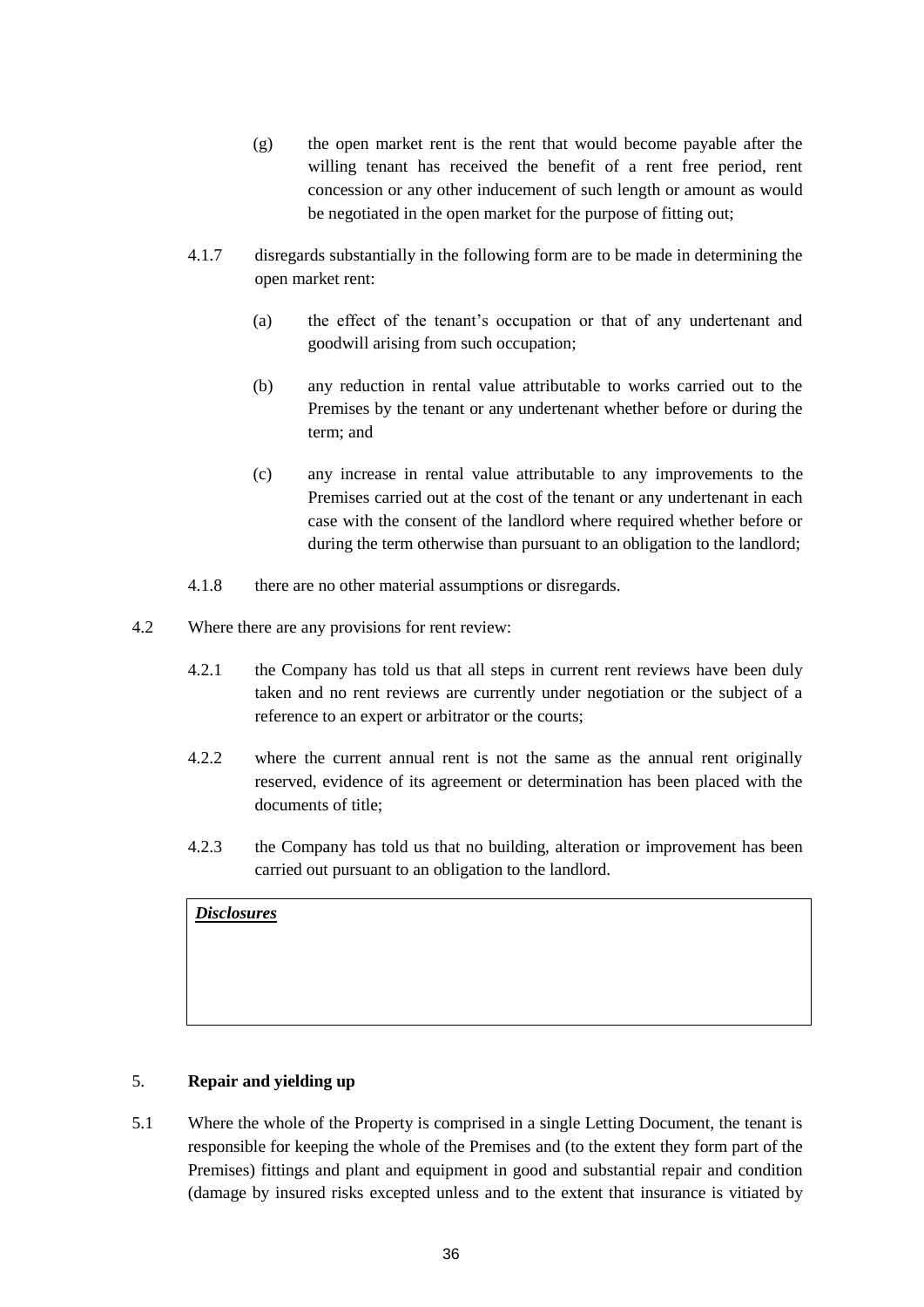the act or default of the tenant), and is responsible for the decoration of the interior and exterior of the Premises not less frequently than every five and three years respectively.

- 5.2 Where the Premises comprised in any Letting Document form part or parts only of the Property, the tenant is responsible for keeping the whole of the interior of its Premises and fittings and plant and equipment demised to it in good and substantial repair and condition (damage by insured risks excepted unless and to the extent that insurance is vitiated by the act or default of the tenant) and is responsible for the decoration of the interior of its Premises not less frequently than every five years.
- 5.3 On expiry or earlier determination of the term granted by the Letting Document the tenant is to yield up the Premises in a condition consistent with the performance of its repairing obligations and with vacant possession.

| <b>Disclosures</b> |  |  |  |
|--------------------|--|--|--|
|                    |  |  |  |
|                    |  |  |  |
|                    |  |  |  |

#### 6. **Restrictions on use**

- 6.1 The uses permitted by the Letting Document are consistent with the Existing Use.
- 6.2 The tenant is not permitted to change the use of the Premises from the present permitted use set out in Part 1A of this Schedule, unless the landlord in its absolute discretion agrees.

*Disclosures*

#### 7. **Alterations**

- 7.1 The tenant is prohibited from making structural alterations or additions to, or alterations affecting the external appearance of, the Premises.
- 7.2 The tenant may carry out:
	- 7.2.1 non-structural alterations to the Premises with the prior written consent of the landlord, such consent not to be unreasonably withheld; and
	- 7.2.2 the erection or dismantling of demountable partitioning without the prior consent of the landlord.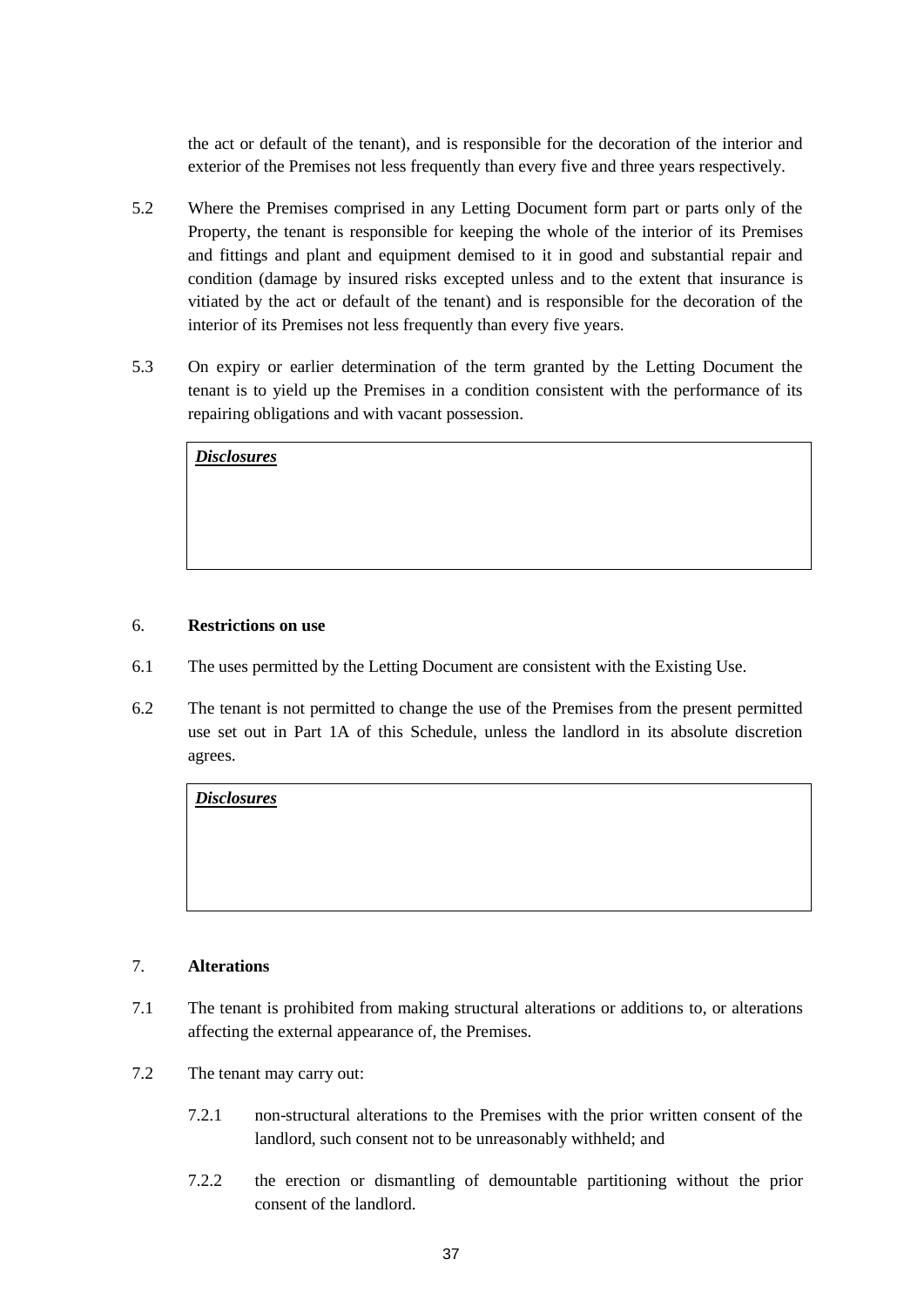7.3 The tenant is required to remove all alterations and additions made during the term on yielding up the Premises at the expiration or sooner determination of the term unless the landlord requires otherwise.

*Disclosures*

# 8. **Alienation**

- 8.1 Except as mentioned subsequently in this paragraph 8, the tenant may not:
	- 8.1.1 share or part with possession of the Premises or any part;
	- 8.1.2 permit another to occupy the Premises or any part;
	- 8.1.3 share occupation of the Premises or any part; or
	- 8.1.4 hold the Premises or any part on trust.
- 8.2 The tenant may not assign underlet or charge part only of the Premises.
- 8.3 The tenant may assign or charge the whole of the Premises with the prior written consent of the landlord, such consent not to be unreasonably withheld, and any restrictions on the tenant assigning the Premises or conditions that the landlord might impose on such assignment (including any agreement under Section 19(1A) of the Landlord and Tenant Act 1927) are fairly summarised in the Disclosures.
- 8.4 Where the Letting Document is a new tenancy:
	- 8.4.1 the landlord has an express contractual right (whether or not reasonable in the circumstances) to require an authorised guarantee agreement from the tenant and to require any guarantor of the tenant to guarantee the tenant's obligations in the authorised guarantee agreement;
	- 8.4.2 no guarantor of the current tenant has acted as a guarantor of any previous tenant; and
	- 8.4.3 the Letting Document is not now and has not been previously vested in any guarantor of a previous tenant.
- 8.5 The tenant under the Letting Document may underlet the whole of the Premises with the prior consent of the landlord, such consent not to be unreasonably withheld, but subject to conditions including those substantially in the following form:
	- 8.5.1 the underlease is to be granted: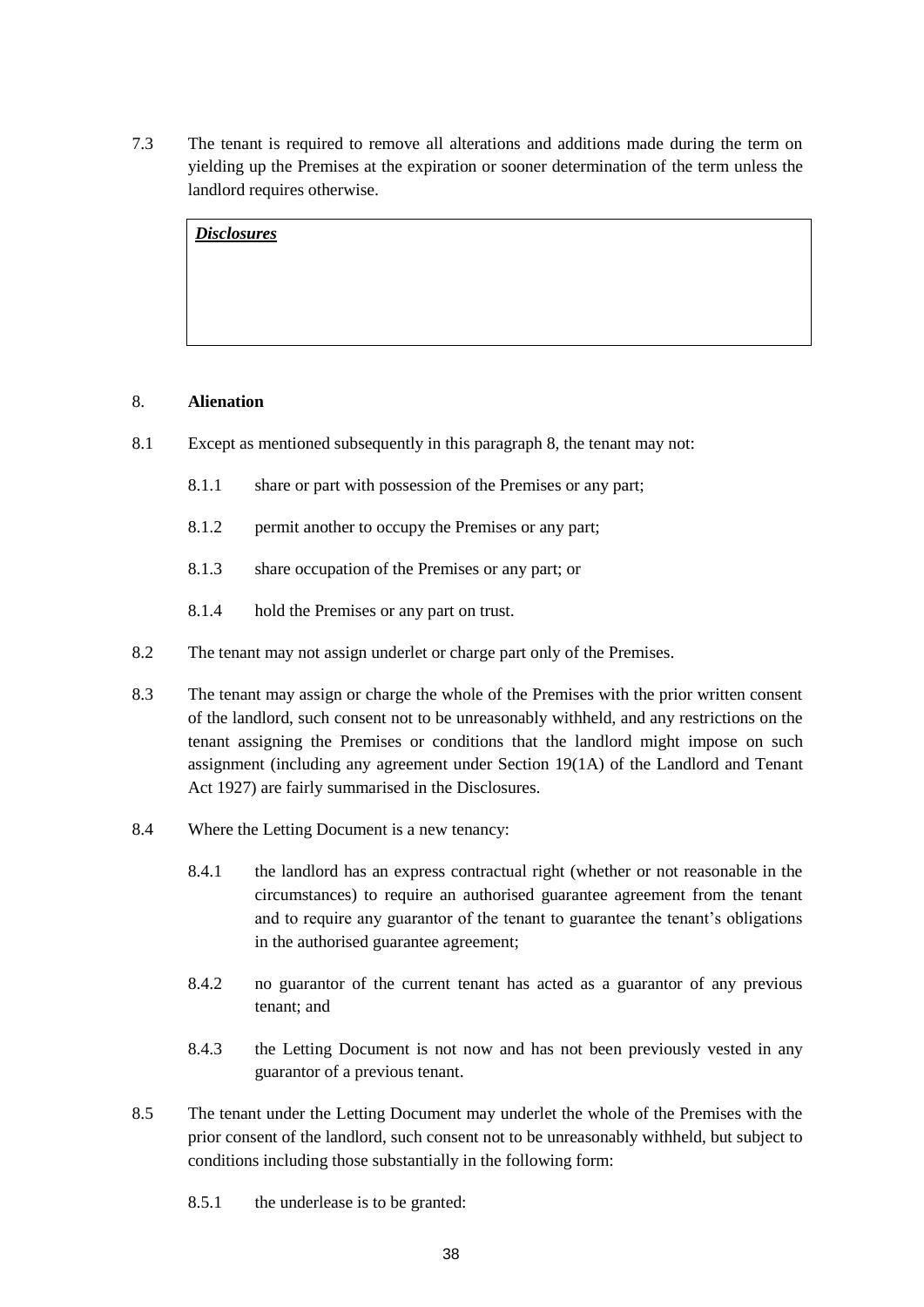- (a) without a fine, premium, reverse premium or other inducement;
- (b) at a rent which is no less than the open market rent and is not calculated by reference to the passing rent under the Letting Document; and
- (c) on the same terms as the Letting Document with rent reviews on the same dates;
- 8.5.2 the undertenant is to covenant directly with the landlord to comply with its covenants in the underlease;
- 8.5.3 the tenant agrees with the landlord to enforce the covenants by the undertenant;
- 8.5.4 the tenant is not to vary or waive its rights under the underlease or accept a surrender of the underlease without the prior written consent of the landlord, such consent not to be unreasonably withheld; and
- 8.5.5 the underlease is to be validly contracted out of the Landlord and Tenant Act 1954.
- 8.6 The tenant may share occupation of the Premises with another member of the same group of companies subject to such sharing of occupation not granting the group company security of tenure within the provisions of the Landlord and Tenant Act 1954, nor entitling it to occupy the Premises after it ceases to be a member of the same group of companies as the tenant.

#### 9. **Insurance**

- 9.1 The landlord is required to insure:
	- 9.1.1 the Property against damage caused by the risks of fire (including subterranean fire), lightning, explosion, storm, flood, subsidence, landslip, heave, earthquake, burst or overflowing water pipes, tanks or apparatus, impact by aircraft or other aerial devices and any articles dropped from them, impact by vehicles, terrorism, riot, civil commotion and malicious damage and any other risks against which the landlord reasonably insures from time to time, to the extent that insurance is available in the United Kingdom market with a reputable insurer, and subject to standard exclusions limitations and excesses;
	- 9.1.2 for the full reinstatement cost of the Property (including professional fees and value added tax); and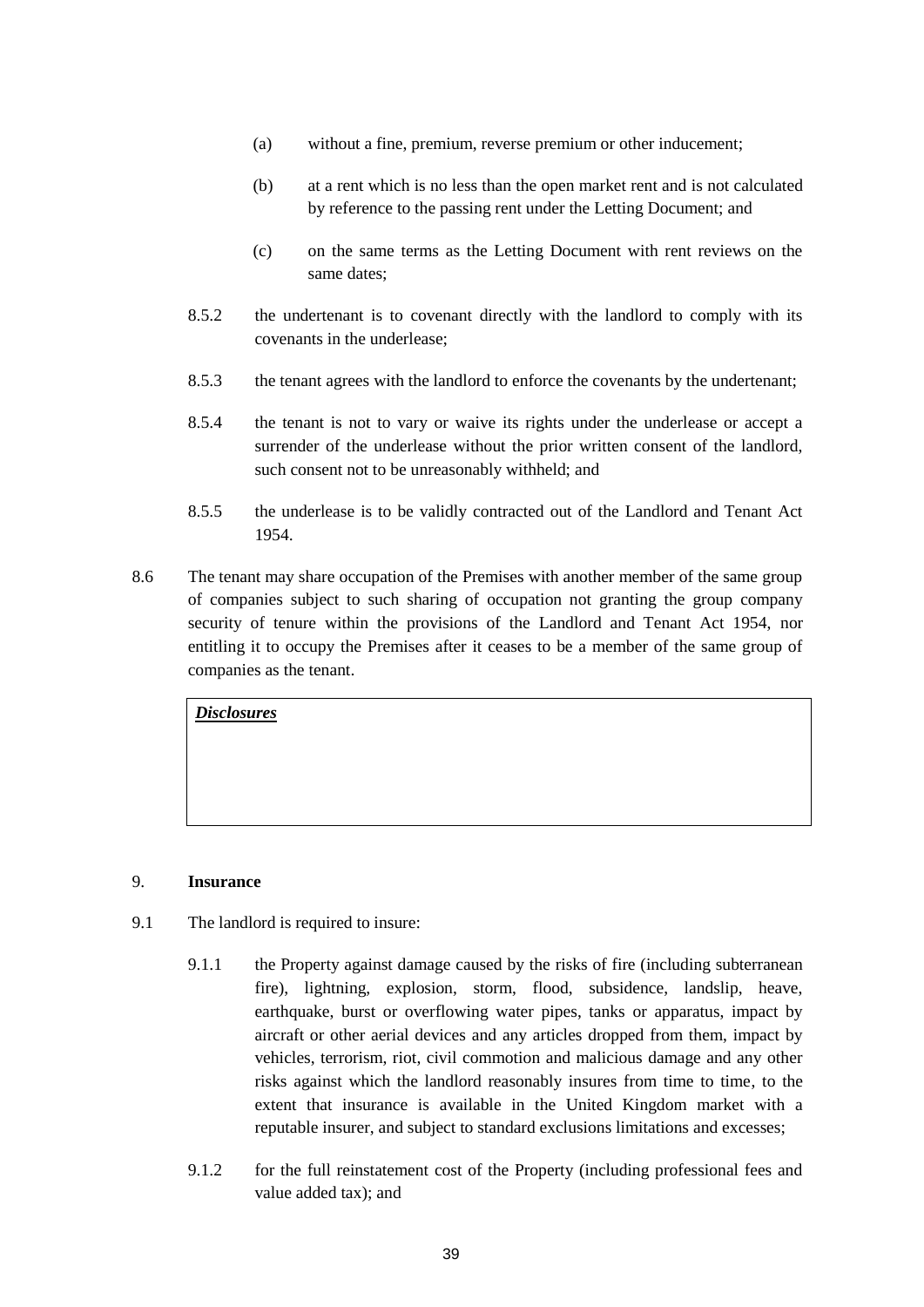- 9.1.3 for loss of at least three years' annual rent and (if applicable) service charge.
- 9.2 The tenant is required to pay to the landlord as rent a sum equal to the premiums (or the proportion appropriate to the Premises) paid by the landlord for insuring the Property in accordance with its obligations briefly described in paragraph 9.1.
- 9.3 There is provision for suspension of rent if the Premises or any part of the Property are damaged or destroyed by an insured risk so as to make the Premises incapable of use and occupation or inaccessible, such suspension being limited to a period no longer than the loss of rent period for which the landlord covenants to insure. Such suspension will not apply to the extent that the insurance has been vitiated by the act or default of the tenant.
- 9.4 If the Premises or any part of the Property are damaged or destroyed by an insured risk so as to make the Premises incapable of use and occupation or inaccessible:
	- 9.4.1 the landlord is obliged to reinstate the Premises or such part of the Property once all necessary consents have been obtained and subject to the insurance not being vitiated by the act or default of the tenant. The landlord is to use at least reasonable endeavours to obtain such consents; and
	- 9.4.2 both the landlord and the tenant are entitled to determine the Letting Document if it is not possible to reinstate the Premises or such part of the Property by the end of the period of loss of rent insurance for which the landlord covenants to insure.
- 9.5 If the Premises or any part of the Property are damaged or destroyed by an insured risk so as to make the Premises incapable of use and occupation or inaccessible and reinstatement is frustrated insurance monies are payable to the landlord.
- 9.6 There are no specific provisions in any Letting Document dealing with the effect of damage or destruction of the Premises by an uninsured risk.

# 10. **Service charge**

- 10.1 If the whole of the Property is comprised in a single Letting Document, there is no provision in the Letting Document for the payment by the tenant of a service or other similar charge.
- 10.2 Where the premises comprised in the Letting Document form part of the Property: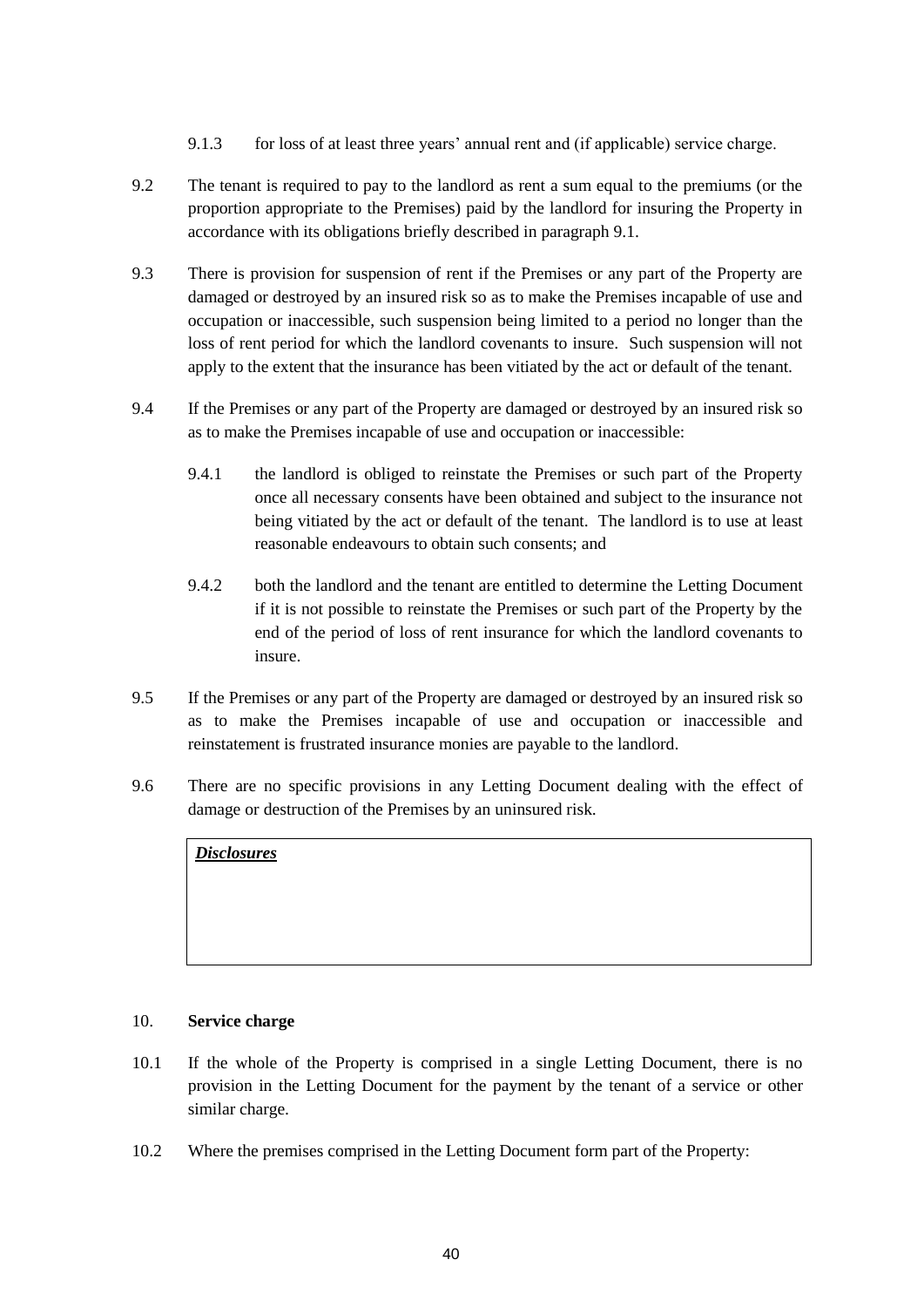- 10.2.1 there are provisions for payment of a service or other similar charge which entitle the landlord to recover from the tenant the appropriate part of the cost of:
	- (a) keeping the Property and all landlord's plant, machinery and equipment in good and substantial repair and condition;
	- (b) paying outgoings;
	- (c) providing a range of services which the Company has told us are reasonable and appropriate for the type of buildings in the Property; and
	- (d) an amount for the management of the Property which either does not exceed 10% of the total service charge or is required to be reasonable;
- 10.2.2 the Company has told us that there are no material irrecoverable items, caps or other limitations on recovery of the costs referred to in paragraph 10.2.1 of this Part of this Schedule;
- 10.2.3 the Company has told us that there are no lettable areas of the Property that are currently unlet.

# 11. **Rights of re-entry**

The landlord is entitled to re-enter the Premises in the cases of bankruptcy, liquidation, whether compulsory or voluntary (except for the purpose of amalgamation or reconstruction of a solvent company), administrative receivership or the administration of the tenant, or appointment of a receiver of the tenant's property, as well as for nonpayment of rent (whether or not formally demanded) for a period not exceeding 21 days or for any breach of the tenant's obligations.

*Disclosures*

# 12. **Options and rights of first refusal**

Except where specified in Part 1A of this Schedule, there are no: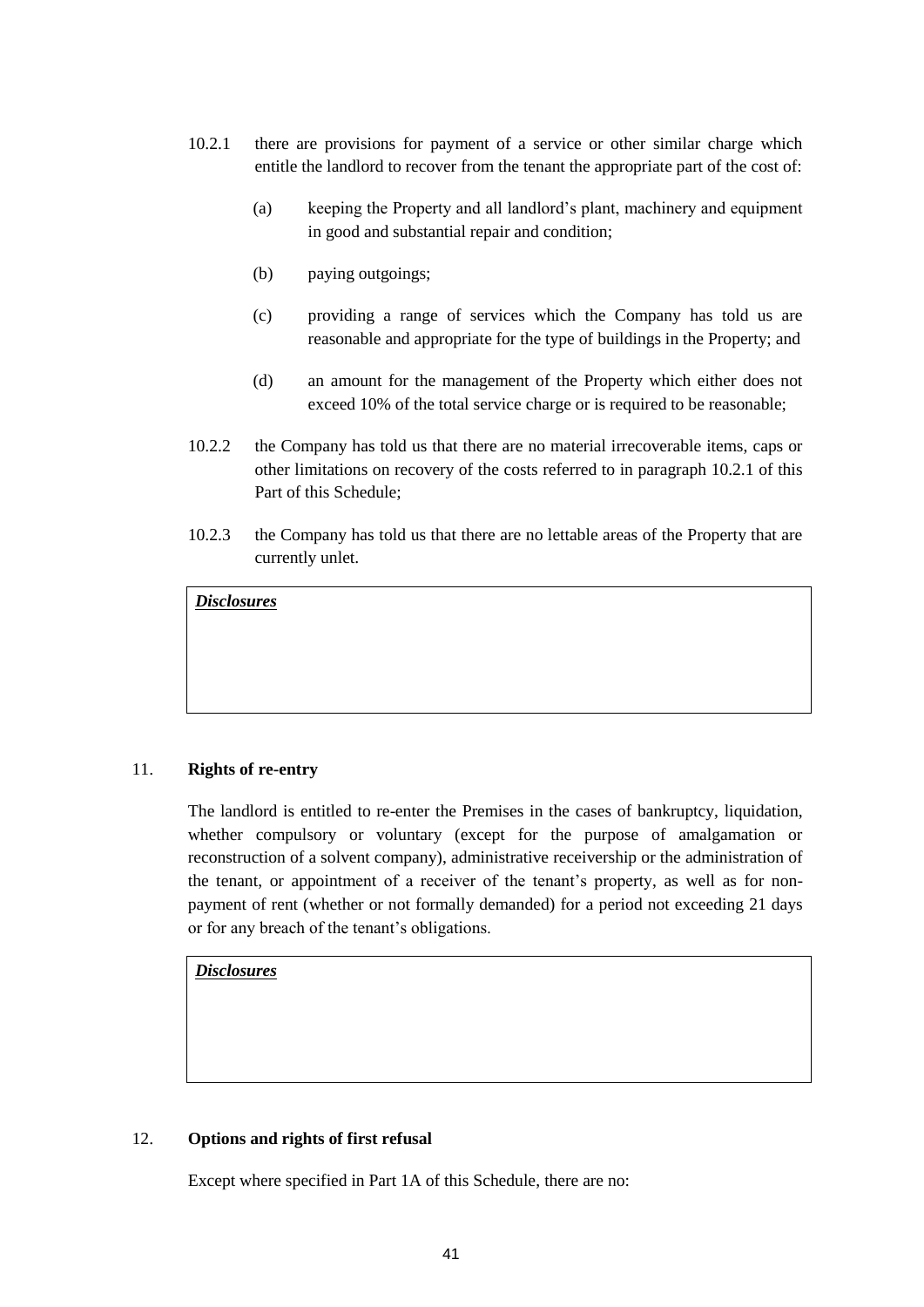- 12.1 options to determine (other than any in respect of damage or destruction of the Premises by an insured risk); or
- 12.2 options to renew the term; or
- 12.3 options to purchase or rights of first refusal in favour of either the landlord or the tenant.

#### 13. **Landlord and Tenant Act 1954**

- 13.1 The Company has told us that no notice has been served in respect of any Letting Document pursuant to Sections 25 or 26 of the Landlord and Tenant Act 1954.
- 13.2 Where a Letting Document is contracted out of the Landlord and Tenant Act 1954 notices have been served and declarations made such that any lease to be granted to a former tenant pursuant to its obligations under an authorised guarantee agreement or to a guarantor pursuant to its guarantee of a Letting Document or of an authorised guarantee agreement will be excluded from the security of tenure provisions of the Landlord and Tenant Act 1954.

*Disclosures*

# 14. **New tenancy**

The Letting Document is a new tenancy.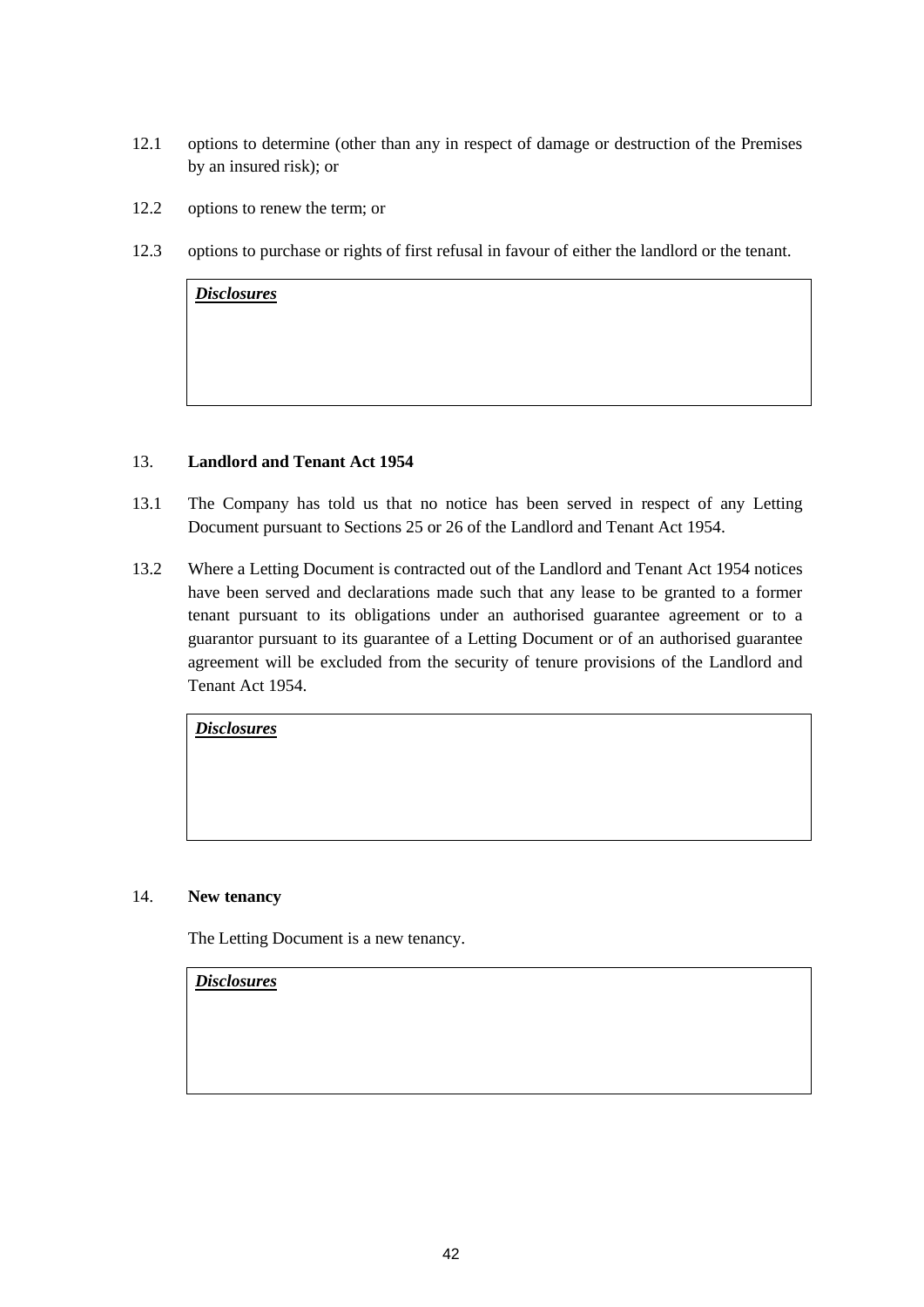# 15. **Direct covenants**

If the Letting Document is not a new tenancy for the purposes of the 1995 Act, the present tenant and each of its predecessors in title and any guarantor for any of them has given a covenant to the landlord to observe and perform the obligations of the tenant throughout the term and our investigations do not disclose that any such persons have been released or are or may be entitled to be released.

*Disclosures*

# 16. **Overriding lease**

The Company has told us that no person has made a claim for an overriding lease under Section 19 of the 1995 Act against the Company nor, so far as it is aware, against any of its predecessors and that, so far as it is aware, no person is entitled to make such a claim and that, so far as it is aware, no notice has been served under Section 17 of the 1995 Act (other than those referred to in paragraph 3.3 of this Part of this Schedule) which would give rise to any such entitlement.

*Disclosures*

#### 17. **Collateral assurances and undertakings**

The Company has told us that, so far as it is aware, no collateral assurances, undertakings or concessions have been made by any party to any Letting Document.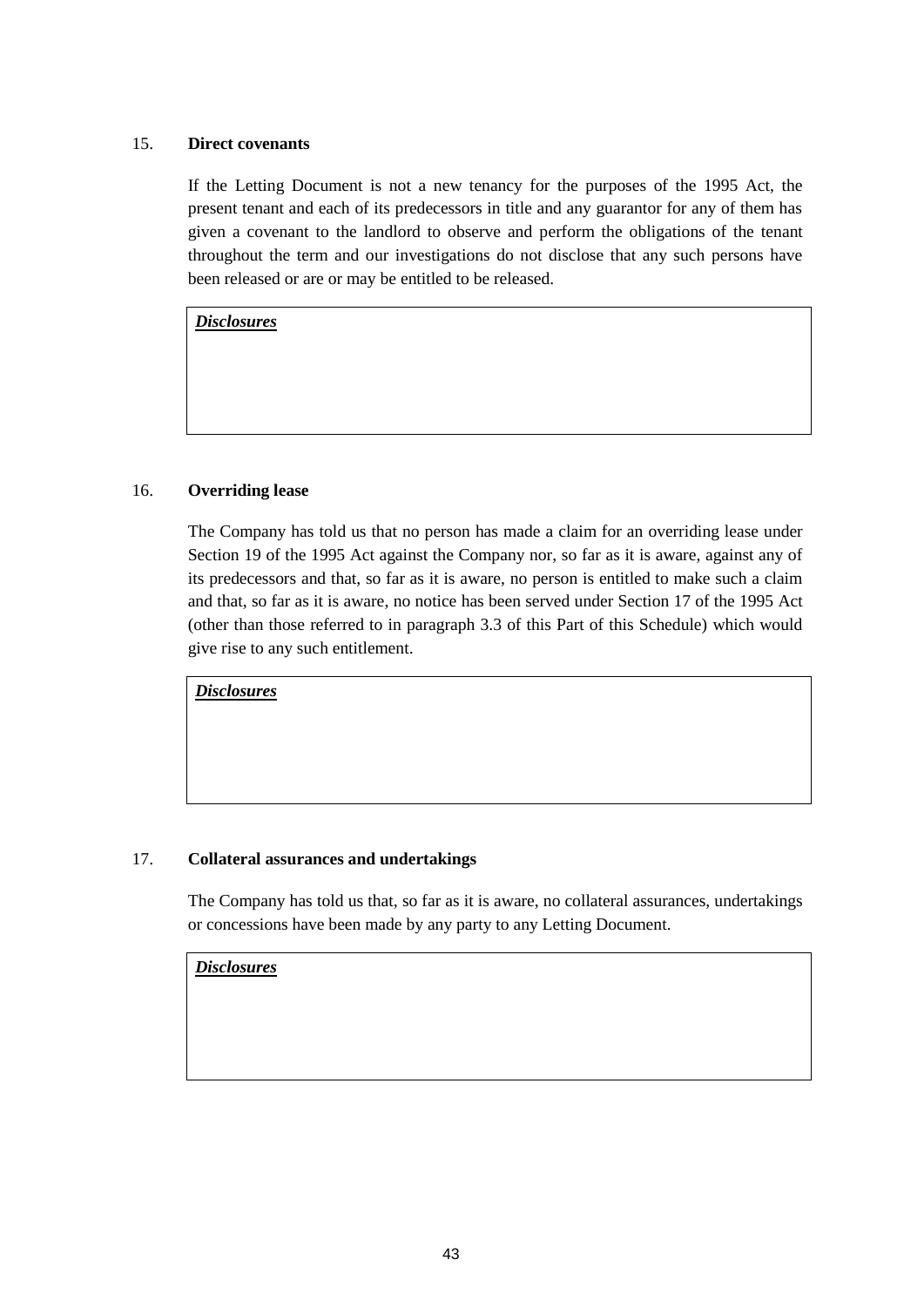# 18. **Consents**

Any consents required for the grant of the Letting Document and any dealings with it have been obtained and placed with the documents of title along with evidence of the registration of the grant or dealing where requisite.

*Disclosures*

#### 19. **Use of remainder of Property**

No Letting Document contains any restriction on the use of the remainder of the Property by the landlord other than by virtue of the covenant for quiet enjoyment.

*Disclosures*

#### 20. **Breaches of covenant**

The Company has told us that:

- 20.1 it is not aware of any subsisting material breach of the covenants or conditions contained in the Letting Document, whether on the part of the landlord or the tenant, or of any other event which could give rise to forfeiture of the Letting Document;
- 20.2 no notice alleging any breach of the covenants or conditions contained in the Letting Document, whether on the part of the landlord or the tenant, remains outstanding; and
- 20.3 so far as the Company is aware, no breach of covenant has been waived or acquiesced in.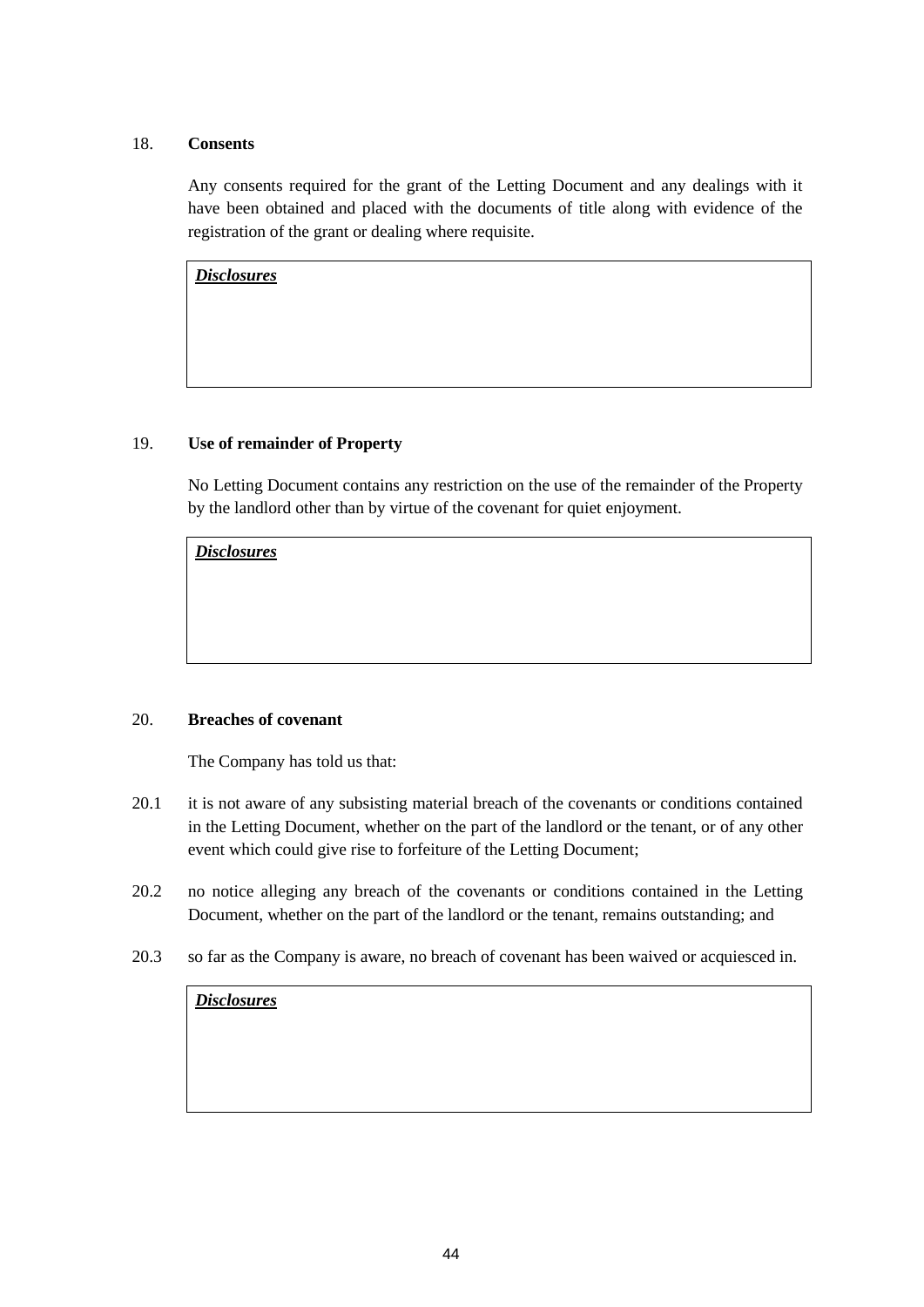#### 21. **Costs**

The tenant is obliged to pay the reasonable and proper costs of the landlord in connection with:

- 21.1 any notice under sections 146 or 147 of the Law of Property Act 1925;
- 21.2 the preparation and service of any schedule of dilapidations;
- 21.3 any breach of obligation of the tenant; and
- 21.4 any application for consent (unless unreasonably withheld).

*Disclosures*

# 22. **VAT**

- 22.1 For the purposes of this paragraph, "option to tax" has the meaning given in Schedule 10 the Value Added Tax Act 1994 and includes an option to tax which has been deemed, or treated as having been, exercised.
- 22.2 The Company has told us that a valid option to tax has been exercised by the Company or a body corporate in relation to which the Company is either a relevant associate or a relevant group member over the whole Property and that such option has not been, or been deemed to be, disapplied or revoked so that value added tax is due in respect of any supply of the Property by it.
- 22.3 Whether or not an option to tax over the Property is in place, there are no provisions in any of the Letting Documents (or absence of any provisions) which prevent either the Company or a body corporate in relation to which it is either a relevant associate or a relevant group member from exercising a valid option to tax in respect of the Property or from increasing the rent or other payments under the Letting Documents by, or requiring a payment in addition of, an amount in respect of value added tax chargeable by reason of that option to tax or which oblige the Company or other person to indemnify the tenant in respect of all or any part of that amount.
- 22.4 The Company has told us that it is not aware of any reason why it should be prevented from charging value added tax in relation to supplies made by it under any Letting Document (nor, therefore, why its recovery of input value added tax attributable to those supplies should be restricted), in particular as a result of the operation of any of the disapplication provisions in Schedule 10 to the Value Added Tax Act 1994.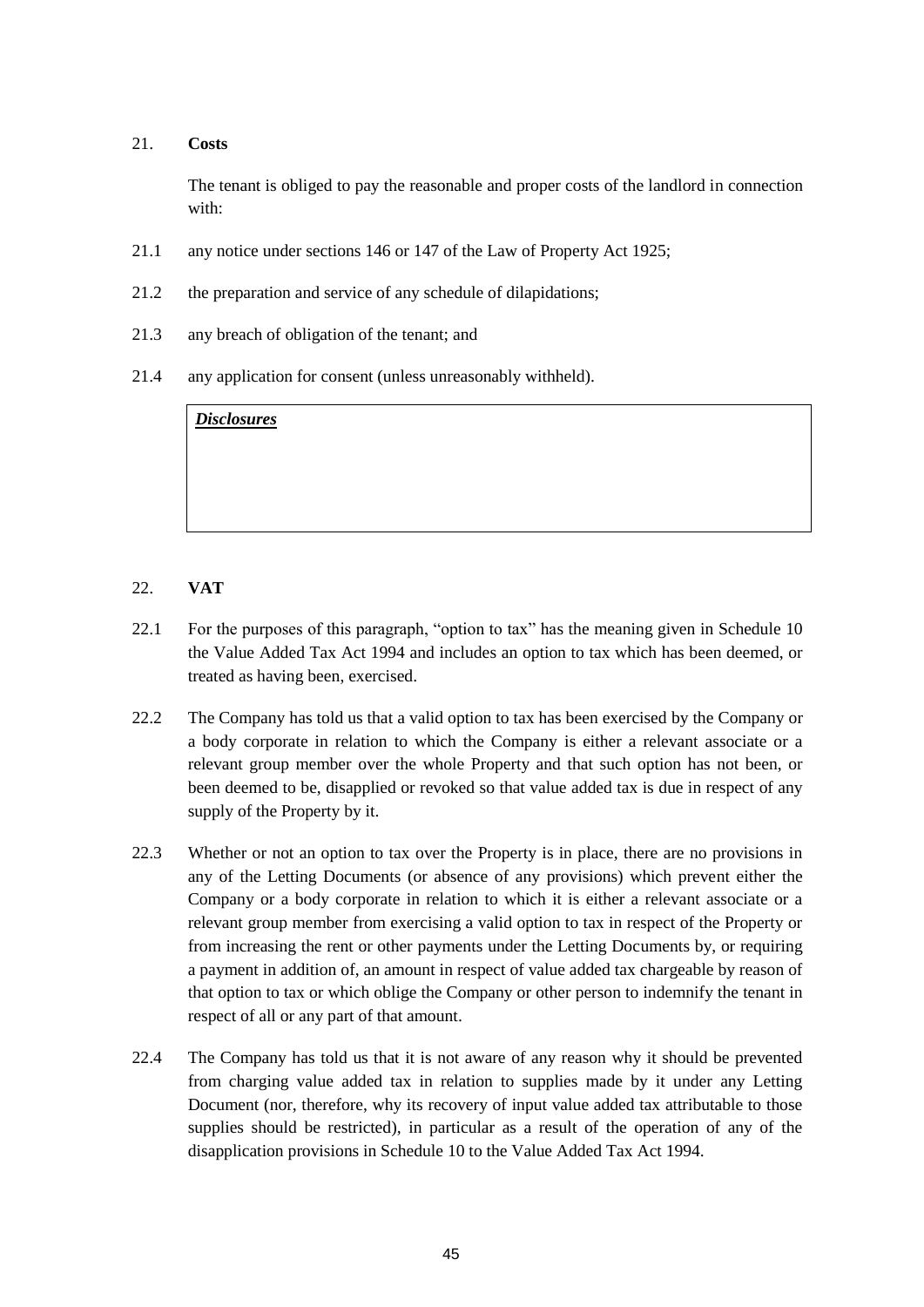- 22.5 Where there are provisions in any Letting Document entitling the landlord to be paid, indemnified or reimbursed by the tenant for any amount expended or to be expended by or on behalf of the landlord, that entitlement includes an amount in respect of the value added tax to the extent that the value added tax cannot be recovered from HM Revenue & Customs by the landlord.
- 22.6 The Letting Document reserves value added tax as rent.

# 23. **Compensation**

*Disclosures*

There are provisions in each Letting Document where applicable excluding the right of the tenant to compensation on quitting the Premises to the extent permitted at law.

*Disclosures*

# 24. **Notices in respect of improvements**

The Company has told us that so far as the Company is aware, no notice of intention to make improvements has been served under Section 3(1) of the Landlord and Tenant Act 1927.

*Disclosures*

# 25. **Statutory compliance**

The Letting Document contains an obligation on the part of the tenant to comply with the requirements of any statute which affects the Premises.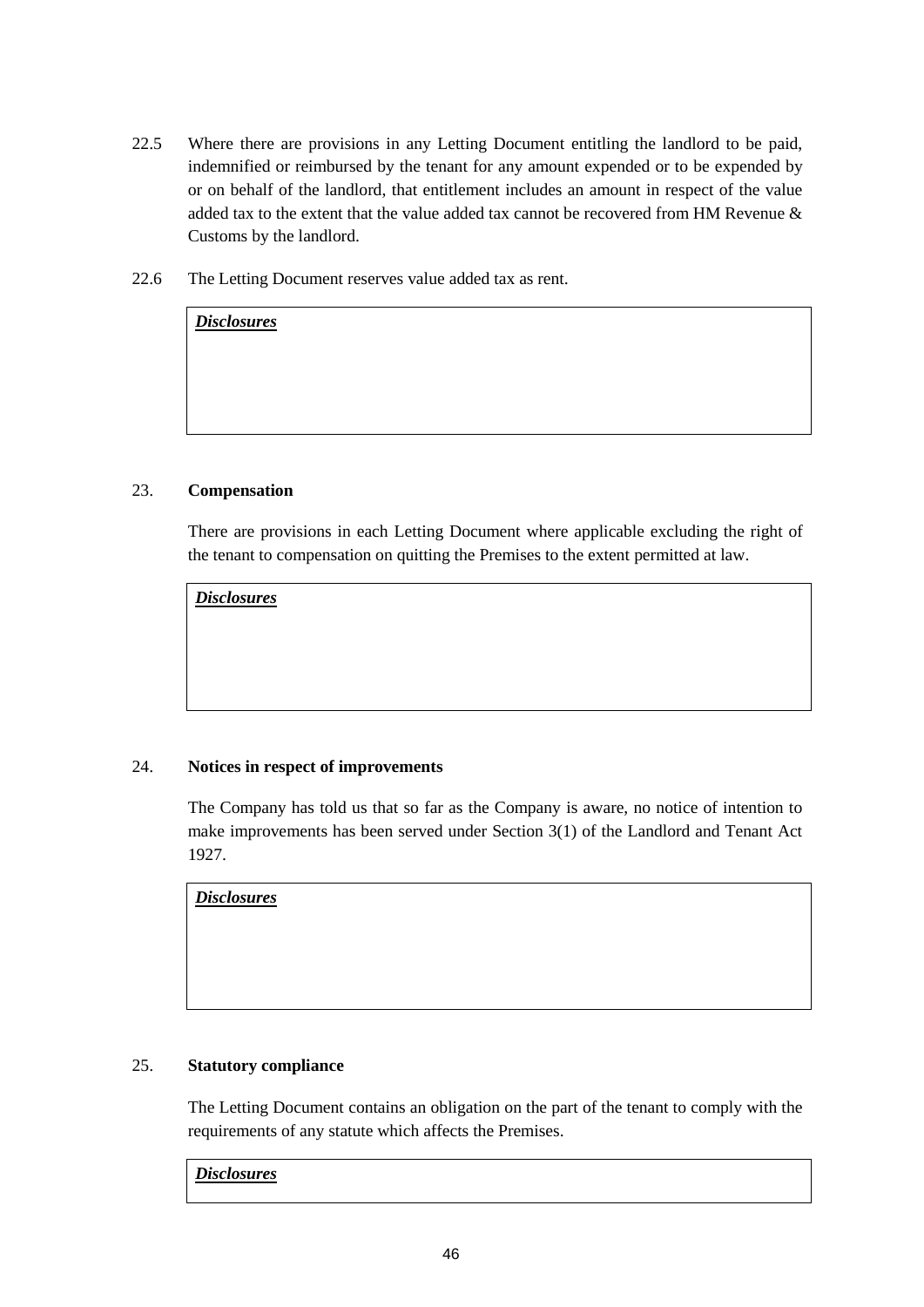#### 26. **Possession**

The Company has told us that it is not aware of any sub-letting, parting with possession or sharing of occupation by any tenant.

*Disclosures*

# 27. **Rent deposits**

- 27.1 The amount of any rent deposit is set out in Part 1B of this Schedule.
- 27.2 Where any sums are charged to the landlord by any corporate tenant by way of security for compliance with the tenant's obligations under any Letting Document, the charge has if necessary been properly registered at the Companies Registry within the prescribed time limit.

*Disclosures*

# 28. **Variations**

The Company has told us that, so far as it is aware, the Letting Document has not been varied in such a way as to give rise to a surrender and regrant or as to render any former tenant or the guarantor of any former tenant no longer or not fully liable to comply with any tenant covenant, whether under the 1995 Act or at common law.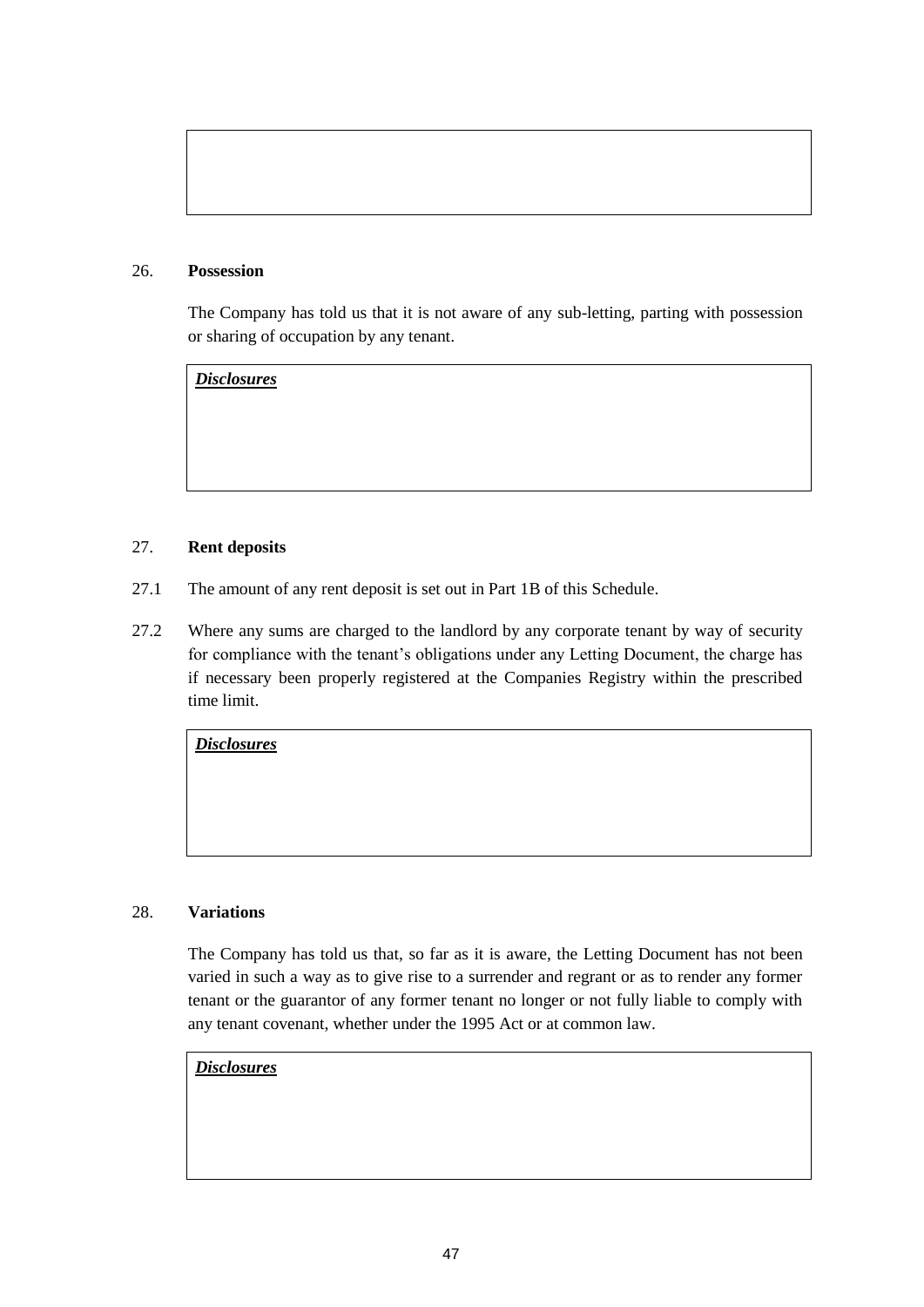#### 29. **Guarantee provisions**

- 29.1 The guarantee provisions in the Letting Document or in an authorised guarantee agreement or in any other guarantee supplemental to the Letting Document include the following:
	- 29.1.1 the guarantee is of the tenant's obligation to pay the rents and other sums reserved by the Letting Document and to perform the tenant's covenants in the Letting Document;
	- 29.1.2 the guarantee is expressed to be a primary obligation on the part of the guarantor;
	- 29.1.3 the guarantee contains an indemnity with regard to any loss suffered by the landlord as a result of the default of the tenant or as a result of the obligation, the subject of the guarantee, becoming unenforceable;
	- 29.1.4 there is no financial limit on the guarantee;
	- 29.1.5 the guarantor covenants that, in the event that the Letting Document is disclaimed, the guarantor will, if required by the landlord within a period of six months after the relevant event, enter into a new Letting Document (as tenant) on essentially the same terms as the previous Letting Document; and
	- 29.1.6 the guarantee contains standard protective provisions, including an acknowledgement that the guarantee is not affected by any concession or indulgence granted to the tenant, any change to the terms of the underlying Letting Document, any incapacity on the part of the tenant, or the invalidity of any of the underlying obligations.
- 29.2 Either the guarantee provisions provide that any consent given by the landlord and any variation to the terms of the underlying Letting Document will not release the guarantor or to the extent required to ensure that the guarantee continues to be effective, the guarantor has consented to any licences granted relating to the Letting Document and any change to the terms of the Letting Document.

*Disclosures*

#### 30. **No other material matters**

There are no other material matters that we consider ought to be brought to your attention in relation to the Letting Document.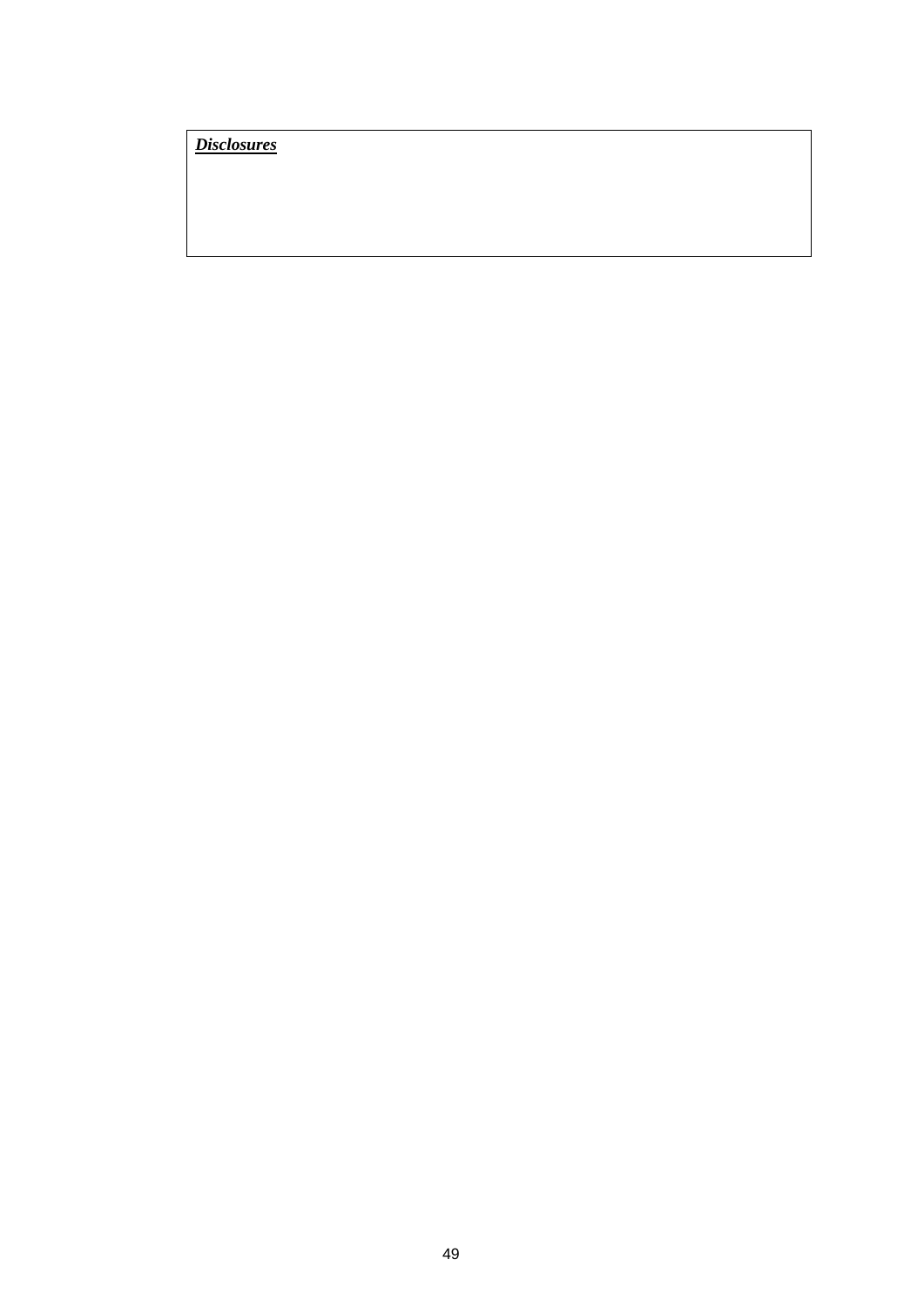## **SCHEDULE 5 - SUPPLEMENT**

# **Details of further Letting Documents**

**Note: Disclosures of material variations between each further Letting Document and the relevant standard Letting Document are set out below the details of each further Letting Document**

<span id="page-51-0"></span>

| Brief description<br>of Premises let<br>the Letting<br>by<br><b>Document</b><br>and<br>date of Letting<br><b>Document</b> | <b>Name</b><br>and<br>address<br>of<br>present<br>tenant<br>and any present<br>guarantor and<br>name of<br>any<br>guarantor<br>pursuant to an<br>AGA and any<br>sub-guarantor<br>of an AGA | <b>Term</b><br>and<br>expiry date                                     | <b>Current</b><br>annual rent<br>(including<br>start date, if<br>not<br>yet<br>payable)<br>future<br>and<br>rent review<br>dates | Amount of<br>initial and<br>current<br>rent<br>deposit | <b>Present</b><br>Permitted<br>Use<br>(and<br>whether<br>personal) | Summary of<br>any<br>options<br>to<br>determine<br>(other<br>than on damage or<br>destruction),<br>or<br>renew, or purchase,<br>or rights of first<br>refusal | $\mathbf{I}$ s<br>the  <br>Letting<br><b>Document</b><br>contracted<br>out of the<br>Landlord<br>and Tenant<br><b>Act 1954</b> | Type of Standard<br><b>Letting Document</b> |
|---------------------------------------------------------------------------------------------------------------------------|--------------------------------------------------------------------------------------------------------------------------------------------------------------------------------------------|-----------------------------------------------------------------------|----------------------------------------------------------------------------------------------------------------------------------|--------------------------------------------------------|--------------------------------------------------------------------|---------------------------------------------------------------------------------------------------------------------------------------------------------------|--------------------------------------------------------------------------------------------------------------------------------|---------------------------------------------|
| (eg Unit 1)                                                                                                               |                                                                                                                                                                                            | years<br>commencing<br><sub>on</sub><br>and expiring<br><sub>on</sub> | $\pounds$<br>pa<br>be<br>to<br>reviewed<br><sub>on</sub><br>and                                                                  |                                                        |                                                                    |                                                                                                                                                               | Yes/No                                                                                                                         | [First]<br>[Second]                         |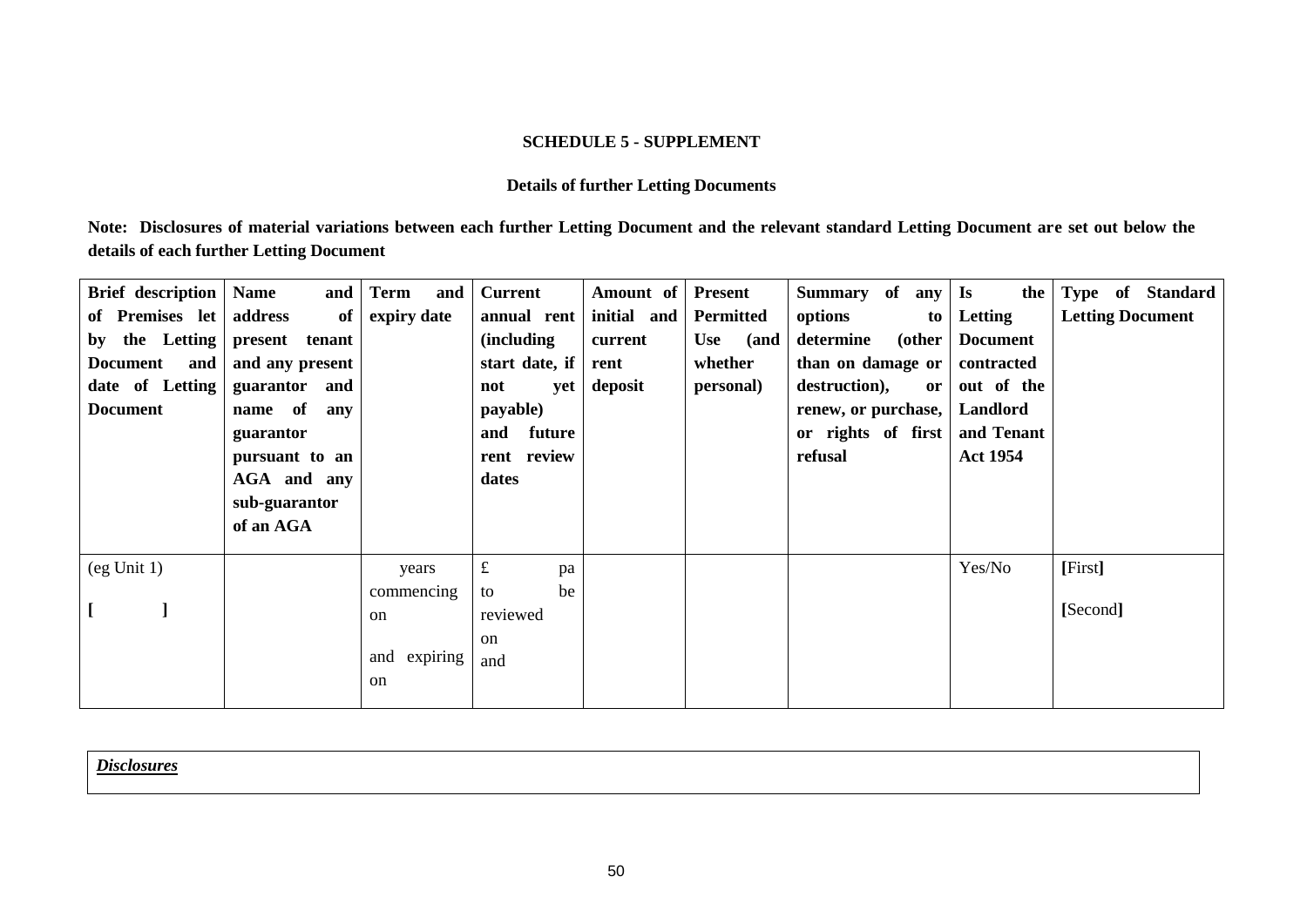| (eg Unit 2) | years        | pa<br>$\mathbf t$    |  | Yes/No | [First]  |
|-------------|--------------|----------------------|--|--------|----------|
|             | commencing   | be<br>to<br>reviewed |  |        | [Second] |
|             | on           | on                   |  |        |          |
|             | and expiring |                      |  |        |          |
|             | on           |                      |  |        |          |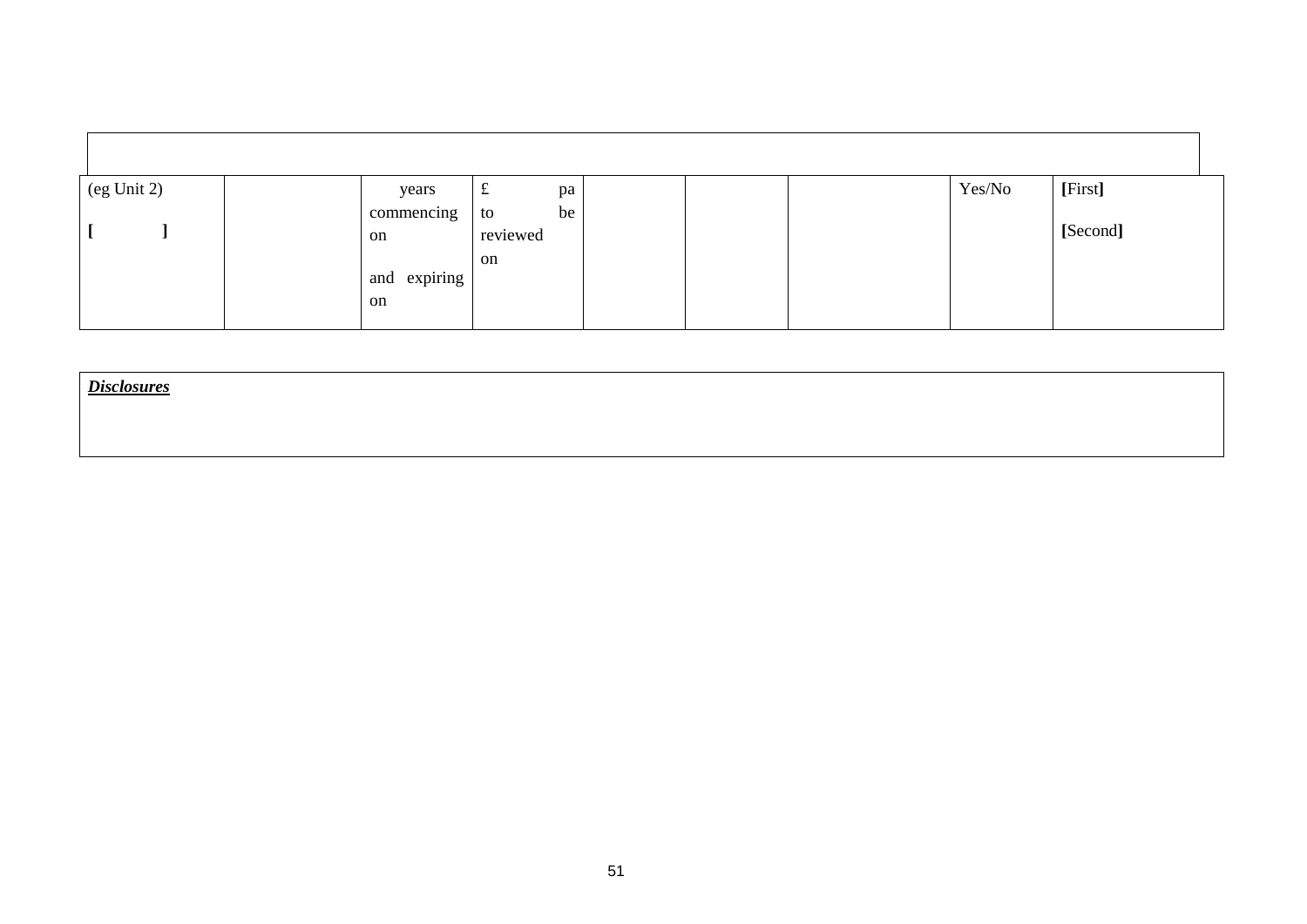# **SCHEDULE 6**

# **Searches and enquiries**

<span id="page-53-1"></span><span id="page-53-0"></span>

| <b>Search</b>                                                                                                                                                                                                                                                                                                                             | Date of result (or<br>state "not made") | <b>Disclosures</b> |
|-------------------------------------------------------------------------------------------------------------------------------------------------------------------------------------------------------------------------------------------------------------------------------------------------------------------------------------------|-----------------------------------------|--------------------|
| Official search in the Index<br>Map (SIM)                                                                                                                                                                                                                                                                                                 |                                         |                    |
| Local search certificate and<br>replies to Law Society CON<br>29 Enquiries of the local<br>authority (2016) and any other<br>relevant enquiries in Law<br>Society CON 29O Optional<br>enquiries of local authority<br>(2016) including enquiry 22<br>(common land and town or<br>village green)                                           |                                         |                    |
| Commercial<br>drainage<br>and<br>water enquiries                                                                                                                                                                                                                                                                                          |                                         |                    |
| Enquiries<br>of<br>The<br>Coal<br>Authority as to past, present<br>and future mining operations<br>in proximity to the Property                                                                                                                                                                                                           |                                         |                    |
| Where title to the Property is<br>registered<br>Land<br>$\operatorname{at}$<br>not<br>Registry, Land Charges Act<br>searches against the [Seller<br>and the] Company and date of<br>expiry of priority                                                                                                                                    |                                         |                    |
| Land Registry search (whether<br>of whole or part), date of<br>of<br>expiry<br>priority,<br>confirmation that the search<br>from date used is the search<br>from date stated on the official<br>copies used to complete this<br>Certificate, name of party<br>having benefit of priority<br>period and basis of search (e.g.<br>transfer) |                                         |                    |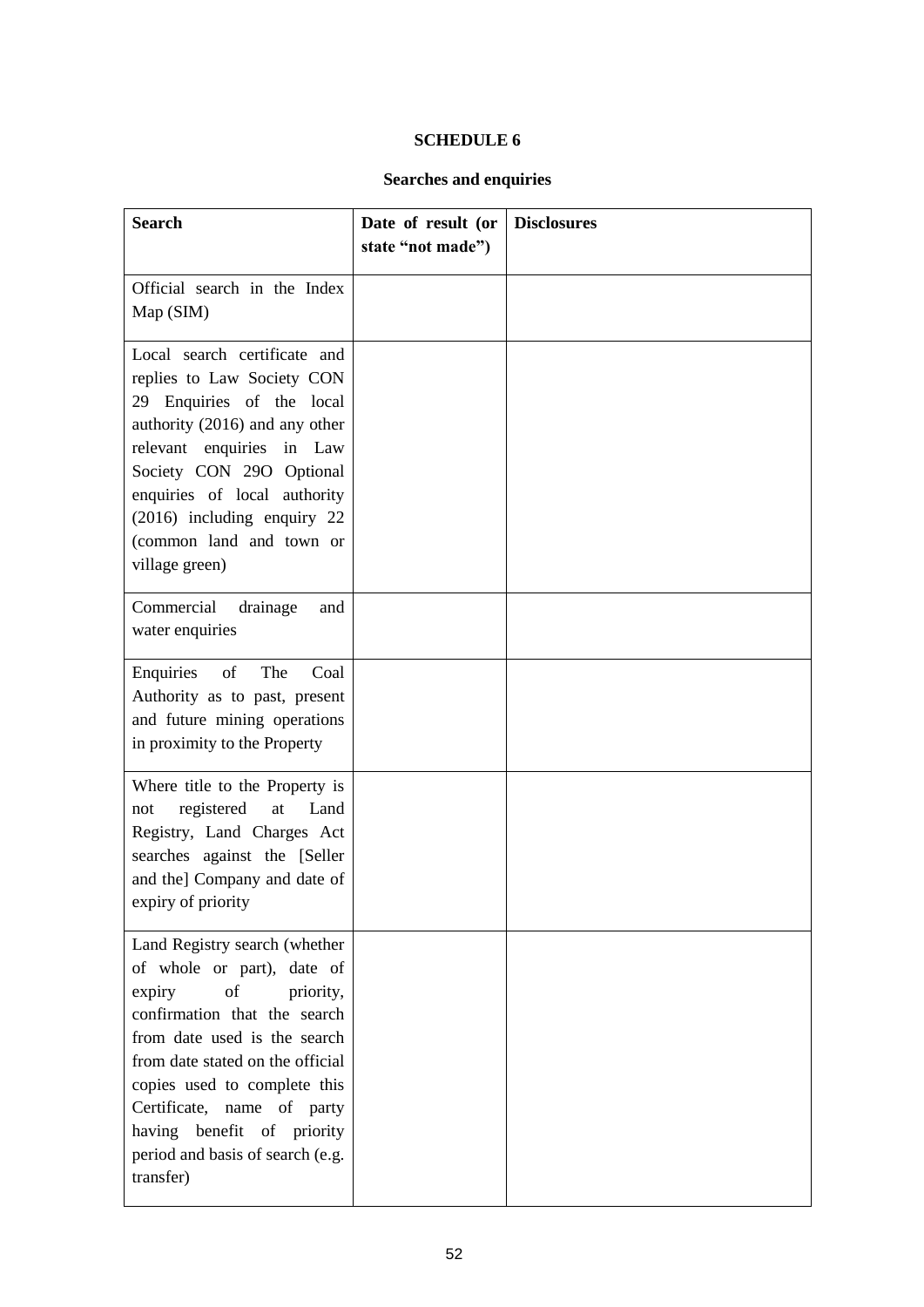| Where title to the Property is<br>not registered, date of search<br>at the Companies Registry of<br>the file of all companies<br>disclosed by the documents of<br>title as estate owners of the<br>Property since the root of title |                                                                          |
|-------------------------------------------------------------------------------------------------------------------------------------------------------------------------------------------------------------------------------------|--------------------------------------------------------------------------|
| Search at the<br>Companies<br>Registry against the [Seller<br>and the] Company                                                                                                                                                      |                                                                          |
| Enquiries of the Highways<br>Authority to ascertain the<br>boundaries<br>of<br>publicly<br>maintainable<br>highways<br>abutting, and any footpaths or<br>rights of way affecting, the<br>Property                                   | [Please refer to the Disclosures]<br>to<br>paragraph 3.2 of Schedule 3.] |
| <b>Chancel Repairs Search</b>                                                                                                                                                                                                       |                                                                          |
| Details of other searches or<br>enquiries we considered to be<br>appropriate                                                                                                                                                        |                                                                          |

Date 201[ ]

Signed:

Name of firm:

Address:

Reference: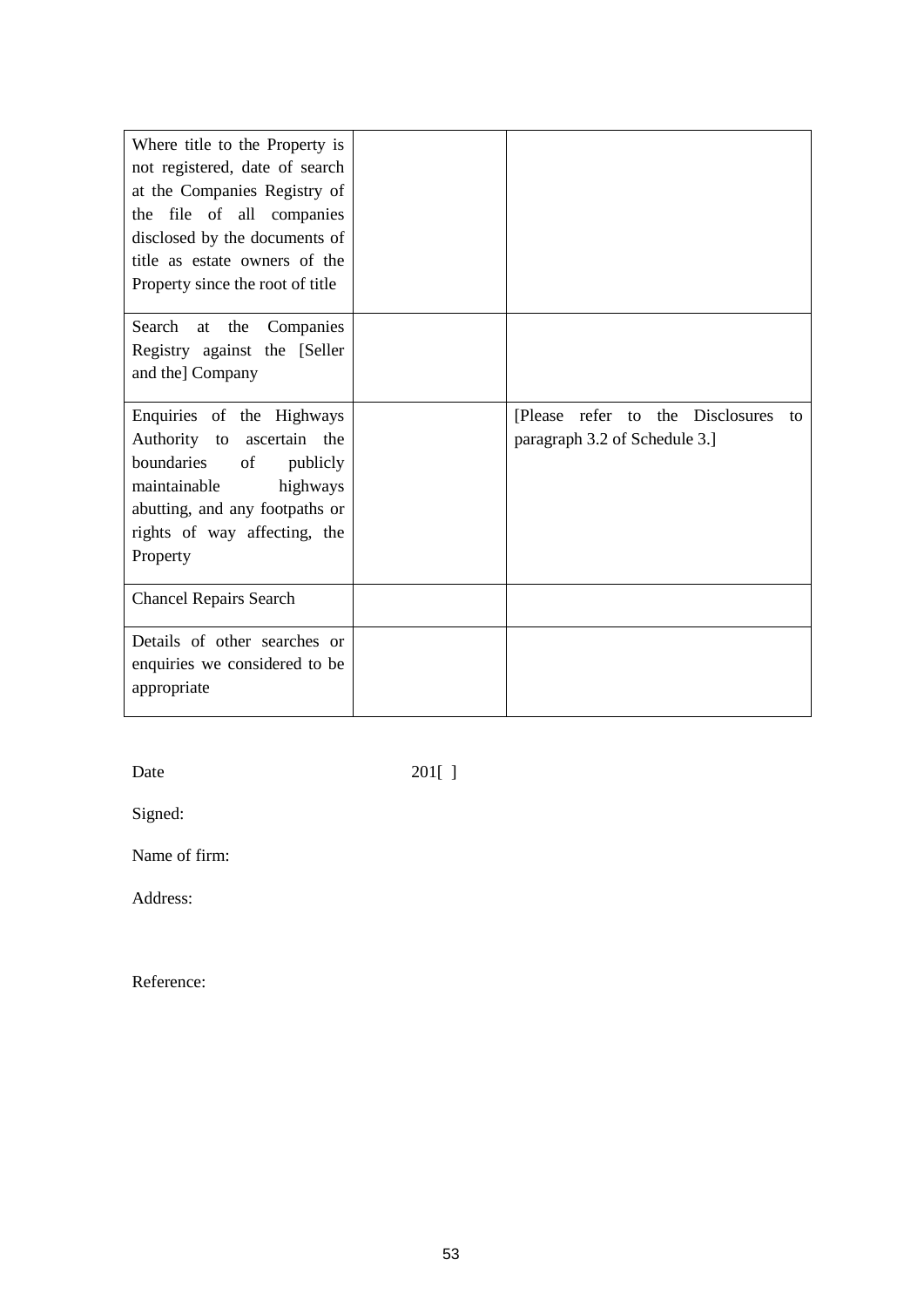# **THE CITY OF LONDON LAW SOCIETY LAND LAW COMMITTEE CERTIFICATE OF TITLE (Seventh Edition 2016 update)**

#### **NOTE TO USERS**

This note is issued with the Seventh Edition 2016 Update of The City of London Law Society ("CLLS") Land Law Committee Certificate of Title ("the Certificate"), but is not part of it.

The Seventh Edition is four years old and the Committee's view is that it has been well received and does not require major change. However, there are certain aspects that need updating or cause concern to users and the Committee considered that, rather than creating a new Eighth Edition, it would be more appropriate to produce a 2016 Update of the Seventh Edition.

We set out below the main changes in the 2016 Update. There then follows general comments on the Certificate that are similar to the Note to Users in the original Seventh Edition. The solicitors who give the Certificate are described in this Note as the "certifier".

#### **Main changes in the 2016 Update**

#### *Clause 1 Reliance on this Certificate*

The most extensive changes have been made to clause 1. Some of the changes more clearly express provisions from the original Seventh Edition.

There is a new clause 1.6 which confirms that where the recipients of the Certificate ("Addressees") are more than one person, the certifier's aggregate liability to all the Addressees is no greater than the liability they would have had if the Addressees were a single person. Recipients of the Certificate may want to consider whether the definition of "Addressees" should be wide enough to include not only known benefiting parties at the date of the Certificate, but also any party who it is envisaged will need to benefit from the Certificate after its date.

Clause 1.7 contains an acknowledgment that the Addressees are entitled to rely on the Certificate's statements even if any document or matter referred to in a statement is in the public domain or has been disclosed or made available in a number of specified ways such as via a data room. This is to prevent any argument that the Addressees cannot rely on the Certificate, because they or their professional team received Certificate information separately in the identified ways.

New clause 1.8 is an exclusion of personal liability for individual members, partners, shareholders, consultants or employees of the certifying firm.

The Certificate can be disclosed to a third party, but it cannot be relied on (clause 1.3).

Some Addressees will wish to use their own forms of reliance wording.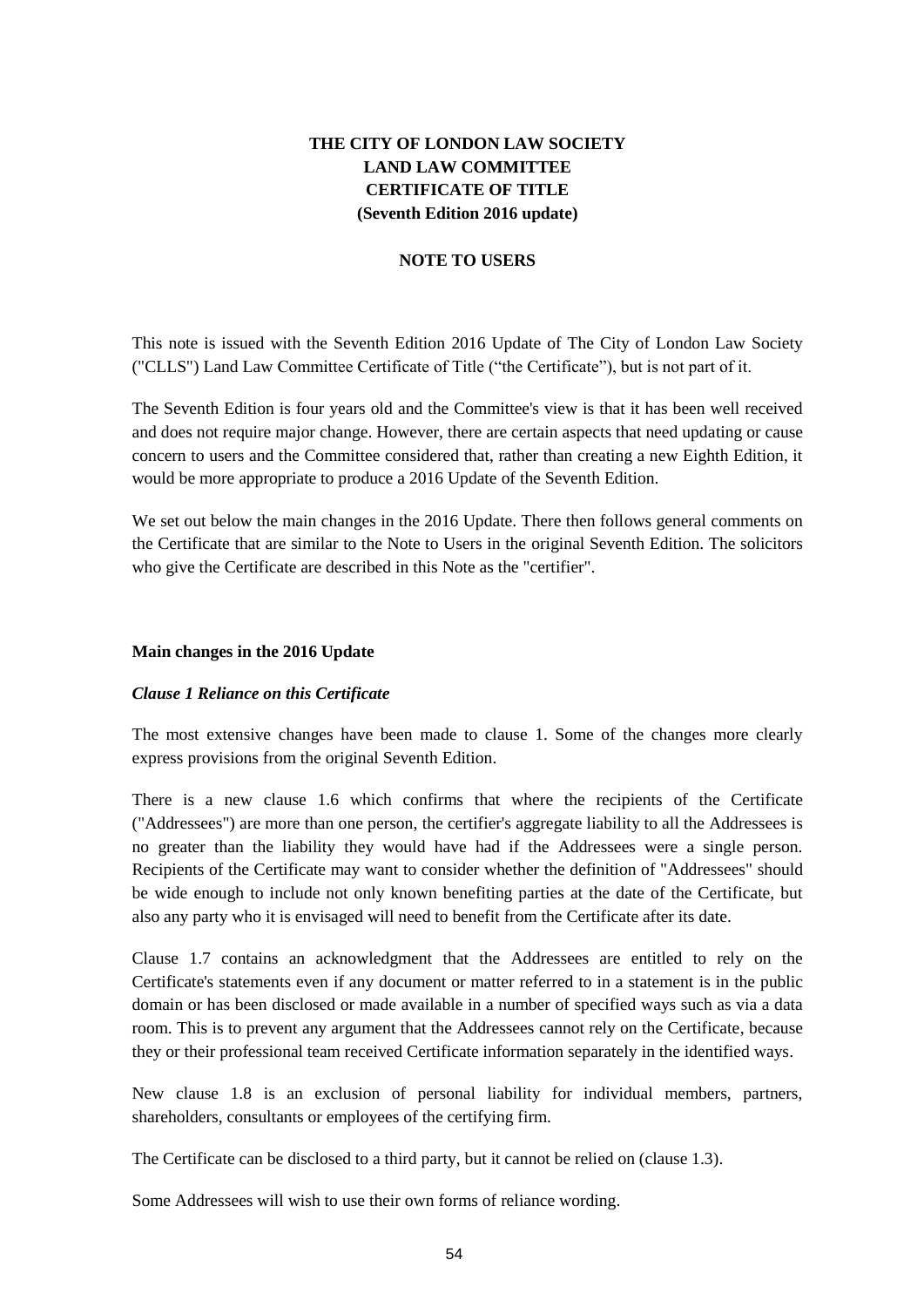*Clause 2.4 (Searches and enquiries)* – The statement that no matters are disclosed is also subject to general and usual caveats or disclaimers on the search results or replies to enquiries.

*Clause 4.3 Confirmation of statements where there is a Seller* – The Certificate assumes that the Company has purchased the Property from the Seller immediately prior to or as part of completion of the Transaction. This is a change from the original Seventh Edition, which stated that the Company "will purchase" the Property. This change resolves some inconsistencies in the Certificate and reflects the Committee's view that the Certificate is usually given when the Company is entitled to the Property (subject to registration at Land Registry). Other provisions have been adjusted to reflect this change including clause 2.1.3(c), definition of "Lease" in Schedule 1 and paragraph 8.1 in Schedule 3. Disclosure should be made if the actual position differs.

*Clause 4.3.1(b)* – The reference to enquiries has been widened to include enquiries other than the CPSEs.

#### *Schedule 1*

#### *Paragraph 1 Definitions and Interpretation*

*"Benefit"*- this no longer includes rights or easements being acquired through prescription, since no right has crystallised at that stage.

*"Disclosures"* – this has been widened to more explicitly include disclosures that are not made against Certificate statements, for example, the information provided in Schedule 2 and the disclosures in Schedule 6.

*"Letting Document"* – this now includes continuation of tenancies under the Landlord and Tenant Act 1954 or otherwise.

*"Town and Country Planning Legislation"* – the new definition avoids reference to specific legislation which can become out of date.

*Paragraph 3.3* – the Qualification is widened to confirm that the certifier has not considered other technical reports or surveys relating to the Property's condition, but the Qualification is subject to any disclosure in Schedule 6.

*Paragraph 3.9* – This is a new Qualification that the certifier has not considered whether a right is in the process of being acquired through prescription (see *"Benefit"* above), nor whether it has been acquired through prescription (unless it is set out in Schedule 2).

#### *Schedule 2 Property Details*

The Benefits now specifically include rights granted to the tenant under the Lease and the Incumbrances specifically include the rights reserved to the landlord under the Lease. This has been done to ensure they are included in paragraphs 4.1 and 5.1 respectively of Schedule 3.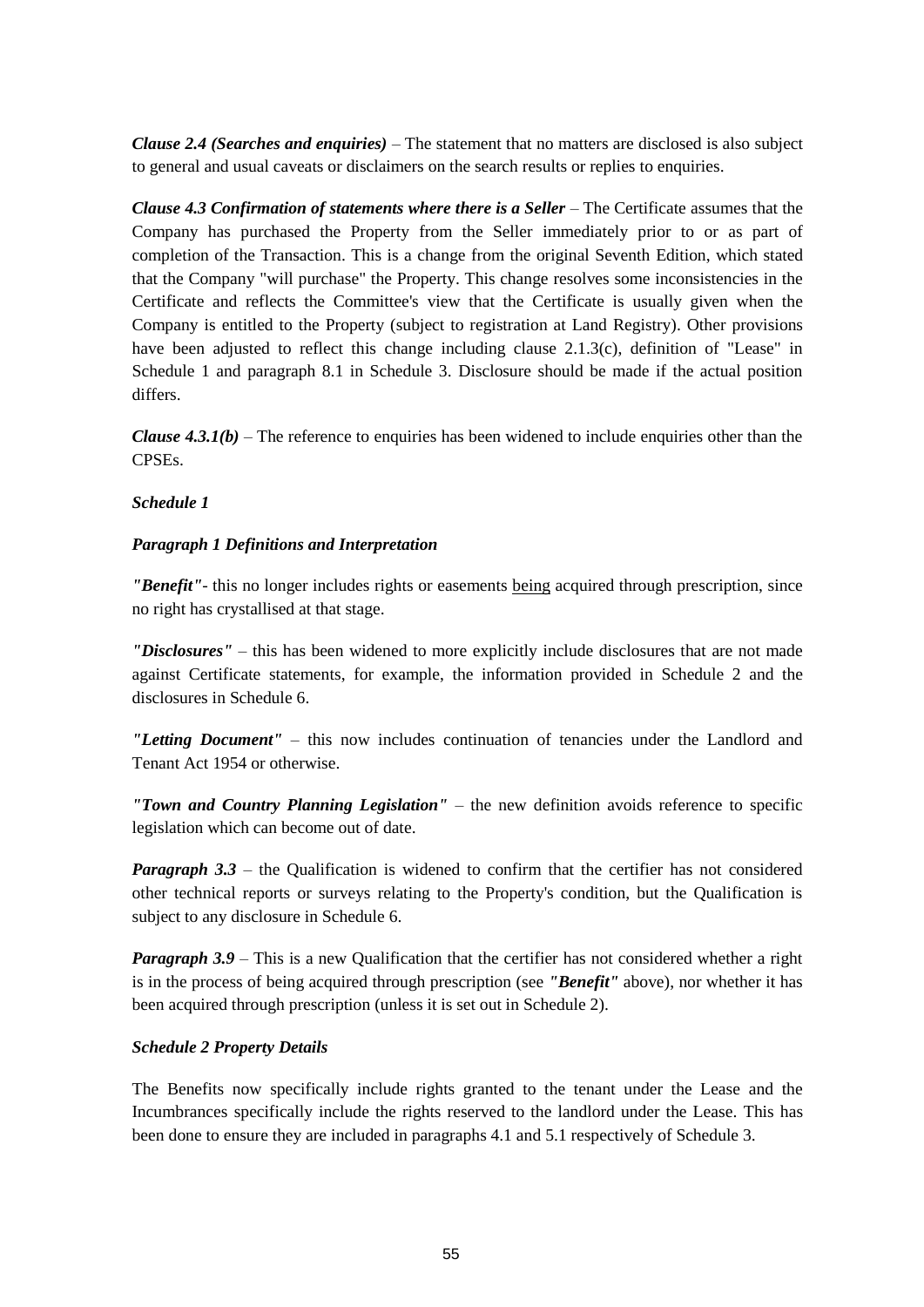#### *Schedule 3 Matters affecting the Property*

*Paragraph 1.2.2* – The statement does not cover title documents registered at Land Registry since the registration will not have taken place without Land Registry having been provided with the SDLT certificate (where relevant).

*Paragraphs 1.4 and 1.5* – There is a new statement that a valid option to tax (for VAT purposes) has been exercised and has not been disapplied or revoked. The Certificate did not previously cover VAT elections for unlet freehold properties.

*Paragraph 3 Access* – The changes made, including the addition of the words "**appears to**", reflect widely held concerns about the difficulties of the certifier (for example, because of deficiencies sometimes encountered with local authority plans) in confirming that the Property abuts a roadway maintainable at public expense. The new wording sets out the process commonly adopted by certifiers. The changes were also motivated by the very frequent disclosure against the equivalent statement in the original Seventh Edition.

*Paragraph 5.3* – The confirmation that no person is in the process of acquiring an Incumbrance through prescription is now stated to exclude rights to light and rights to air. The same change is made in paragraph 8.2. Rights to light or air are not ordinarily within the scope of the Certificate.

*Paragraph 12.2 –* This statement has been slightly amended, since the previous use of the word "lawful" could imply that the certifier had checked that a planning permission has been lawfully implemented. The revised wording states that the present actual use is permitted under a subsisting planning permission (or otherwise under planning legislation) and the Company has confirmed that the permission has been implemented.

*Paragraph 14* – the period in the original Seventh Edition of three months has been replaced with six weeks to reflect the change in the period for judicial review.

*Paragraph 18* – The statement now confirms that the Property is not in a conservation area.

*Paragraph 19* – The statement now confirms that the Property is neither nominated nor listed as an asset of community value. Community infrastructure levy is already referred to in paragraph 17.1 of Schedule 3 (the reference to Part 11 of the Planning Act 2008).

*Paragraph 23.1* – The wording has been shortened to state that the Company holds all necessary statutory permits etc in respect of the Existing Use of the Property. There is a new statement that the Company is not aware of any circumstances which may result in notices being served etc.

*Paragraph 23.3 – There is a new Company confirmation that it holds the energy performance* certificates (EPCs) for the Property. The Certificate does not specify EPC ratings, since the Property may have a number of different EPCs and different ratings. Details of the ratings can be obtained separately.

# *Schedule 4 The Lease*

*Part 1B*- this now includes supplemental documents which makes it clear that landlord and tenant documentation other than leases and licences should also be included.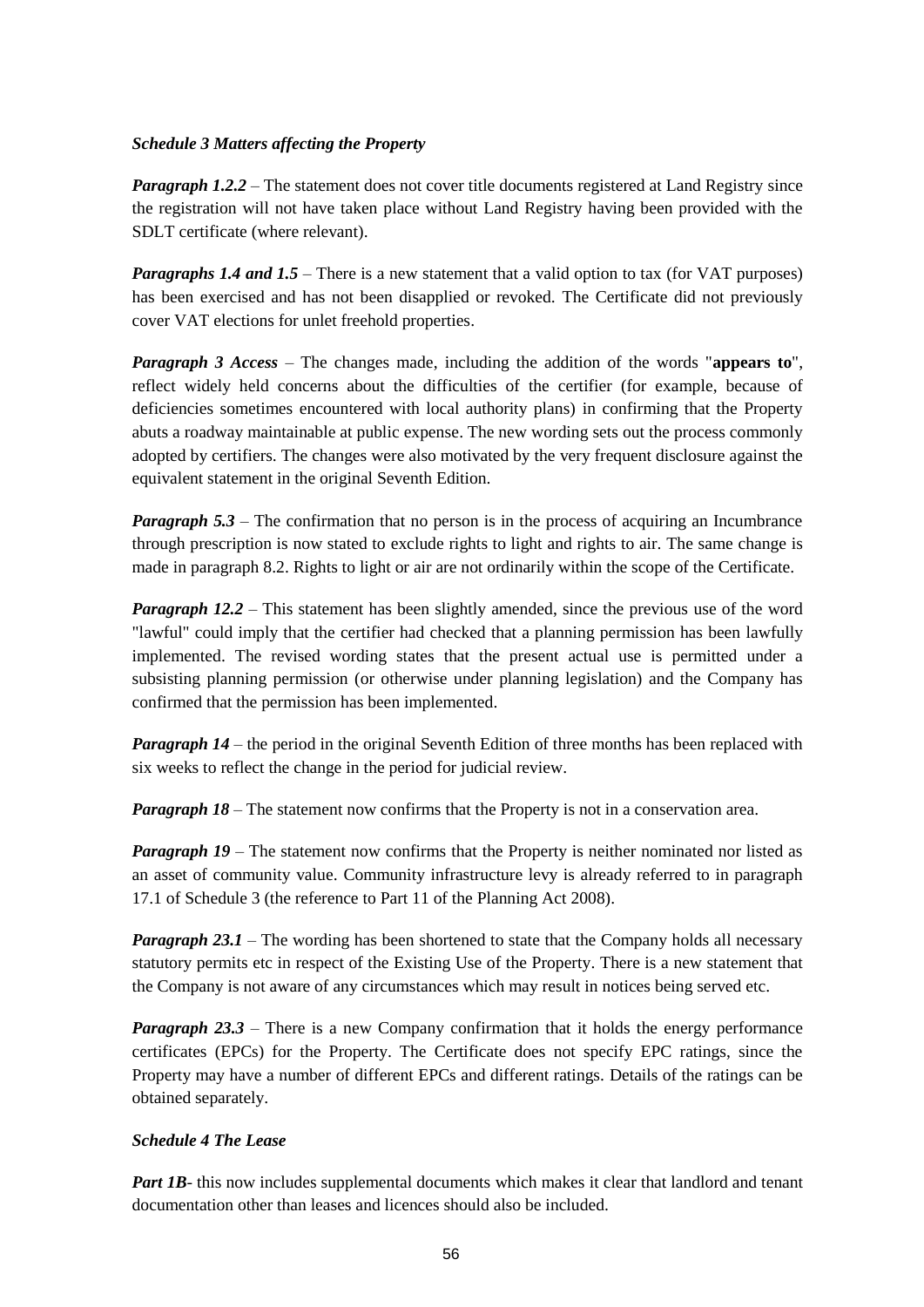The reference to "Specified insured risks" in Part 1B of both Schedule 4 and Schedule 5 has been removed, because a statement of typical insured risks has been included in paragraph 9 of Part 2 of Schedules 4 and 5. This statement is taken from a "Model Commercial Lease" http://modelcommerciallease.co.uk and the Committee thanks the authors for their permission to use the wording in the Certificate.

# *Part 2*

*Paragraph 4.3* – The wording relating to the disregard of tenant's improvements from the original Seventh Edition has been removed, since the Lease (usually being a long lease without a rack rent) is unlikely to have a rent review clause with such a disregard.

*Paragraph 7.3* – The statement is changed from the tenant being obliged to reinstate alterations "if required by the landlord" to "unless the landlord requires otherwise". The Committee considered that this was more reflective of leases generally. Those words have also been inserted in paragraph 7.3 of Part 2 of Schedule 5.

*Paragraph 8.1* – "Charging" has been included.

*Paragraph 9.1* – In addition to the new statement of typical insured risks, there is the commonly encountered wording "to the extent that insurance is available in the United Kingdom market with a reputable insurer". Those words have also been inserted in paragraph 9.1.1 of Part 2 of Schedule 5.

*Paragraph 15* – Consent to works or change of use is now dealt with in a new paragraph 15.2. The new wording reflects the fact that the certifier can only give the confirmation in relation to consents that have been revealed to them, but there is also a Company confirmation that there have been no other works or change of use.

*Paragraph 16*- There is a new paragraph 16.3 confirming that no superior lease lets property other than the Property. This provides an assurance that the lease cannot be forfeited, because of a breach in relation to other property let under the superior lease over which the Company has no control.

*Paragraph 18.1*- In relation to the reference to events giving rise to forfeiture, the words of "a material nature" have been deleted, since "materiality" is already dealt with more appropriately in relation to breach of covenants. The same change has been made to paragraph 20.1 of Part 2 of Schedule 5.

*Paragraph 20.3 of the original Seventh Edition* has been removed since the abnormal rent increase provision in paragraph 14 of Schedule 17A to the Finance Act 2003 has been repealed.

#### *Schedule 5 The Letting Documents*

#### *Part 1A*

The amount of initial and current rent deposit is now dealt with in Part 1B.

Options to determine on damage or destruction are dealt with in paragraph 9.4.2 of Part 2, so they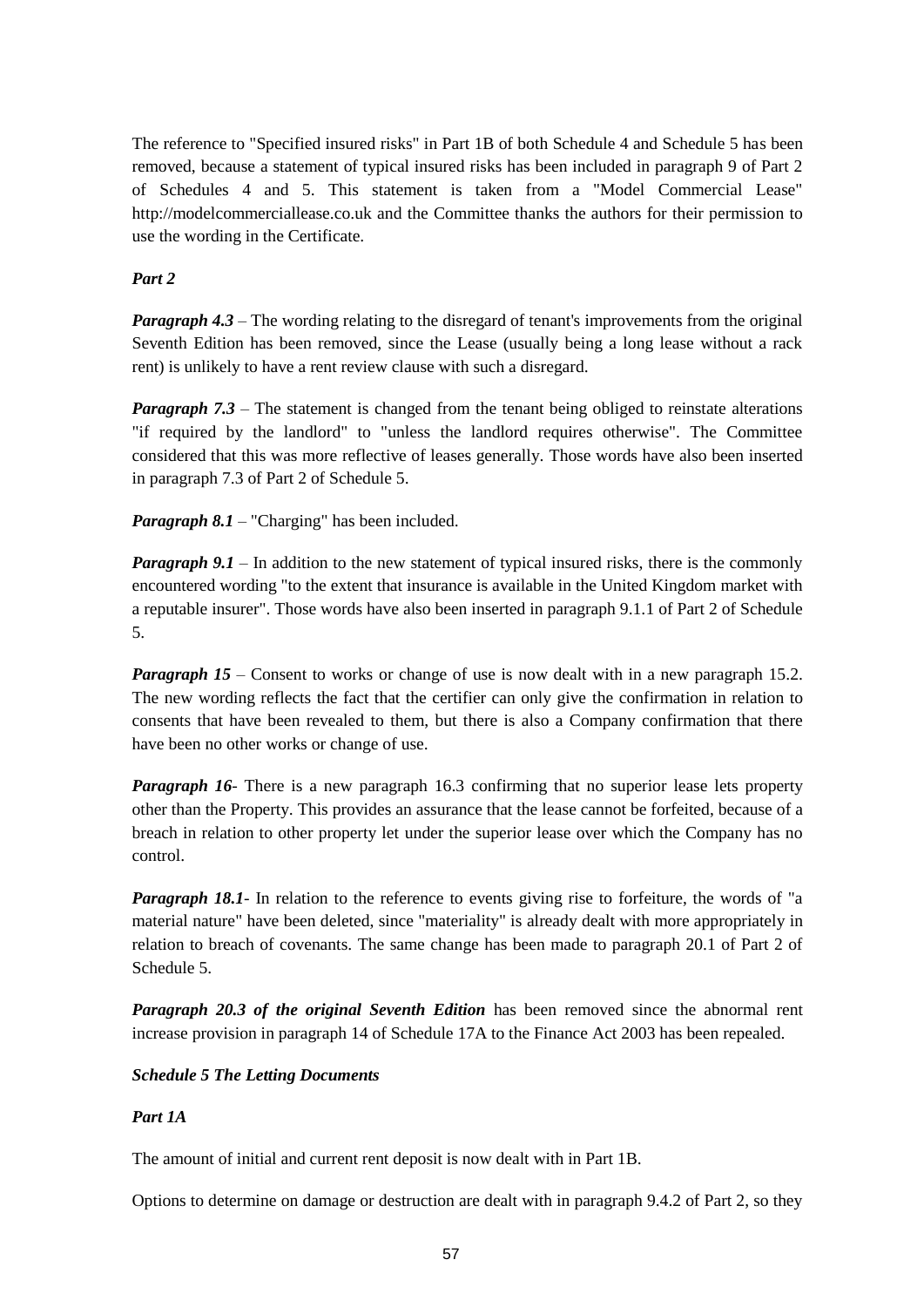are omitted from Part 1A.

# *Part 2*

*Paragraph 12* – This now cross-refers to options and rights of first refusal specified in Part 1A.

*Paragraph 13* – Paragraph 13.1 of the original Seventh Edition has been removed and this is now covered by the new extended definition of "Letting Document". So any continuation of the tenancy under the Landlord and Tenant Act 1954 or otherwise should be treated as a Letting Document.

*Paragraph 15 of the original Seventh Edition* has been removed since this duplicates Part 1A.

*Paragraph 27.2 – The words* "if necessary" have been added to recognise that charges in rent deposit deeds no longer normally require registration at Companies House.

*Paragraph 29* – Paragraph 29.1 has been amended to include the situation where there is not necessarily a guarantor, but there are guarantee provisions. In paragraph 29.1.5, the reference to forfeiture has been removed, since the Committee's view was that more often the requirement for the guarantor to take a new lease would be limited to disclaimer of the Letting Document.

# *Schedule 6 Searches and enquiries*

The Law Society CON29 enquiries and CON29O enquiries of local authority (2016) are referred to. In relation to Land Registry's priority search, there is an added confirmation that the search from date used is the search from date stated on the official copies used to complete the Certificate. The Disclosures in relation to the Enquiries of the Highways Authority include the option to cross refer to the Disclosures to paragraph 3.2 of Schedule 3 on Access.

# **Use of Certificate**

Certificates of title are used in many different transactions. However, the Certificate is most frequently used in a lending context (for example, solicitors for the borrower providing the Certificate to the lender); corporate transactions (such as the sale of the shares in a property holding corporate vehicle); the disposal of fractions of a property holding vehicle (for example, in a limited partnership context); in large transactions such as the disposal of portfolios; or for tenders where there are a number of bidders.

The Certificate is intended to be comprehensive and strike a reasonable balance between the interests of those to whom it is addressed and the solicitors who give it.

The Certificate is not designed to be a management tool or a report on title, although it can be of use to valuers for its key letting information. Consideration should be given to using the CLLS Report on Title, where it is intended that the document should be used for management purposes.

The Committee has produced a "Certificate Wrapper" (available from the CLLS website) that can be used in connection with reports on title. The production of the Certificate Wrapper was a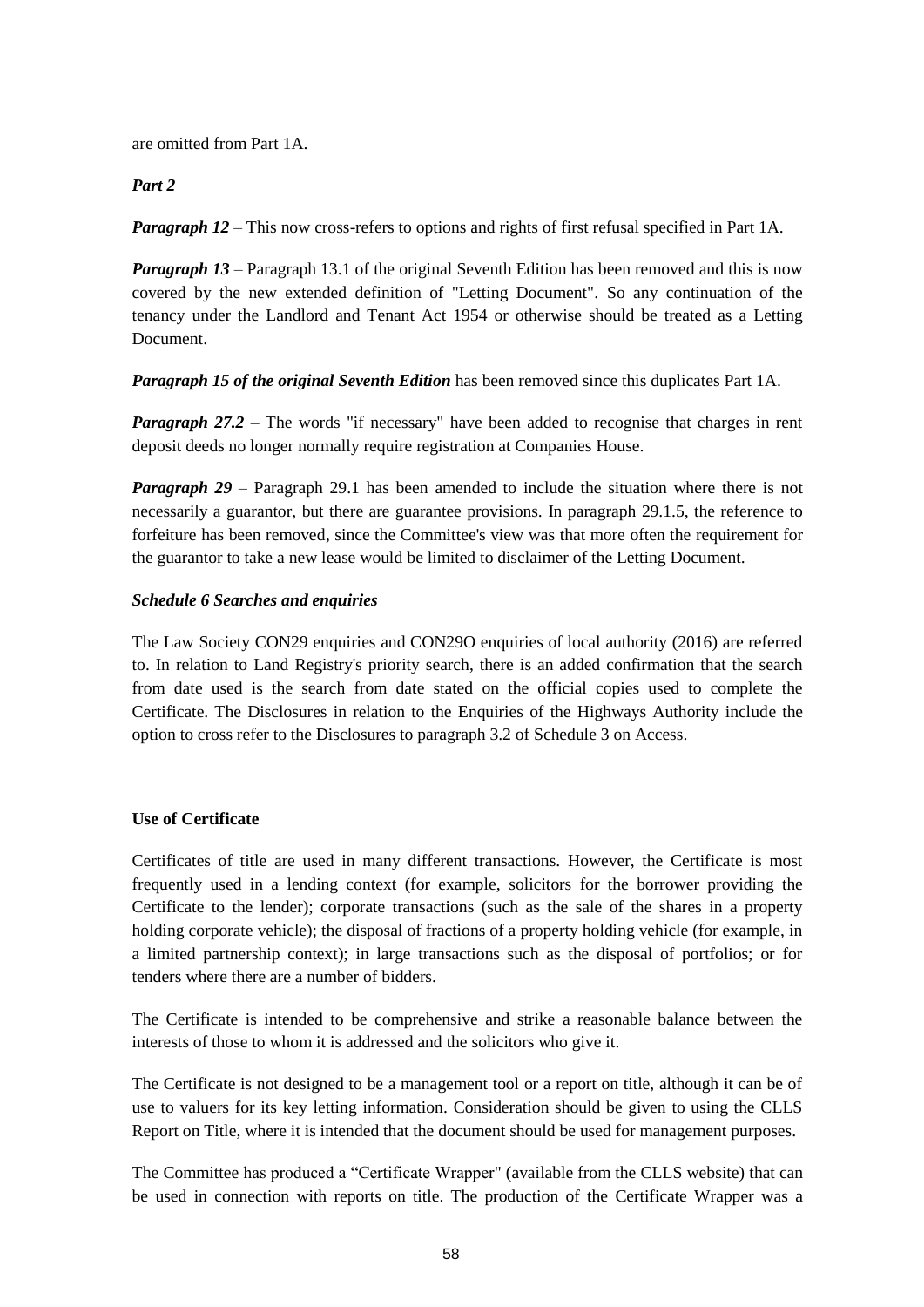response to the increasing use on transactions of "wrapper" documents. A common context for the wrapper is that a property has been purchased and the solicitors acting for the purchaser produced a report on title in relation to the acquisition for the purchaser's benefit. Within a short period after the production of the report, the new owner of the property wishes to re-finance the property and the party providing the finance requires a certificate of title for its benefit in the form of the Committee's Certificate of Title (Seventh Edition 2016 Update).

Since the report was produced recently, there is considerable sense from an efficiency perspective for the solicitors, who provided the report, to re-issue it for the funder's benefit. However, since the funder requires the CLLS certificate of title, its front end must wrap around the report and certain additional confirmations have to be given by the certifying solicitors so that the funder ends up with the benefit of a document equivalent to what it would have received if the Certificate itself had been provided.

As users will know, a primary purpose behind the Certificate is to reduce as much as possible the negotiation that takes place over the form of certificates of title. This objective seems to have been achieved, with the Certificate being accepted as the standard by most firms in England and Wales. Many lenders insist on the Certificate being used.

Users are reminded that the Certificate will not be suitable on every occasion and may require significant adaptation. For example, the Certificate is, usually, inappropriate for a rack rent lease, for which the CLLS Report on Title should be used. Also the "Lease" described in Schedule 4 is a typical long lease granted at a premium and reserving a ground rent with limited rent review provisions and more flexible alteration and alienation provisions than for a shorter rack rent lease. If, for example, the Certificate is to be used for a rent sharing lease, many of the standard statements in Schedule 4 will be inappropriate.

On occasions, the certifier and recipient of the Certificate may agree that a particular transaction requires a different approach to the Certificate. It is crucial that any changes to the form of the Certificate are transparent (clause 5 highlights that point). In particular, it is recognised that the Letting Documents Schedule can be difficult to complete where there are a large number of Letting Documents and the Certificate offers some flexibility in their treatment.

The 2011 Solicitors Code of Conduct does not require the Solicitors Regulation Authority to recognise the Certificate for use in secured lending transactions, on the basis that it does not relate to a "standard" mortgage of a private residence; the Certificate, in any event, is not appropriate for those circumstances. The status of the Certificate as a well-respected standard, generally accepted by the legal and lending marketplace, reinforces the acceptability of its use by a borrower's solicitor for the benefit of the borrower's lender.

A number of Scottish firms have collaborated in producing a certificate equivalent to the Certificate for use in Scotland, which can be accessed at- **www.psglegal.co.uk**

The Certificate will be published in the Encyclopaedia of Forms and Precedents and is also available on the Land Law Committee page of the City of London Law Society Website at: **www.citysolicitors.org.uk**

Comments on the 2016 Update of the Certificate can be made either to LexisNexis, once the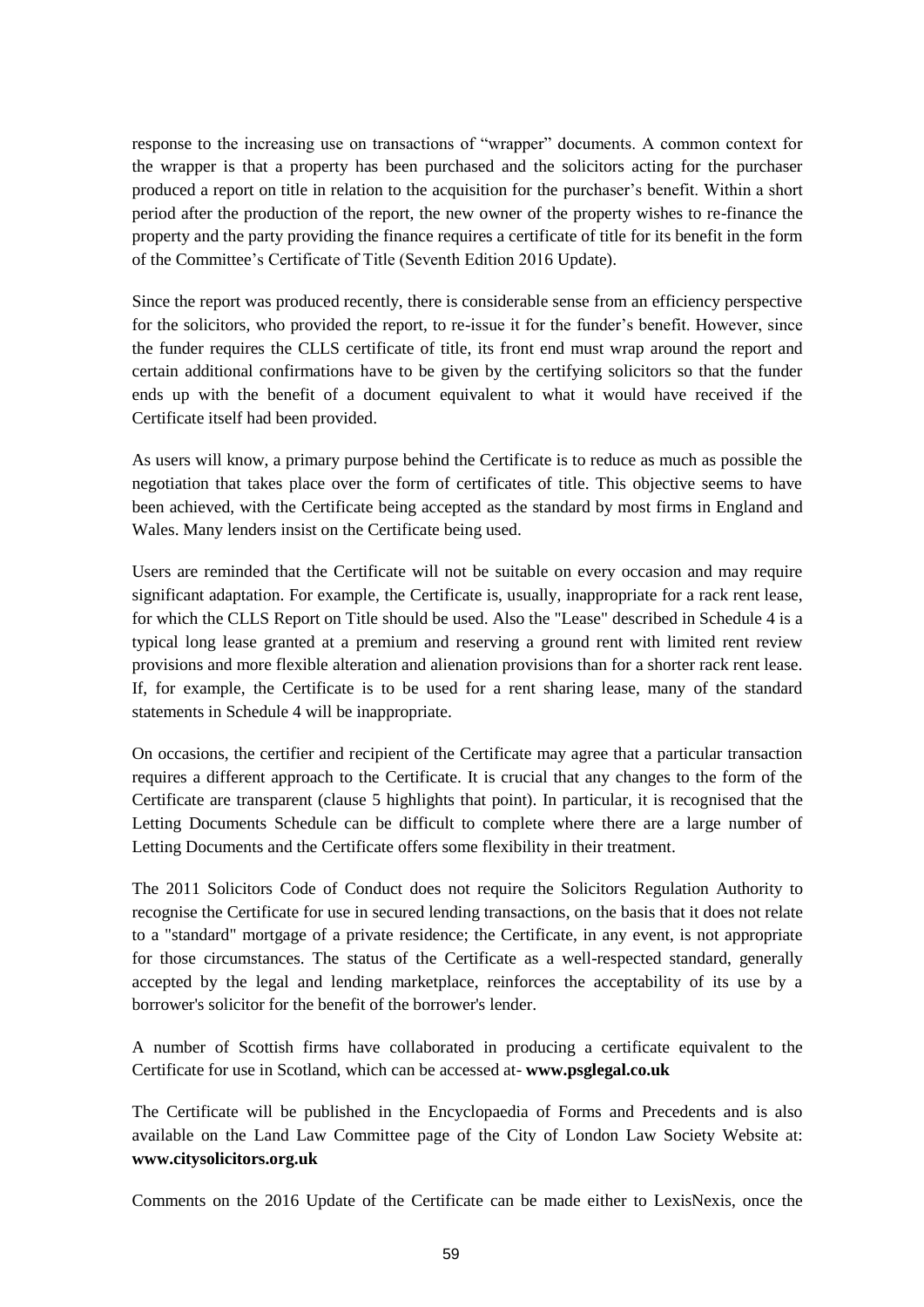Certificate has been published, or to the administrator at the City of London Law Society.

# **Format**

The 2016 Update to the Seventh Edition does not make changes to the basic structure of the Certificate. The Certificate comprises:

- Main part containing provisions on Reliance, Certification, Valuers, Confirmation of statements, Form of Certificate and Schedules.
- Schedule 1 containing Definitions and Interpretation, Assumptions, Qualifications and Applicable Law.
- Schedule 2 containing specific Property details.
- Schedule 3 relating to Matters affecting the Property (Title, planning, statutory matters, environment and general).
- Schedule 4 relating to the Lease. Parts 1A and 1B include specific details of the Lease, Licences and other supplemental documents and Part 2 includes the statements.
- Schedule 5 relating to the Letting Documents. Parts 1A and 1B include specific details of the Letting Document, Licences and other supplemental documents and Part 2 includes the statements.
- Schedule 5 Supplement, for multiple Letting Documents situations (see **Treatment of Letting Documents** below).
- Schedule 6 relating to Searches and enquiries.

# **Disclosures**

There has been no change in approach in the 2016 Update to Disclosures.

There is a Disclosures box at the end of the main body of the Certificate before the Schedules and every statement in Schedule 4 and Schedule 5 is followed by a "Disclosures" box, where any Disclosure in respect of the statement can be inserted.

It is not necessary to insert "none" on each occasion if there are no Disclosures. Disclosures should be inserted in such a manner or style (e.g. italics) so as to distinguish them clearly from the statements and other provisions of the Certificate. "Disclosures" is used, rather than "qualifications", to avoid any confusion with the qualifications referred to in paragraph 3 of Schedule 1.

A concern with allowing the insertion of Disclosures so close to the statements in the Certificate is the increased risk that the certifier unwittingly changes the substantive provisions of the Certificate. Consequently, as a matter of courtesy and good practice, when the Certificate is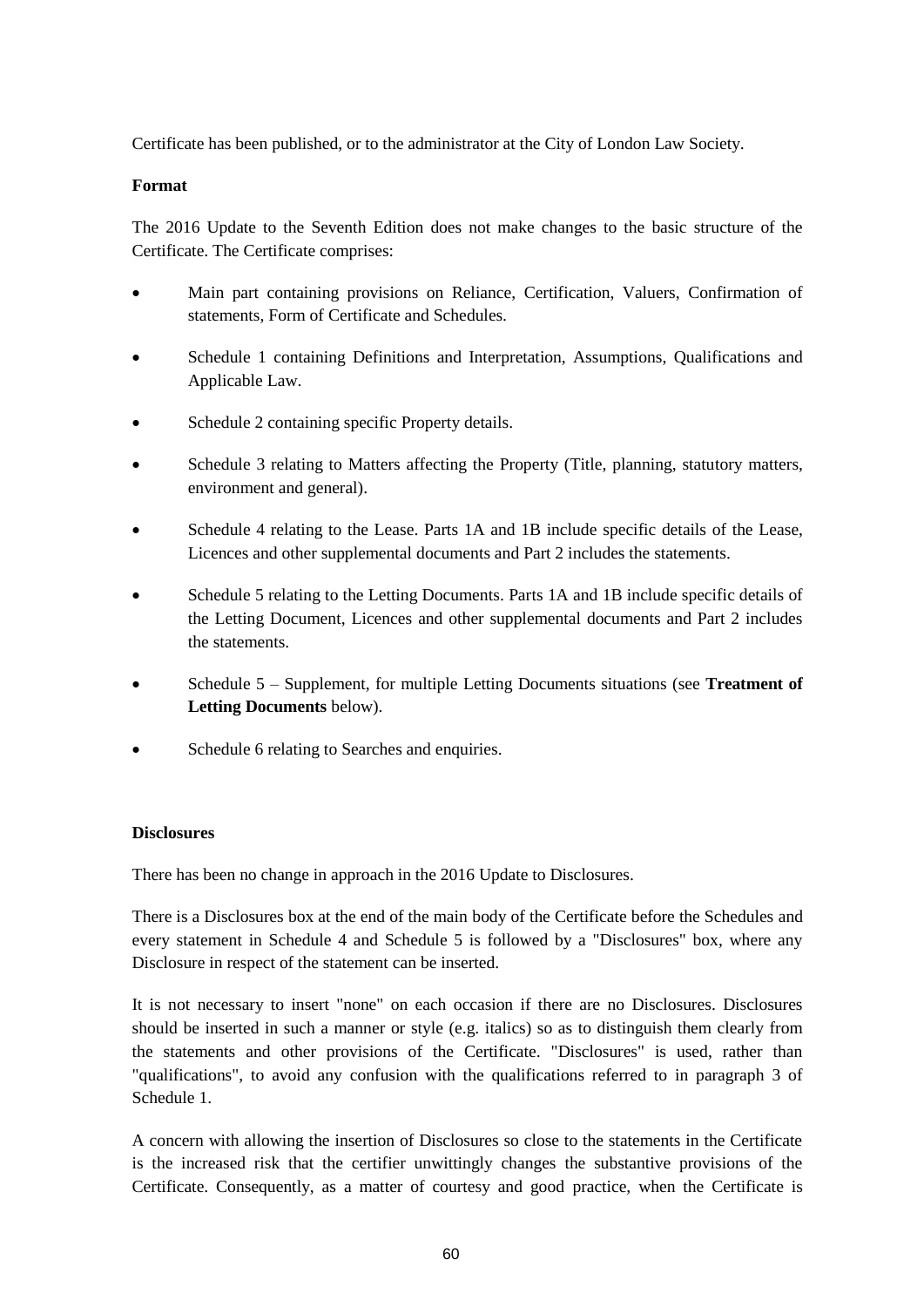provided to the recipient, it should be accompanied by a blackline comparison document showing changes from the form of Certificate on the CLLS Website.

# **Treatment of Letting Documents**

Schedule 5 requires Parts 1A and 1B (Details of Letting Document and Licences and other supplemental documents) and Part 2 (Statements with Disclosures) to be completed for each standard Letting Document for the Property. This recognises that there will be usually be at least one and possibly more standard types of occupational lease for a Property and Schedule 5 requires all of Parts 1 and 2 to be completed for each standard.

For all the other Letting Documents at the Property, the Supplement to Schedule 5 envisages that they may be certified by reference to one or more of the standard Letting Documents. The extent of the details to be included and the recording of material variations and licences etc are to be agreed between the certifier and recipient of the Certificate and included in the Supplement. To assist users, the Certificate provides in the Supplement a tabular example of information that could be required for each Letting Document, with a box below the details of each Letting Document for Disclosures of material variations from the relevant standard. It is not mandatory to use this table.

As an alternative, Parts 1 and 2 of Schedule 5 may be completed for every Letting Document at the Property without using the Supplement.

#### **Company's confirmation where there is a Seller**

Clause 4.3 deals with the situation where the Company purchased the Property immediately before the time the Certificate is provided and the Seller is the primary source of knowledge and information about the Property. Clause 4.3 provides information on how the Company acquired its knowledge, which will enable the recipient of the Certificate to understand more clearly the basis for the Company's confirmations, whether it is the Company's own investigations and searches, the Seller's solicitors' replies to CPSEs or other enquiries, other material provided by the Seller or its advisers, or the Company's own inspection of the Property. There is also opportunity to disclose the identity of other parties who have provided information.

The Company's confirmations make it clear that the Seller and its advisers are the primary source of the Company's knowledge and that while the investigations of the certifier give no reason to doubt the accuracy of information provided by the Seller, the certifier does not accept responsibility for the information. There is also a provision that references in the Certificate to notices given or received by or actions taken or expected by the Company refer to the Company's knowledge of notices given or received by or actions taken or expected by the Seller. The recipient of the Certificate is also likely to want to know when replies or other information provided by the Seller are inadequate and clause 4.3 confirms that this is disclosed in the relevant part of the Certificate. Normal caveats relating to the Seller's awareness given by the Seller's solicitors in providing replies to enquiries (such as "not so far as the Seller is aware") should, usually, not be treated as an "inadequate" reply. An inadequate reply will, usually, be a lack of reply by the Seller's solicitors.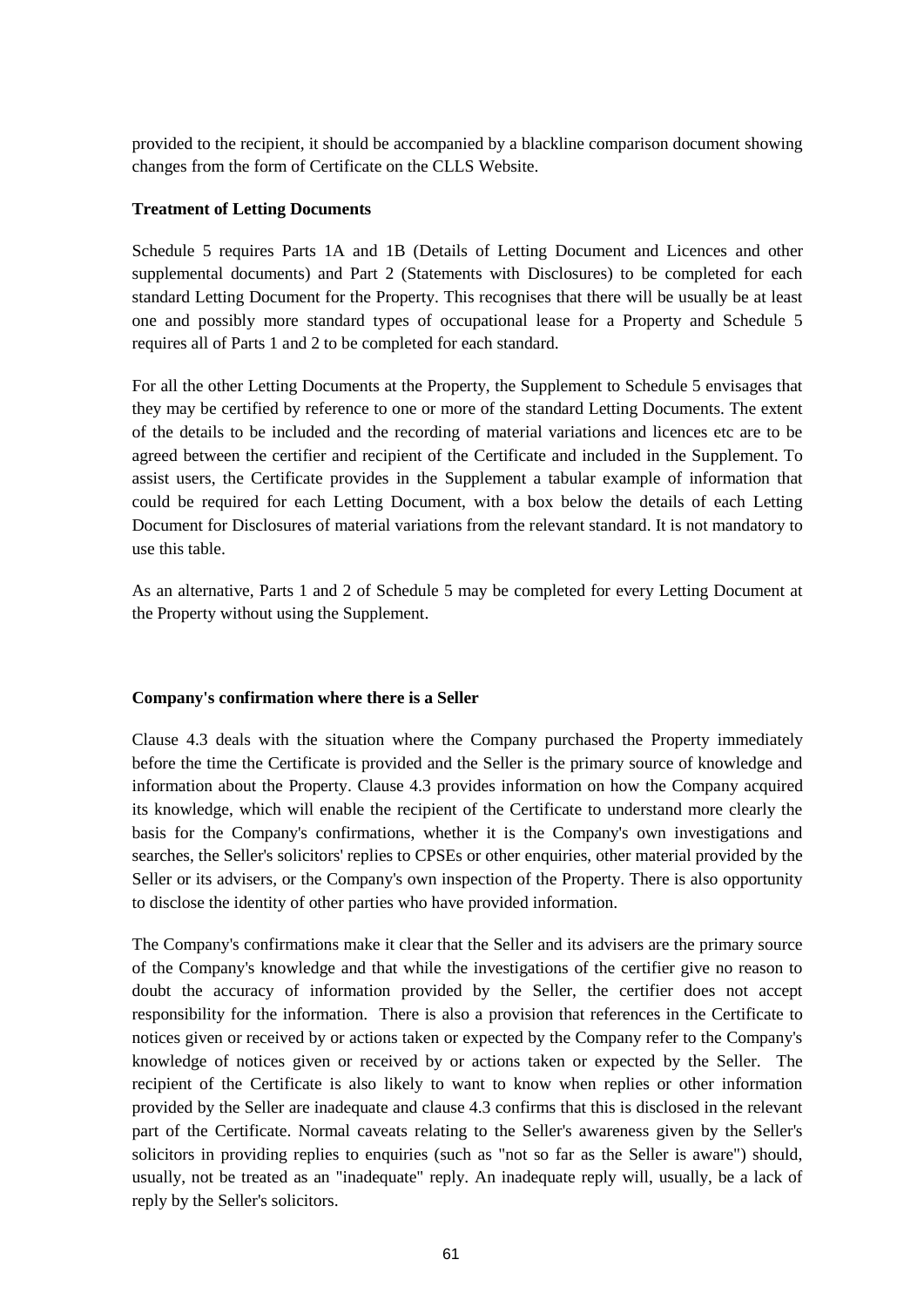#### **Information to produce the Certificate**

A considerable amount of the information contained in the Certificate will be based on information provided by the owner of the Property. To that extent, the Certificate replaces the normal enquiries before contract. This means that the certifier will have to liaise closely with the owner of the Property (or solicitors on the owner's behalf) to obtain that information.

The terms of the Certificate state that the Company has confirmed in writing to the certifier, within the five working days before the date of the Certificate, that to the best of the knowledge, information and belief of the Company the information contained in the final draft of the Certificate is complete and accurate in all respects. The certifier must ensure that such a confirmation is obtained. A Disclosure may have to be made where the Company cannot provide the confirmation, for example, there may be issues of confidentiality limiting enquiries that the Company may have made, or, if there is an insolvency related sale, the Certificate may need to reflect the limited information that the Seller may provide.

The certifier will need to draw the Company's attention to the fact that the Certificate states that the Company has inspected the Property not more than 20 working days before the date of the Certificate (paragraph 8.2 of Schedule 3). If this is not the case, a Disclosure will have to be made.

It is for the certifier to decide how best to elicit the information to produce the Certificate. To assist solicitors, examples of letters or questionnaires seeking information and confirmations from the owner of the Property appear on the Land Law Committee page of the City of London Law Society's website, but the use of such letters and questionnaires is not obligatory.

Often, the Certificate will be given to a lender providing finance for the Company to purchase the Property. In that case, the Company's knowledge of the Property will be slight and it will be relying on the information provided by the Seller's solicitors. This is covered more fully in **Company's confirmation where there is a Seller** above.

An issue commonly encountered is the mismatch between the information received from the Seller through replies to the Commercial Property Standard Enquiries (CPSEs) and the information needed by the buyer's solicitors to produce the Certificate for the benefit, for example, of the buyer (Company)'s lender. An example is clause 4.3.4 which states that the Seller has confirmed that it has provided all documents relating to the Property of which it has knowledge- this is not covered by the CPSEs. Some buyer's solicitors ask the Seller further enquiries to enable them to produce the Certificate, but resistance is sometimes encountered. As mentioned, clause 4.3 confirms that the certifier will disclose in the Certificate where inadequate replies have been given.

The information required to produce the Certificate may come from a party other than the Company or the Seller, such as a managing agent. In that situation, it is very likely that the certifier will want to disclose that fact in the Certificate and the recipient will want to know the information source. Clause 4.3 (in a Seller context) provides an opportunity to disclose this.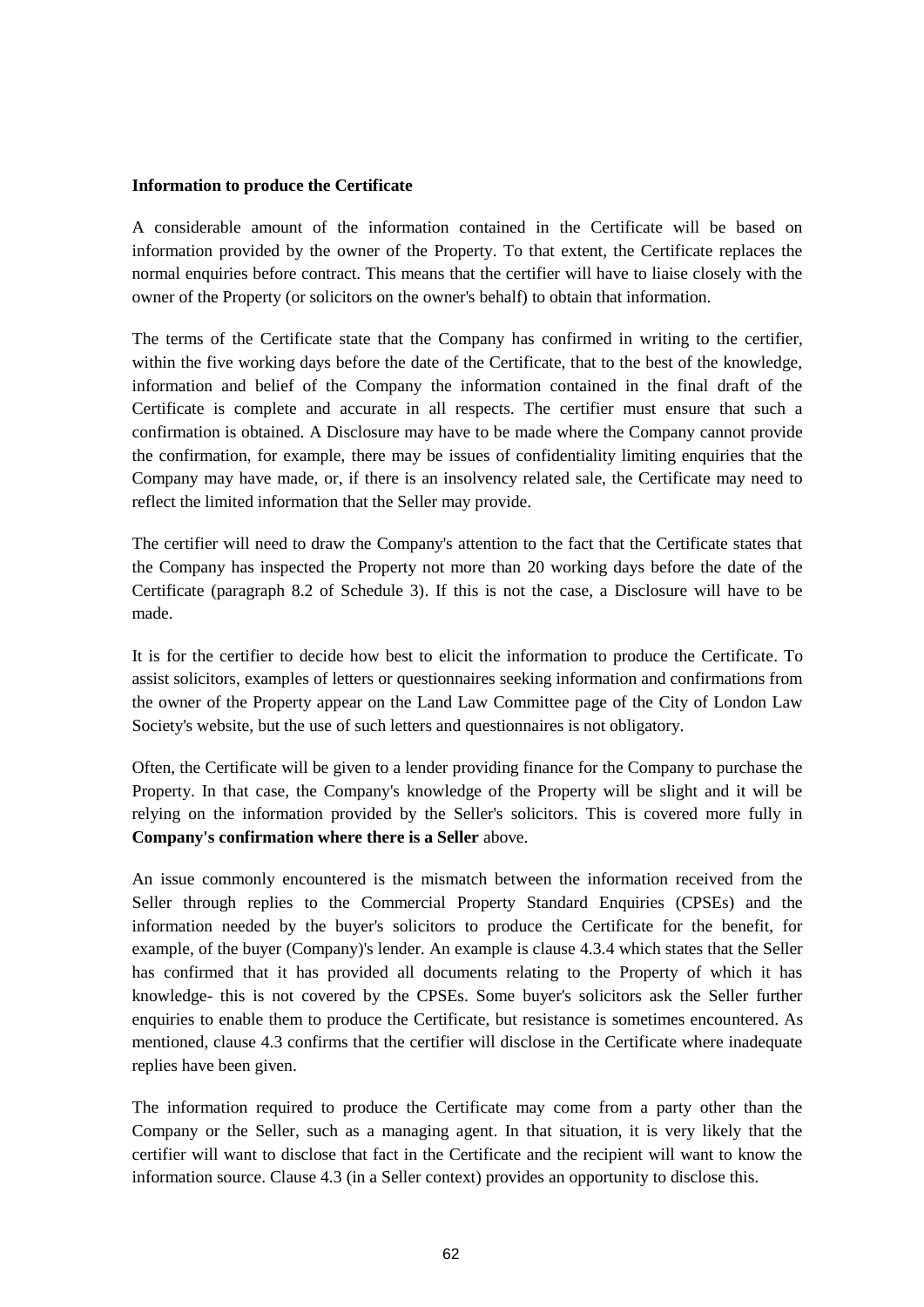In reporting on the sources of the information, the certifier is identifying the sources as a matter of fact and it is not expected that the certifier will evaluate or highlight any inadequacies in the information sources.

It is important for the certifier to have a clear audit trail as to the information relied on to produce the Certificate. Ultimately, it is a matter of judgement for the certifier to decide whether inadequate information from the Company, Seller or any other party requires a Disclosure against part of the Certificate.

It should not be forgotten that the recipient of the Certificate should obtain a warranty directly from the Company that the information provided by or on behalf of the Company to the solicitor so that he could produce the Certificate, is accurate. Where the Certificate relates to the acquisition of shares in the Company that owns the properties, the warranty must be provided by the seller of the shares in the Company, rather than the Company itself.

#### **Opinions on enforceability**

There remains considerable debate about the extent to which the certifier should advise on the enforceability of provisions, for example, in leases. Should the certifier, for example, highlight that an outgoing tenant's guarantor's guarantee of the tenant's assignee is unenforceable (see Court of Appeal decision in K/S Victoria Street v House of Fraser (Stores Management) Limited and others [27 July 2011]), or that a lease provision may fall foul of competition law? Alternatively, should the certifier give the information in the knowledge that the recipient of the Certificate will take its own professional advice on the Certificate's contents? The vast majority of the Committee considers that the latter approach should be adopted. Of course, the certifier should not deliberately mislead, but should give sufficient information about the relevant provision to enable the recipient's solicitors then to provide the recipient with the legal analysis including on questions of enforceability.

If the recipient of the Certificate, or those advising him, consider that more information needs to be provided by the certifier to enable a proper assessment to be made of any risks disclosed by the Certificate, the recipient or those advising him should be entitled to ask for this information.

#### **Provision of documentation in addition to the Certificate**

Another point which sometimes arises in relation to the Certificate is whether it should annex copies of documents, or extracts from documents, or should instead summarise the effect of those documents without attaching copies of them. The Committee's view is that, normally, the Certificate should summarise any relevant documents and that it should not be necessary to annex copies of them to it. The Certificate is intended to replace an investigation of title by the recipient's solicitors. If they have to read, not only the Certificate, but also a bundle of documents attached to it, the point of the Certificate is, to some extent, lost.

Having said that, the Committee appreciates that there are circumstances when a document, or a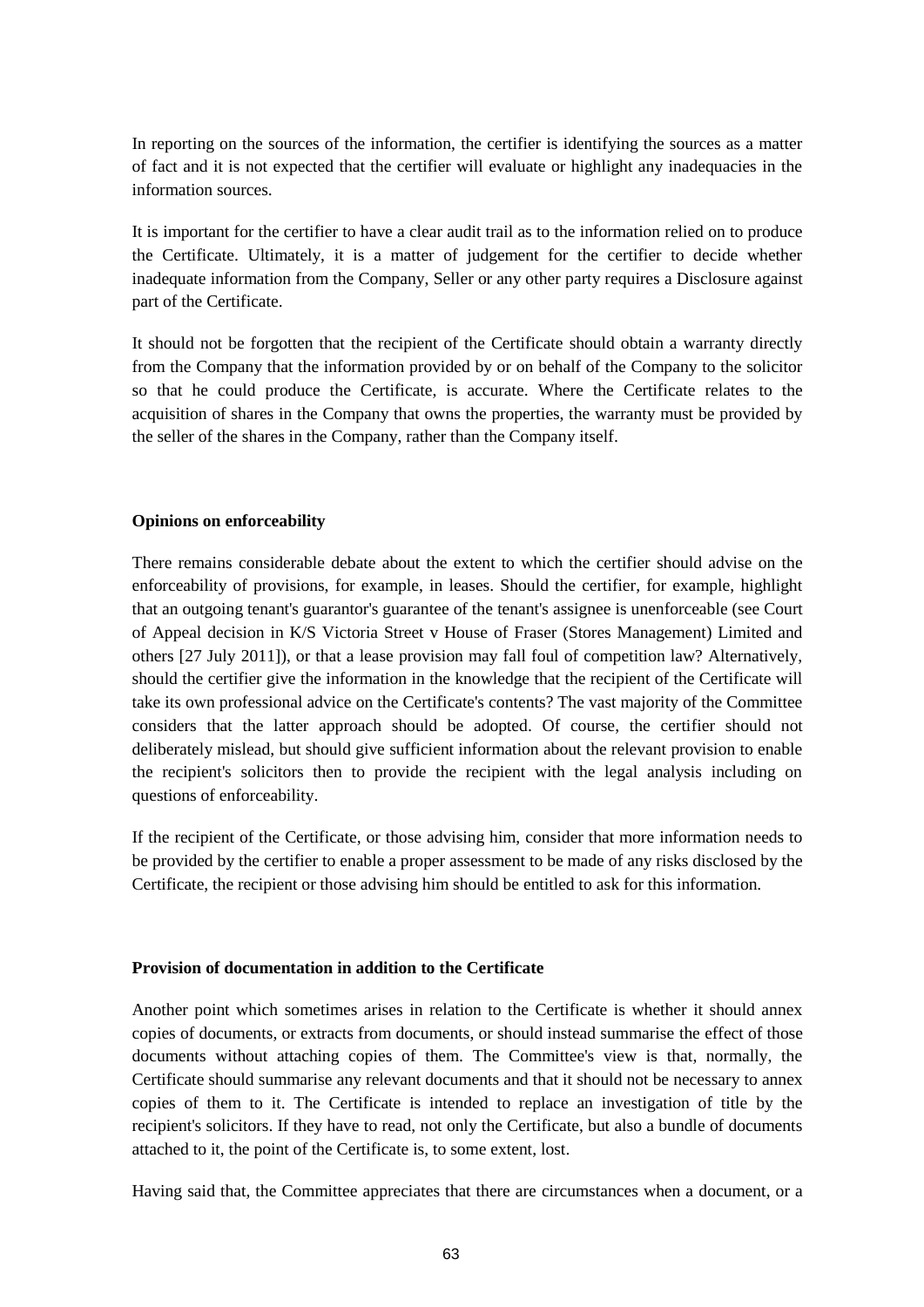part of a document, is so important and so complex that it cannot be summarised accurately. The Committee believes that such circumstances are rare (an example may be a complex rent sharing arrangement), but where they do exist, it would be appropriate for the document, or an extract from it, to be annexed to the Certificate.

Where documents, such as leases, are required to be provided in advance of completion, for example, as a condition precedent for lending purposes, the recipient of the Certificate (for example, a lender) is under no obligation to examine the documents and may rely solely on the contents of the Certificate including any annexures to the Certificate. Reference should also be made to the new clause 1.7 mentioned in **Main changes in the 2016 Update** above.

#### **Limiting liability of certifying solicitors**

Some certifiers will wish to use their own forms of limitation wording, for example, in relation to time limits for making a claim.

The Committee recognises that the certifier may seek a limitation or "cap" on liability where the same Certificate is addressed to more than one person, in order to prevent a double claim against the solicitors and to ensure that the solicitors' liability to all ultimate addressees does not exceed the liability to the original addressee of the Certificate. As mentioned above, a new clause 1.6 has been introduced in that regard.

The Committee also recognises that the certifier, sometimes, seeks to cap its liability more generally. For example, where the Certificate is part of a corporate transaction, liability will sometimes be limited to the same level as other liability limits on the transaction. Some certifiers argue that if they limit their liability to their own clients under terms of engagement letters, why should they not do so for third parties in respect of the Certificate?

The Committee's view is that any such limitation or cap (or any other type of limitation or cap) must be a matter to be agreed by the solicitors and the addressees on a case by case basis. The following wording is an example:

"1.1 Any legal proceedings arising from or in connection with this Certificate [or any other certificate of title issued by this firm in connection with the Transaction] must be formally commenced within [ ] years from the date when the party bringing the proceedings becomes aware, or ought reasonably to have become aware, of the fact, matter, event or circumstance giving rise to the liability alleged and, in any event, not later than [ ] years after the date of this Certificate [or other certificate].

1.2 The total aggregate liability of this firm, its partners and/or employees for any damage, loss, cost, claim or expense arising out of, or in connection with this Certificate [and all other certificates of title issued by this firm in connection with the Transaction] [and any connected legal advice and services provided to any of the Addressees including the preparation of any reports or documents provided to any of the Addressees], whether such liability arises in contract, tort, negligence or as a result of a claim for misrepresentation or breach of statutory duty or otherwise, shall not exceed the total sum of £[ ].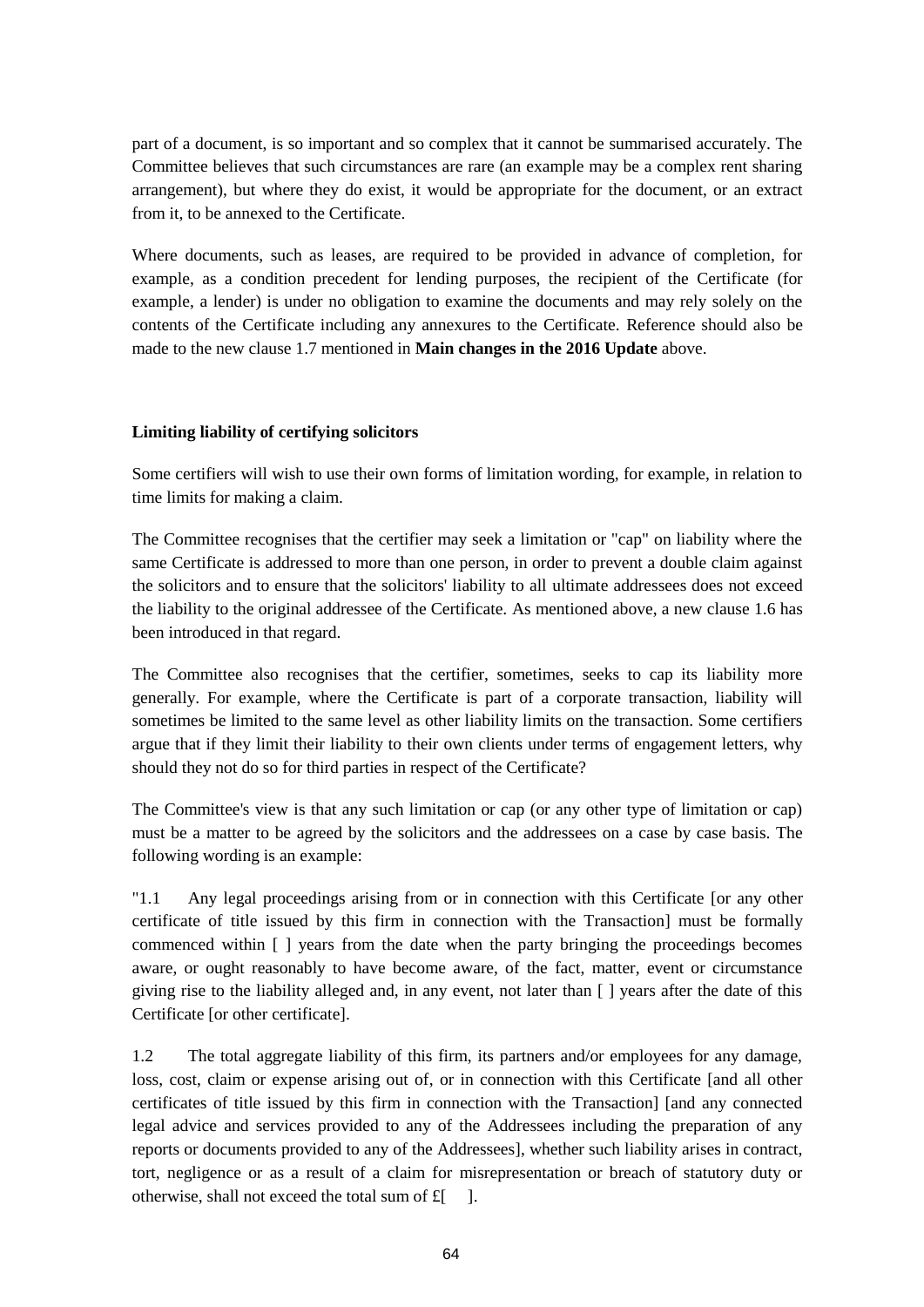1.3 The provisions of this Clause shall not exclude or limit any liability for fraud or dishonesty to the extent they cannot by law be so excluded or limited."

#### **Special purpose vehicles**

Property is frequently bought in the name of a company specially formed for that purpose, namely, a special purpose vehicle or SPV. Those giving a Certificate may wish to consider whether, in those circumstances, it is appropriate for the Certificate to be addressed to the SPV. If subsequently the shares in the SPV are sold, rather than the Property itself, the liability of the certifier will continue for the benefit of a second purchaser. Had the Property been sold, liability would effectively have ceased on sale.

#### **Statement of Lease and Letting Document provisions**

The Certificate contains a series of statements describing material provisions of a "typical" headlease (in the "Lease" Schedule) and institutional occupational lease (in the "Letting Documents" Schedule). Such an approach is intended to reduce the amount of information in relation to the Lease and Letting Documents, which needs to be incorporated in the Certificate. The certifier will highlight any departures from the Certificate's statements in the Disclosures box immediately below each statement.

This approach begs the question of how much of a departure from the wording of a statement must there be for a Disclosure to be made. The precise wording of the Certificate's statements is unlikely to be reflected in the wording of the particular Lease or Letting Document and confirmation that statements are "complete and accurate" is not intended to mean that the wording is the same. The Committee's view is that a Disclosure should be made when the certifier considers that there is a material difference in the wording or its legal effect. While this introduces an element of subjectivity, the certifier elsewhere in the Certificate certifies as to whether or not there are any other material matters. The Committee also considers that the Certificate's approach makes it more useful, in that it focuses on those aspects that are different from the "norm".

There is a separate definition of Premises for use in the context of the Lease and Letting Documents. This distinction is particularly relevant where the extent of the let premises differs from the Property.

#### **Construction documents**

The Certificate should reveal, through Disclosures to the statements in paragraph 24 of Schedule 3, whether there have been any construction works and provide basic details. Full reports on construction documentation should be dealt with separately. One simple reason for this is that neither the certifier nor the person reading the Certificate, are likely to be the individuals